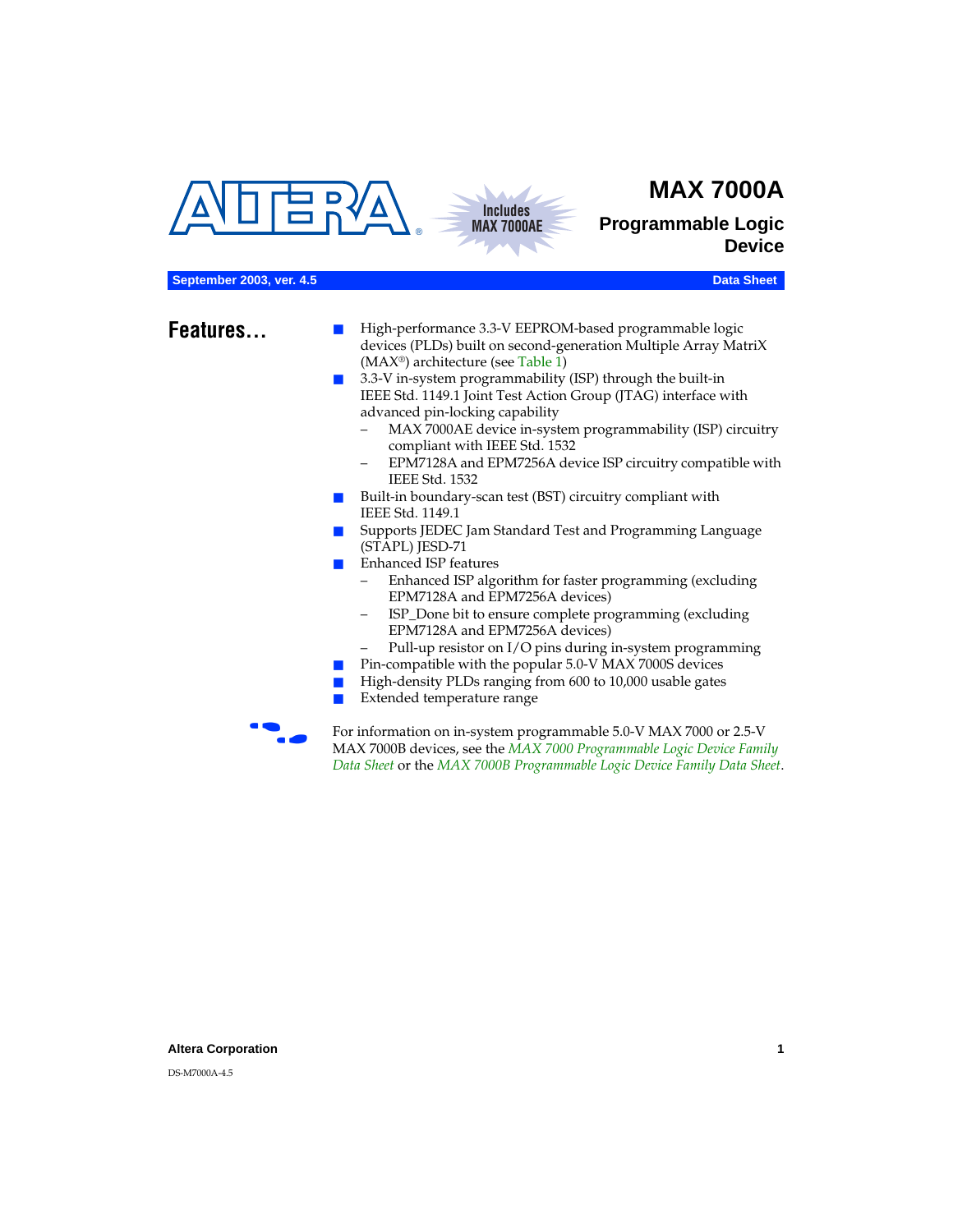<span id="page-1-0"></span>

| <b>Table 1. MAX 7000A Device Features</b> |                  |                  |                  |                  |                  |  |  |  |  |
|-------------------------------------------|------------------|------------------|------------------|------------------|------------------|--|--|--|--|
| <b>Feature</b>                            | <b>EPM7032AE</b> | <b>EPM7064AE</b> | <b>EPM7128AE</b> | <b>EPM7256AE</b> | <b>EPM7512AE</b> |  |  |  |  |
| Usable gates                              | 600              | 1,250            | 2,500            | 5,000            | 10,000           |  |  |  |  |
| Macrocells                                | 32               | 64               | 128              | 256              | 512              |  |  |  |  |
| Logic array blocks                        | 2                | 4                | 8                | 16               | 32               |  |  |  |  |
| Maximum user I/O<br>pins                  | 36               | 68               | 100              | 164              | 212              |  |  |  |  |
| $t_{PD}$ (ns)                             | 4.5              | 4.5              | 5.0              | 5.5              | 7.5              |  |  |  |  |
| $t_{SU}$ (ns)                             | 2.9              | 2.8              | 3.3              | 3.9              | 5.6              |  |  |  |  |
| $t_{\text{FSU}}$ (ns)                     | 2.5              | 2.5              | 2.5              | 2.5              | 3.0              |  |  |  |  |
| $t_{CO1}$ (ns)                            | 3.0              | 3.1              | 3.4              | 3.5              | 4.7              |  |  |  |  |
| $f_{\text{CNT}}$ (MHz)                    | 227.3            | 222.2            | 192.3            | 172.4            | 116.3            |  |  |  |  |

# **...and More Features**

- 4.5-ns pin-to-pin logic delays with counter frequencies of up to 227.3 MHz
- $Multivolt<sup>TM</sup> I/O interface enables device core to run at 3.3 V, while$ I/O pins are compatible with 5.0-V, 3.3-V, and 2.5-V logic levels
- Pin counts ranging from 44 to 256 in a variety of thin quad flat pack (TQFP), plastic quad flat pack (PQFP), ball-grid array (BGA), spacesaving FineLine BGA™, and plastic J-lead chip carrier (PLCC) packages
- Supports hot-socketing in MAX 7000AE devices
- Programmable interconnect array (PIA) continuous routing structure for fast, predictable performance
- PCI-compatible
- Bus-friendly architecture, including programmable slew-rate control
- Open-drain output option
- Programmable macrocell registers with individual clear, preset, clock, and clock enable controls
- Programmable power-up states for macrocell registers in MAX 7000AE devices
- Programmable power-saving mode for 50% or greater power reduction in each macrocell
- Configurable expander product-term distribution, allowing up to 32 product terms per macrocell
- Programmable security bit for protection of proprietary designs
- 6 to 10 pin- or logic-driven output enable signals
- Two global clock signals with optional inversion
- Enhanced interconnect resources for improved routability
- $\blacksquare$  Fast input setup times provided by a dedicated path from I/O pin to macrocell registers
- Programmable output slew-rate control
- Programmable ground pins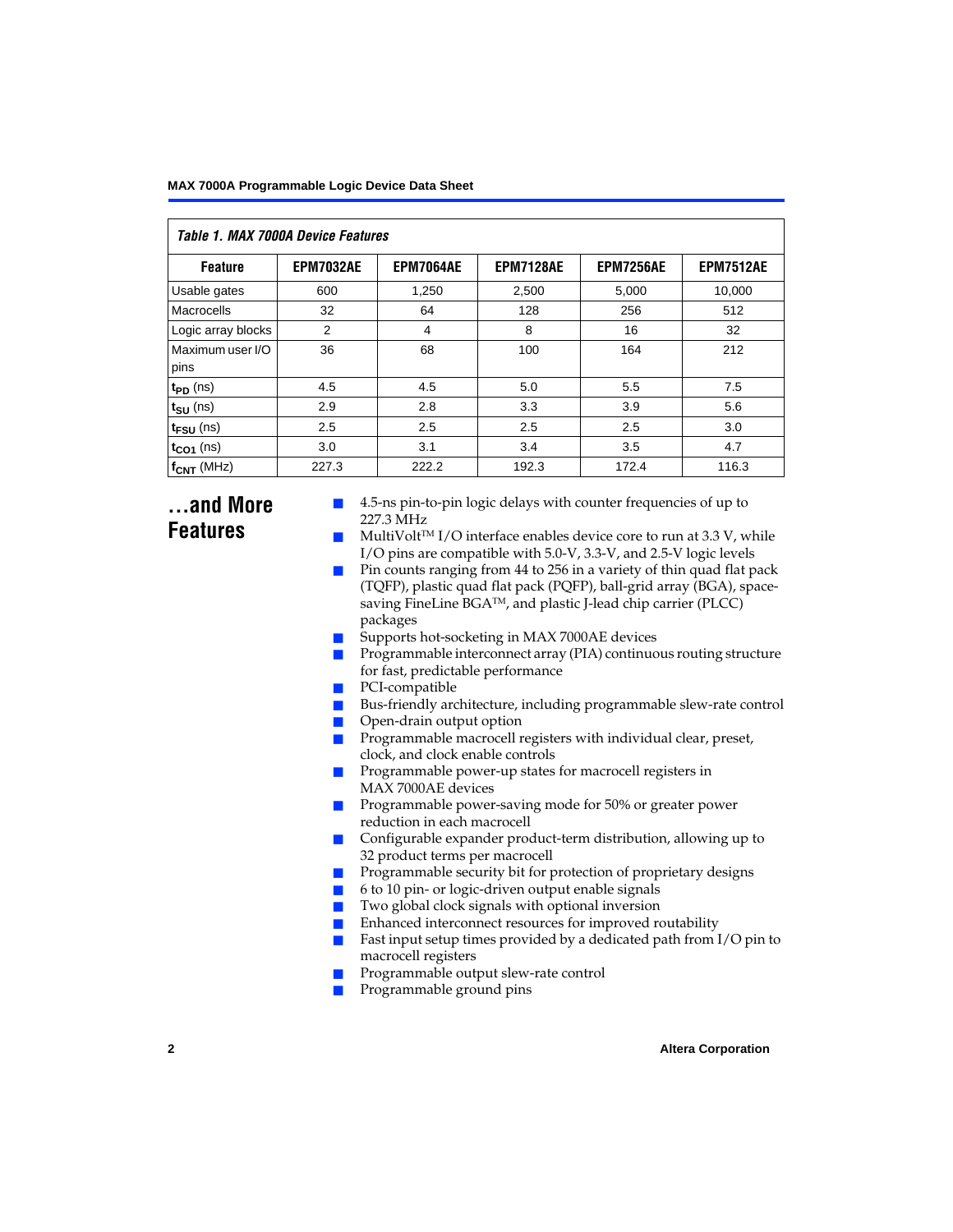- Software design support and automatic place-and-route provided by Altera's development systems for Windows-based PCs and Sun SPARCstation, and HP 9000 Series 700/800 workstations
	- Additional design entry and simulation support provided by EDIF 2 0 0 and 3 0 0 netlist files, library of parameterized modules (LPM), Verilog HDL, VHDL, and other interfaces to popular EDA tools from manufacturers such as Cadence, Exemplar Logic, Mentor Graphics, OrCAD, Synopsys, Synplicity, and VeriBest
- Programming support with Altera's Master Programming Unit (MPU), MasterBlaster<sup>™</sup> serial/universal serial bus (USB) communications cable, ByteBlasterMVTM parallel port download cable, and BitBlaster™ serial download cable, as well as programming hardware from third-party manufacturers and any JamTM STAPL File (**.jam**), Jam Byte-Code File (**.jbc**), or Serial Vector Format File- (**.svf**) capable in-circuit tester

# **General Description**

MAX 7000A (including MAX 7000AE) devices are high-density, highperformance devices based on Altera's second-generation MAX architecture. Fabricated with advanced CMOS technology, the EEPROMbased MAX 7000A devices operate with a 3.3-V supply voltage and provide 600 to 10,000 usable gates, ISP, pin-to-pin delays as fast as 4.5 ns, and counter speeds of up to 227.3 MHz. MAX 7000A devices in the -4, -5, -6, -7, and some -10 speed grades are compatible with the timing requirements for 33 MHz operation of the PCI Special Interest Group (PCI SIG) *PCI Local Bus Specification, Revision 2.2*. See [Table 2](#page-2-0).

<span id="page-2-0"></span>

| Table 2. MAX 7000A Speed Grades |    |    |    |                    |       |       |  |  |
|---------------------------------|----|----|----|--------------------|-------|-------|--|--|
| <b>Device</b>                   |    |    |    | <b>Speed Grade</b> |       |       |  |  |
|                                 | -4 | -5 | -6 | -7                 | $-10$ | $-12$ |  |  |
| EPM7032AE                       |    |    |    |                    |       |       |  |  |
| EPM7064AE                       |    |    |    |                    |       |       |  |  |
| <b>EPM7128A</b>                 |    |    |    |                    |       |       |  |  |
| EPM7128AE                       |    |    |    |                    |       |       |  |  |
| <b>EPM7256A</b>                 |    |    |    |                    |       |       |  |  |
| EPM7256AE                       |    |    |    |                    |       |       |  |  |
| EPM7512AE                       |    |    |    |                    |       |       |  |  |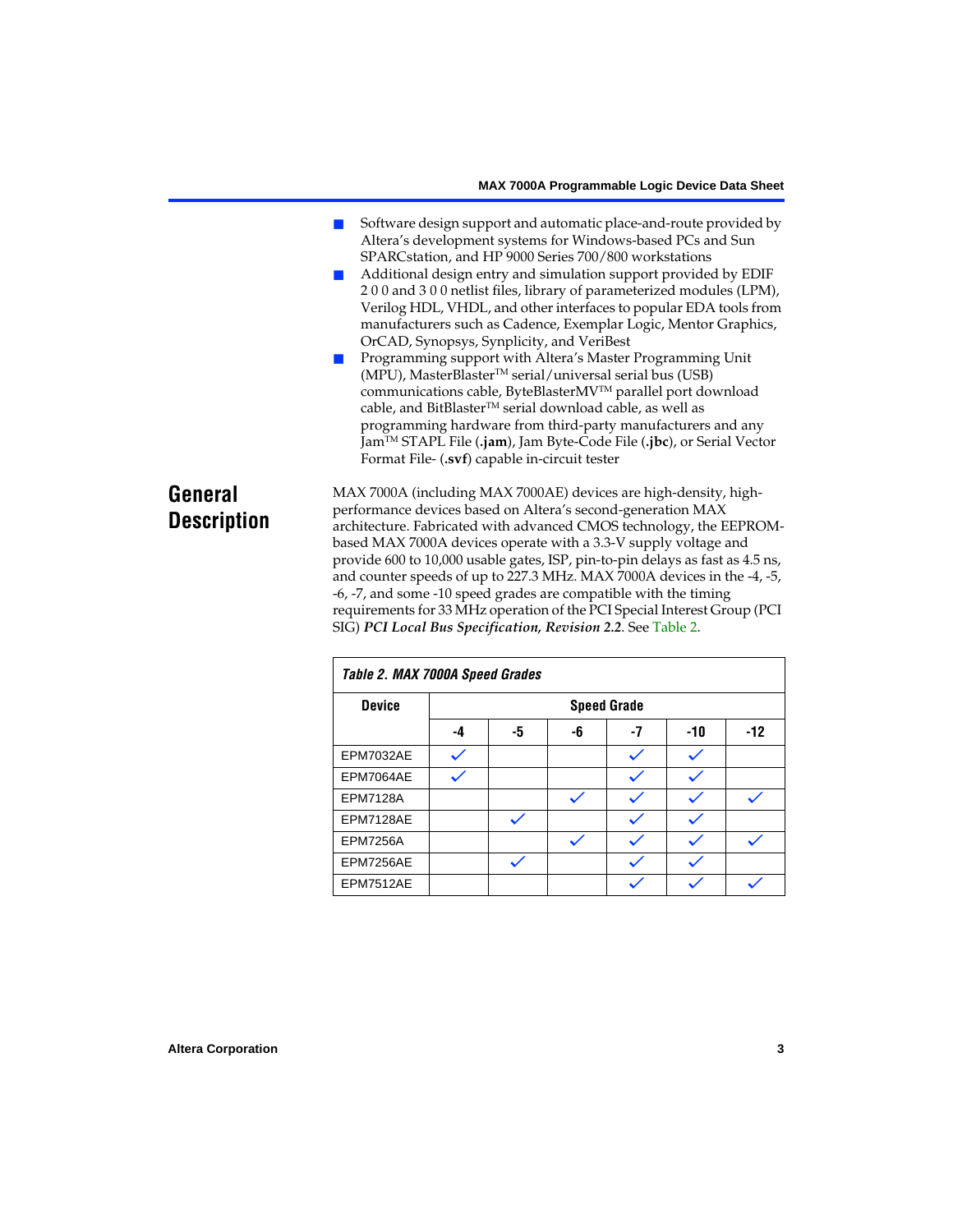The MAX 7000A architecture supports 100% transistor-to-transistor logic (TTL) emulation and high-density integration of SSI, MSI, and LSI logic functions. It easily integrates multiple devices including PALs, GALs, and 22V10s devices. MAX 7000A devices are available in a wide range of packages, including PLCC, BGA, FineLine BGA, Ultra FineLine BGA, PQFP, and TQFP packages. See [Table 3](#page-3-0) and [Table 4](#page-3-4).

<span id="page-3-0"></span>

| Table 3. MAX 7000A Maximum User I/O Pins |             |             | Note $(1)$                                |             |                          |                                        |
|------------------------------------------|-------------|-------------|-------------------------------------------|-------------|--------------------------|----------------------------------------|
| <b>Device</b>                            | 44-Pin PLCC | 44-Pin TQFP | 49-Pin Ultra<br><b>FineLine</b><br>BGA(2) | 84-Pin PLCC | $100-Pin$<br><b>TQFP</b> | $100-Pin$<br><b>FineLine</b><br>BGA(3) |
| <b>EPM7032AE</b>                         | 36          | 36          |                                           |             |                          |                                        |
| EPM7064AE                                | 36          | 36          | 41                                        |             | 68                       | 68                                     |
| <b>EPM7128A</b>                          |             |             |                                           | 68          | 84                       | 84                                     |
| EPM7128AE                                |             |             |                                           | 68          | 84                       | 84                                     |
| <b>EPM7256A</b>                          |             |             |                                           |             | 84                       |                                        |
| EPM7256AE                                |             |             |                                           |             | 84                       | 84                                     |
| <b>EPM7512AE</b>                         |             |             |                                           |             |                          |                                        |

<span id="page-3-4"></span>

| Table 4. MAX 7000A Maximum User I/O Pins<br>Note (1) |              |                                     |              |             |                            |  |  |  |  |
|------------------------------------------------------|--------------|-------------------------------------|--------------|-------------|----------------------------|--|--|--|--|
| <b>Device</b>                                        | 144-Pin TQFP | 169-Pin Ultra<br>FineLine BGA $(2)$ | 208-Pin PQFP | 256-Pin BGA | 256-Pin FineLine<br>BGA(3) |  |  |  |  |
| EPM7032AE                                            |              |                                     |              |             |                            |  |  |  |  |
| EPM7064AE                                            |              |                                     |              |             |                            |  |  |  |  |
| <b>EPM7128A</b>                                      | 100          |                                     |              |             | 100                        |  |  |  |  |
| EPM7128AE                                            | 100          | 100                                 |              |             | 100                        |  |  |  |  |
| <b>EPM7256A</b>                                      | 120          |                                     | 164          |             | 164                        |  |  |  |  |
| EPM7256AE                                            | 120          |                                     | 164          |             | 164                        |  |  |  |  |
| EPM7512AE                                            | 120          |                                     | 176          | 212         | 212                        |  |  |  |  |

## *Notes to tables:*

- <span id="page-3-1"></span>(1) When the IEEE Std. 1149.1 (JTAG) interface is used for in-system programming or boundary-scan testing, four I/O pins become JTAG pins.
- <span id="page-3-2"></span>(2) All Ultra FineLine BGA packages are footprint-compatible via the SameFrame<sup>TM</sup> feature. Therefore, designers can design a board to support a variety of devices, providing a flexible migration path across densities and pin counts. Device migration is fully supported by Altera development tools. See ["SameFrame Pin-Outs" on page 15](#page-14-0) for more details.
- <span id="page-3-3"></span>(3) All FineLine BGA packages are footprint-compatible via the SameFrame feature. Therefore, designers can design a board to support a variety of devices, providing a flexible migration path across densities and pin counts. Device migration is fully supported by Altera development tools. See ["SameFrame Pin-Outs" on page 15](#page-14-0) for more details.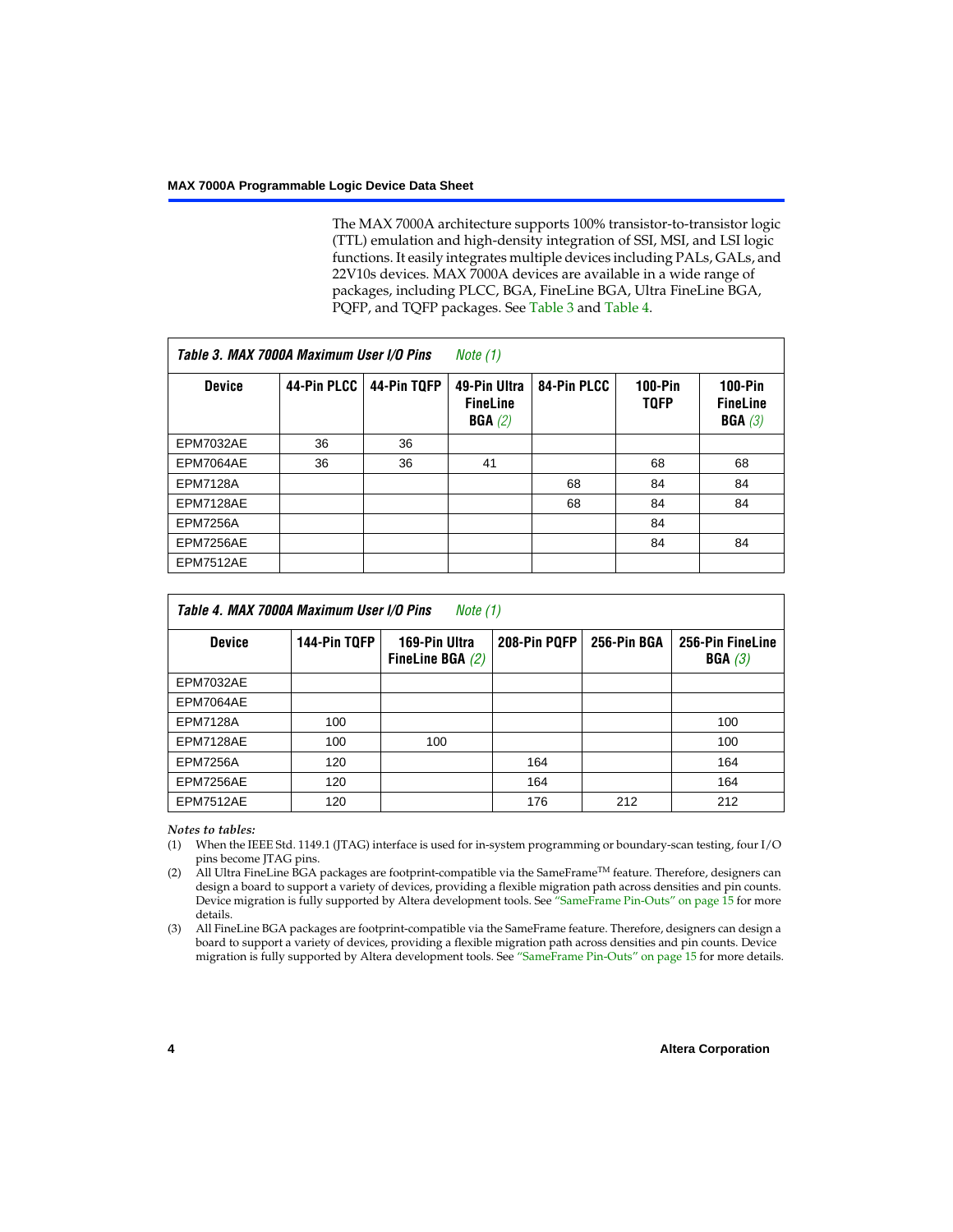MAX 7000A devices use CMOS EEPROM cells to implement logic functions. The user-configurable MAX 7000A architecture accommodates a variety of independent combinatorial and sequential logic functions. The devices can be reprogrammed for quick and efficient iterations during design development and debug cycles, and can be programmed and erased up to 100 times.

MAX 7000A devices contain from 32 to 512 macrocells that are combined into groups of 16 macrocells, called logic array blocks (LABs). Each macrocell has a programmable-AND/fixed-OR array and a configurable register with independently programmable clock, clock enable, clear, and preset functions. To build complex logic functions, each macrocell can be supplemented with both shareable expander product terms and highspeed parallel expander product terms, providing up to 32 product terms per macrocell.

MAX 7000A devices provide programmable speed/power optimization. Speed-critical portions of a design can run at high speed/full power, while the remaining portions run at reduced speed/low power. This speed/power optimization feature enables the designer to configure one or more macrocells to operate at 50% or lower power while adding only a nominal timing delay. MAX 7000A devices also provide an option that reduces the slew rate of the output buffers, minimizing noise transients when non-speed-critical signals are switching. The output drivers of all MAX 7000A devices can be set for 2.5 V or 3.3 V, and all input pins are 2.5-V, 3.3-V, and 5.0-V tolerant, allowing MAX 7000A devices to be used in mixed-voltage systems.

MAX 7000A devices are supported by Altera development systems, which are integrated packages that offer schematic, text—including VHDL, Verilog HDL, and the Altera Hardware Description Language (AHDL)—and waveform design entry, compilation and logic synthesis, simulation and timing analysis, and device programming. The software provides EDIF 2 0 0 and 3 0 0, LPM, VHDL, Verilog HDL, and other interfaces for additional design entry and simulation support from other industry-standard PC- and UNIX-workstation-based EDA tools. The software runs on Windows-based PCs, as well as Sun SPARCstation, and HP 9000 Series 700/800 workstations.

**For more information on development tools, see the** *MAX+PLUS II [Programmable Logic Development System & Software Data Sheet](#page-0-0)* and the *[Quartus Programmable Logic Development System & Software Data Sheet](#page-0-0)*.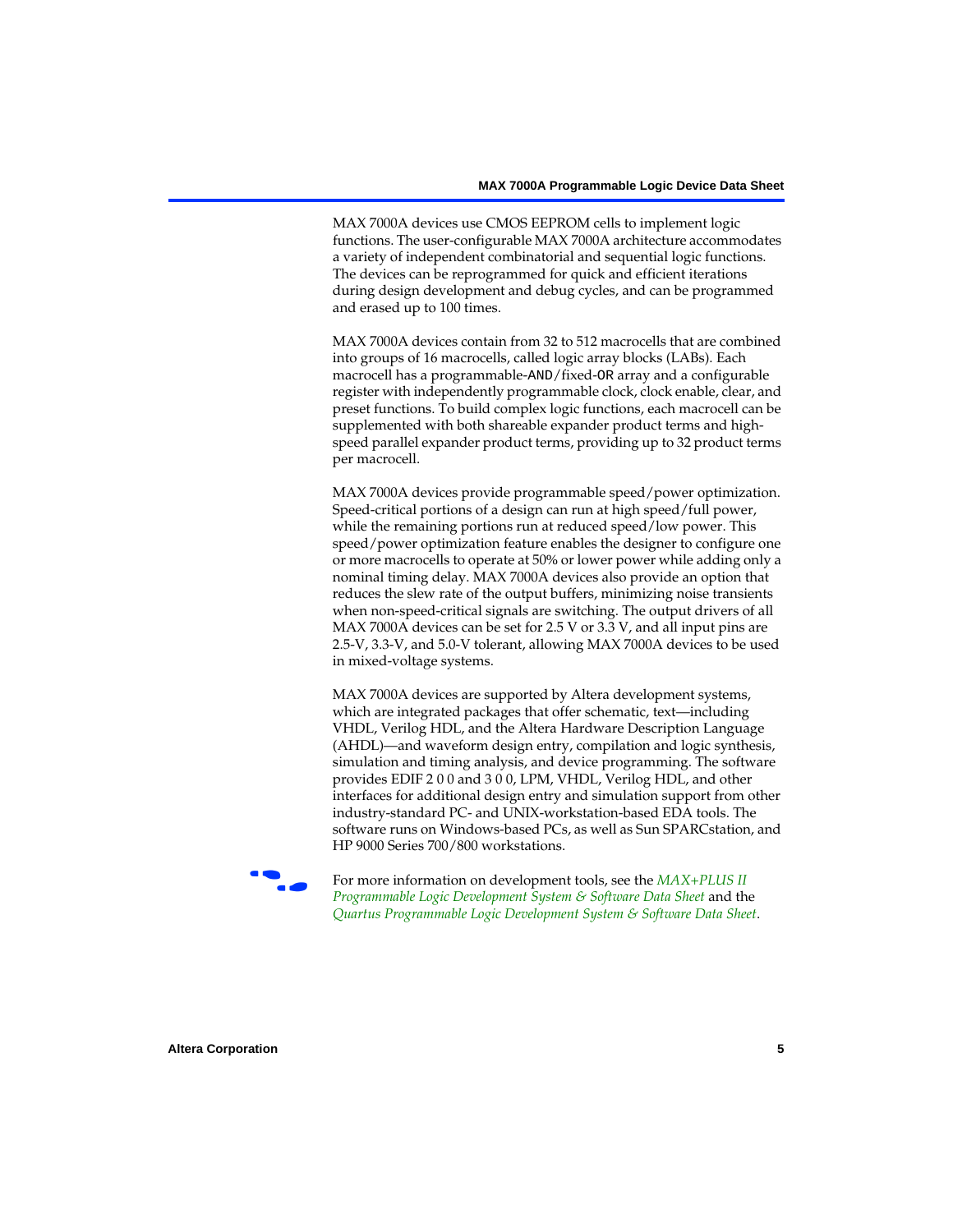# **Functional Description**

The MAX 7000A architecture includes the following elements:

- Logic array blocks (LABs)
- Macrocells
- Expander product terms (shareable and parallel)
- Programmable interconnect array
- I/O control blocks

The MAX 7000A architecture includes four dedicated inputs that can be used as general-purpose inputs or as high-speed, global control signals (clock, clear, and two output enable signals) for each macrocell and I/O pin. [Figure 1](#page-6-0) shows the architecture of MAX 7000A devices.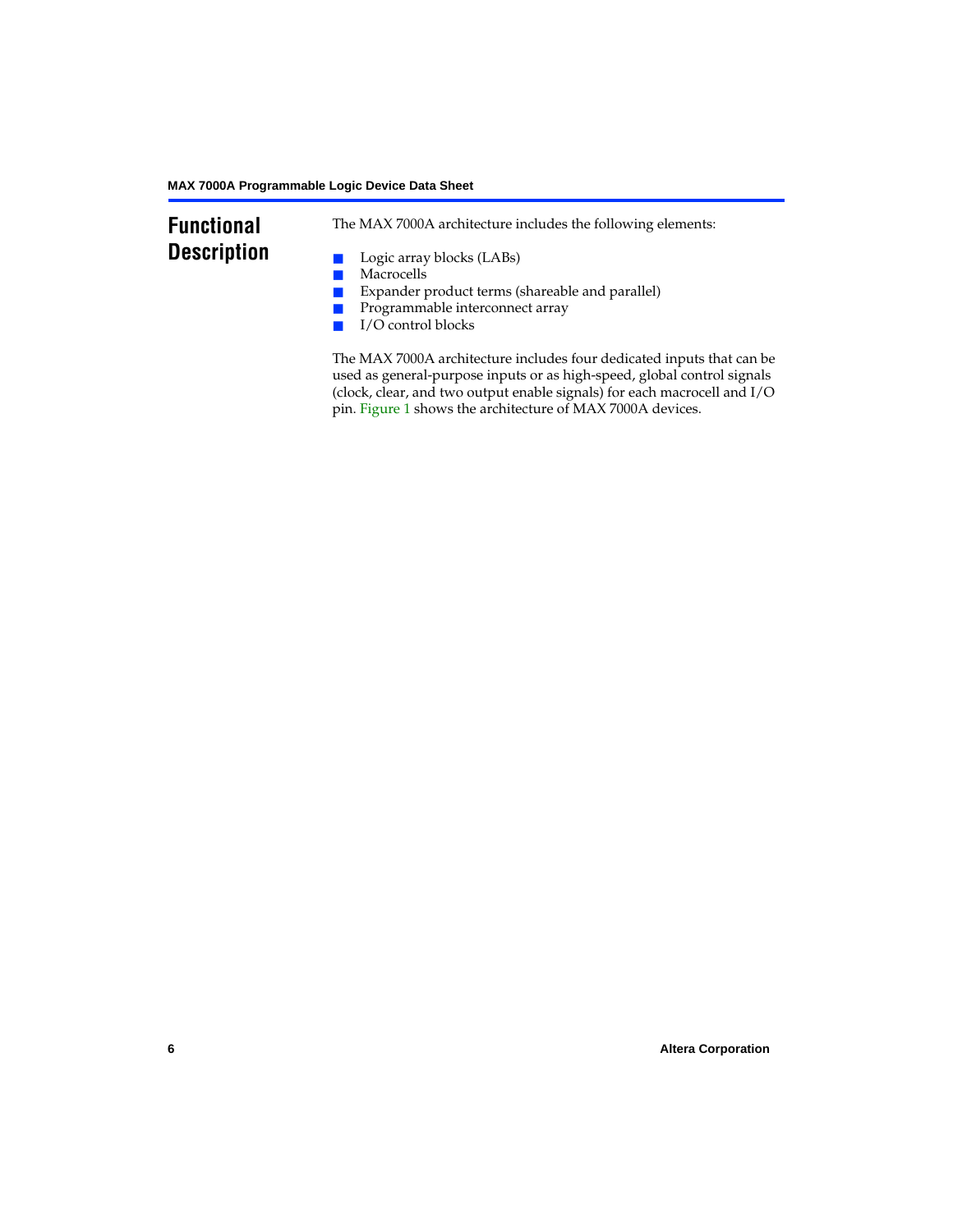

<span id="page-6-0"></span>*Figure 1. MAX 7000A Device Block Diagram*

#### *Note:*

(1) EPM7032AE, EPM7064AE, EPM7128A, EPM7128AE, EPM7256A, and EPM7256AE devices have six output enables. EPM7512AE devices have 10 output enables.

## **Logic Array Blocks**

The MAX 7000A device architecture is based on the linking of high-performance LABs. LABs consist of 16-macrocell arrays, as shown in [Figure 1](#page-6-0). Multiple LABs are linked together via the PIA, a global bus that is fed by all dedicated input pins, I/O pins, and macrocells.

Each LAB is fed by the following signals:

- 36 signals from the PIA that are used for general logic inputs
- Global controls that are used for secondary register functions
- Direct input paths from  $I/O$  pins to the registers that are used for fast setup times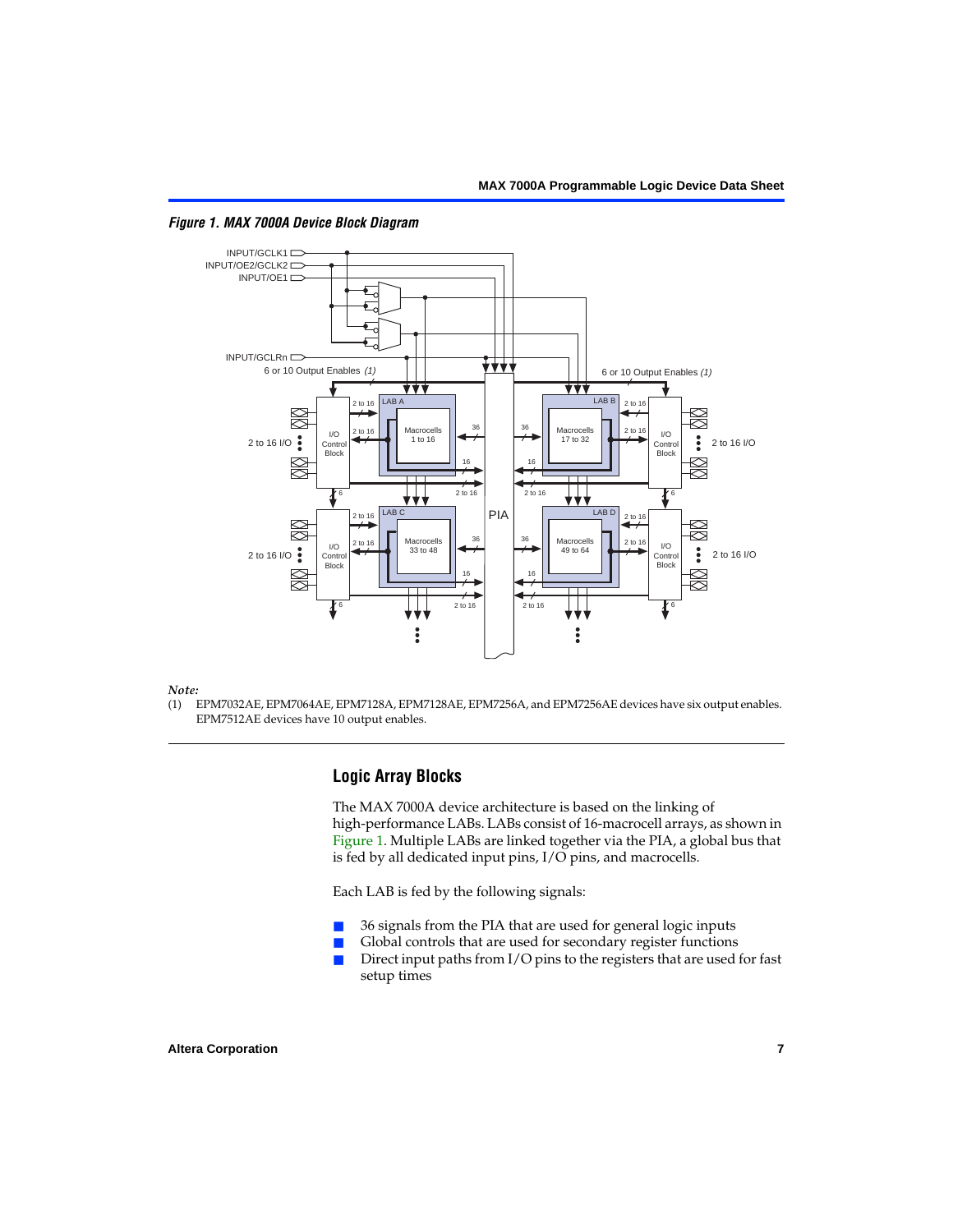## **Macrocells**

MAX 7000A macrocells can be individually configured for either sequential or combinatorial logic operation. The macrocells consist of three functional blocks: the logic array, the product-term select matrix, and the programmable register. [Figure 2](#page-7-0) shows a MAX 7000A macrocell.

<span id="page-7-0"></span>

Combinatorial logic is implemented in the logic array, which provides five product terms per macrocell. The product-term select matrix allocates these product terms for use as either primary logic inputs (to the OR and XOR gates) to implement combinatorial functions, or as secondary inputs to the macrocell's register preset, clock, and clock enable control functions.

Two kinds of expander product terms ("expanders") are available to supplement macrocell logic resources:

- Shareable expanders, which are inverted product terms that are fed back into the logic array
- Parallel expanders, which are product terms borrowed from adjacent macrocells

The Altera development system automatically optimizes product-term allocation according to the logic requirements of the design.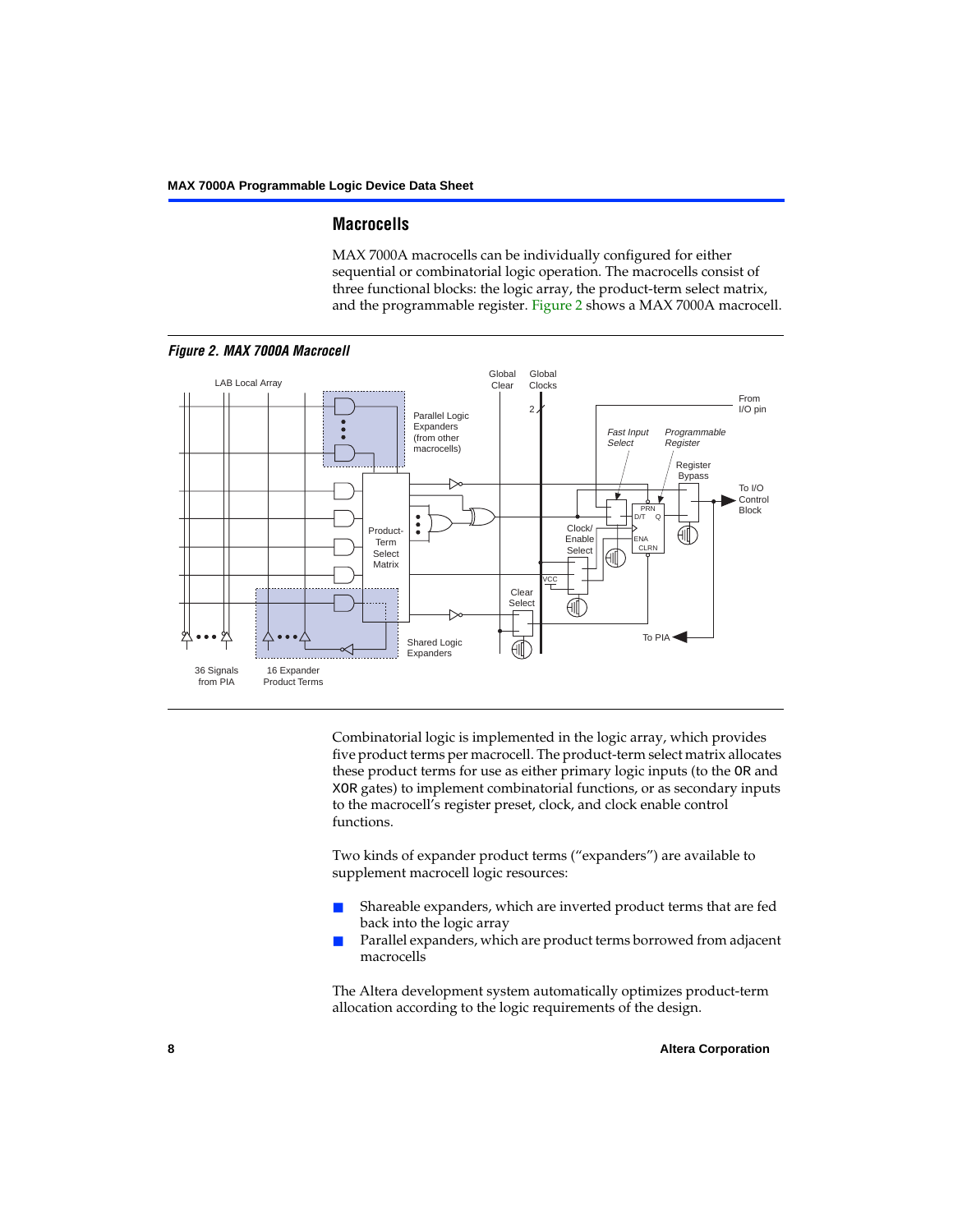For registered functions, each macrocell flipflop can be individually programmed to implement D, T, JK, or SR operation with programmable clock control. The flipflop can be bypassed for combinatorial operation. During design entry, the designer specifies the desired flipflop type; the Altera software then selects the most efficient flipflop operation for each registered function to optimize resource utilization.

Each programmable register can be clocked in three different modes:

- Global clock signal. This mode achieves the fastest clock-to-output performance.
- Global clock signal enabled by an active-high clock enable. A clock enable is generated by a product term. This mode provides an enable on each flipflop while still achieving the fast clock-to-output performance of the global clock.
- Array clock implemented with a product term. In this mode, the flipflop can be clocked by signals from buried macrocells or I/O pins.

Two global clock signals are available in MAX 7000A devices. As shown in [Figure 1](#page-6-0), these global clock signals can be the true or the complement of either of the global clock pins, GCLK1 or GCLK2.

Each register also supports asynchronous preset and clear functions. As shown in [Figure 2,](#page-7-0) the product-term select matrix allocates product terms to control these operations. Although the product-term-driven preset and clear from the register are active high, active-low control can be obtained by inverting the signal within the logic array. In addition, each register clear function can be individually driven by the active-low dedicated global clear pin (GCLRn). Upon power-up, each register in a MAX 7000AE device may be set to either a high or low state. This power-up state is specified at design entry. Upon power-up, each register in EPM7128A and EPM7256A devices are set to a low state.

All MAX 7000A I/O pins have a fast input path to a macrocell register. This dedicated path allows a signal to bypass the PIA and combinatorial logic and be clocked to an input D flipflop with an extremely fast (as low as 2.5 ns) input setup time.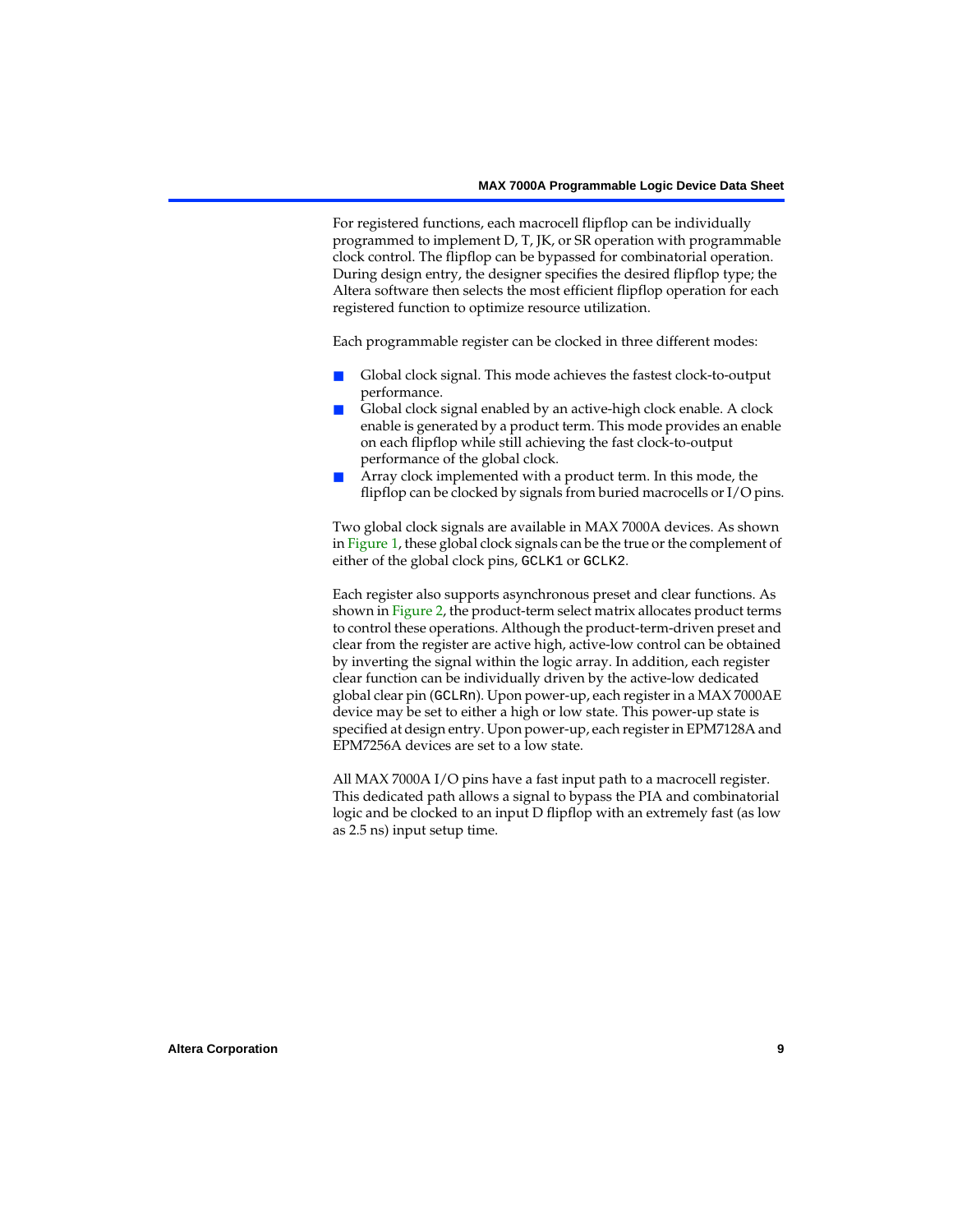# **Expander Product Terms**

Although most logic functions can be implemented with the five product terms available in each macrocell, more complex logic functions require additional product terms. Another macrocell can be used to supply the required logic resources. However, the MAX 7000A architecture also offers both shareable and parallel expander product terms that provide additional product terms directly to any macrocell in the same LAB. These expanders help ensure that logic is synthesized with the fewest possible logic resources to obtain the fastest possible speed.

## *Shareable Expanders*

Each LAB has 16 shareable expanders that can be viewed as a pool of uncommitted single product terms (one from each macrocell) with inverted outputs that feed back into the logic array. Each shareable expander can be used and shared by any or all macrocells in the LAB to build complex logic functions. A small delay  $(t_{SFXP})$  is incurred when shareable expanders are used. [Figure 3](#page-9-0) shows how shareable expanders can feed multiple macrocells.

<span id="page-9-0"></span>



*Shareable expanders can be shared by any or all macrocells in an LAB.*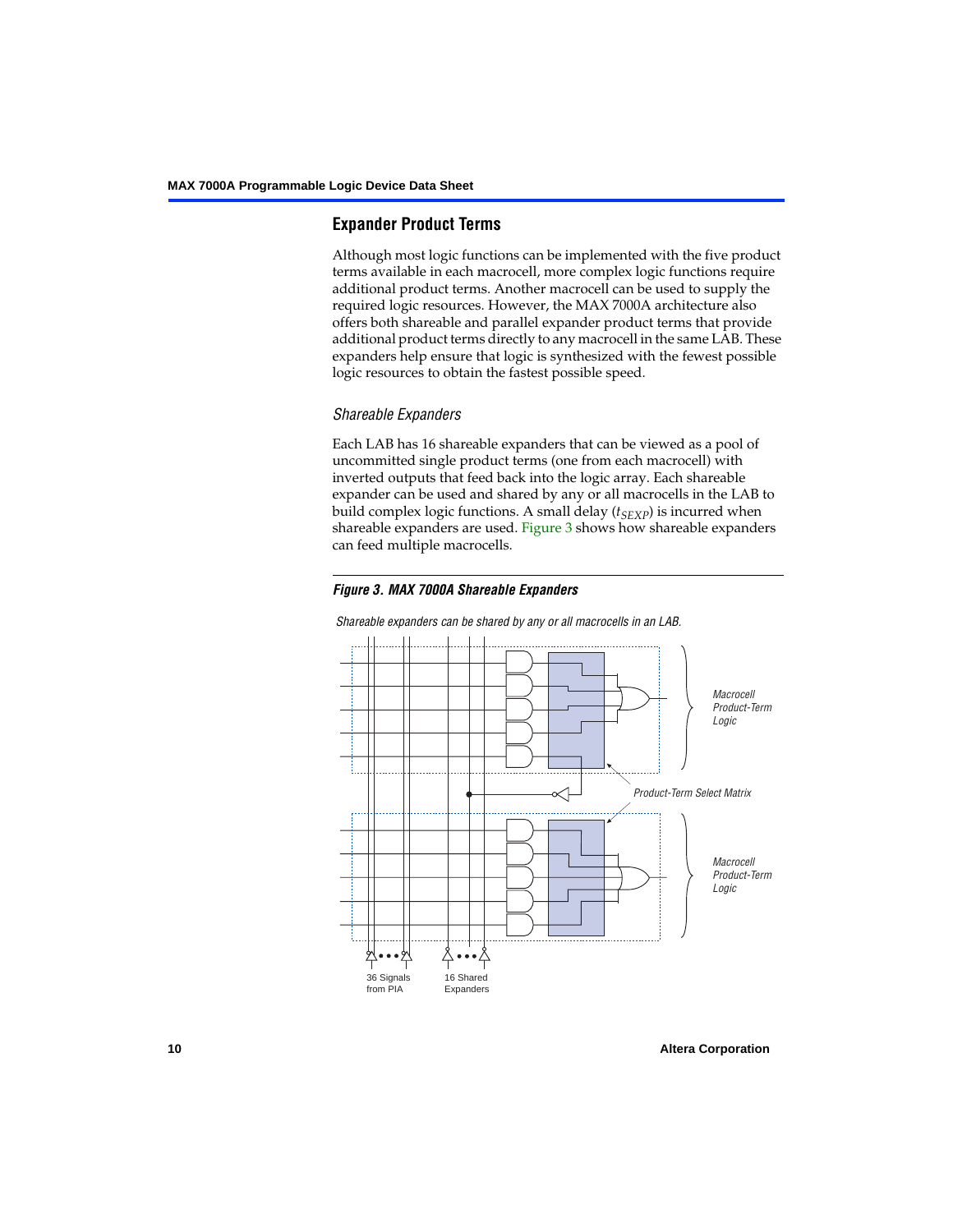## *Parallel Expanders*

Parallel expanders are unused product terms that can be allocated to a neighboring macrocell to implement fast, complex logic functions. Parallel expanders allow up to 20 product terms to directly feed the macrocell OR logic, with five product terms provided by the macrocell and 15 parallel expanders provided by neighboring macrocells in the LAB.

The compiler can allocate up to three sets of up to five parallel expanders to the macrocells that require additional product terms. Each set of five parallel expanders incurs a small, incremental timing delay (*t<sub>PEXP</sub>*). For example, if a macrocell requires 14 product terms, the compiler uses the five dedicated product terms within the macrocell and allocates two sets of parallel expanders; the first set includes five product terms, and the second set includes four product terms, increasing the total delay by  $2 \times t_{PEXP}$ .

Two groups of eight macrocells within each LAB (e.g., macrocells 1 through 8 and 9 through 16) form two chains to lend or borrow parallel expanders. A macrocell borrows parallel expanders from lowernumbered macrocells. For example, macrocell 8 can borrow parallel expanders from macrocell 7, from macrocells 7 and 6, or from macrocells 7, 6, and 5. Within each group of eight, the lowest-numbered macrocell can only lend parallel expanders, and the highest-numbered macrocell can only borrow them. [Figure 4](#page-11-0) shows how parallel expanders can be borrowed from a neighboring macrocell.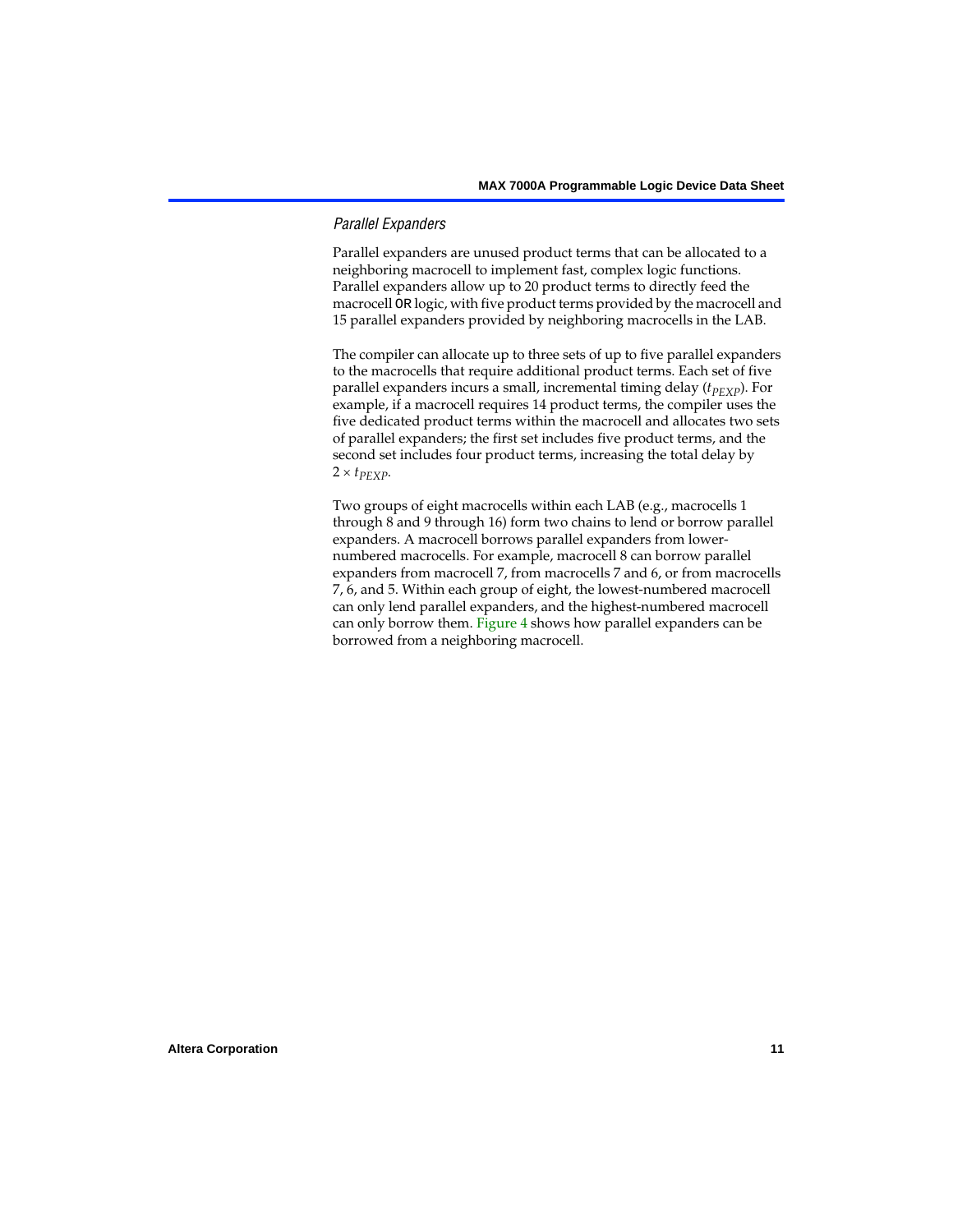## <span id="page-11-0"></span>*Figure 4. MAX 7000A Parallel Expanders*



# **Programmable Interconnect Array**

Logic is routed between LABs on the PIA. This global bus is a programmable path that connects any signal source to any destination on the device. All MAX 7000A dedicated inputs, I/O pins, and macrocell outputs feed the PIA, which makes the signals available throughout the entire device. Only the signals required by each LAB are actually routed from the PIA into the LAB. [Figure 5](#page-12-0) shows how the PIA signals are routed into the LAB. An EEPROM cell controls one input to a 2-input AND gate, which selects a PIA signal to drive into the LAB.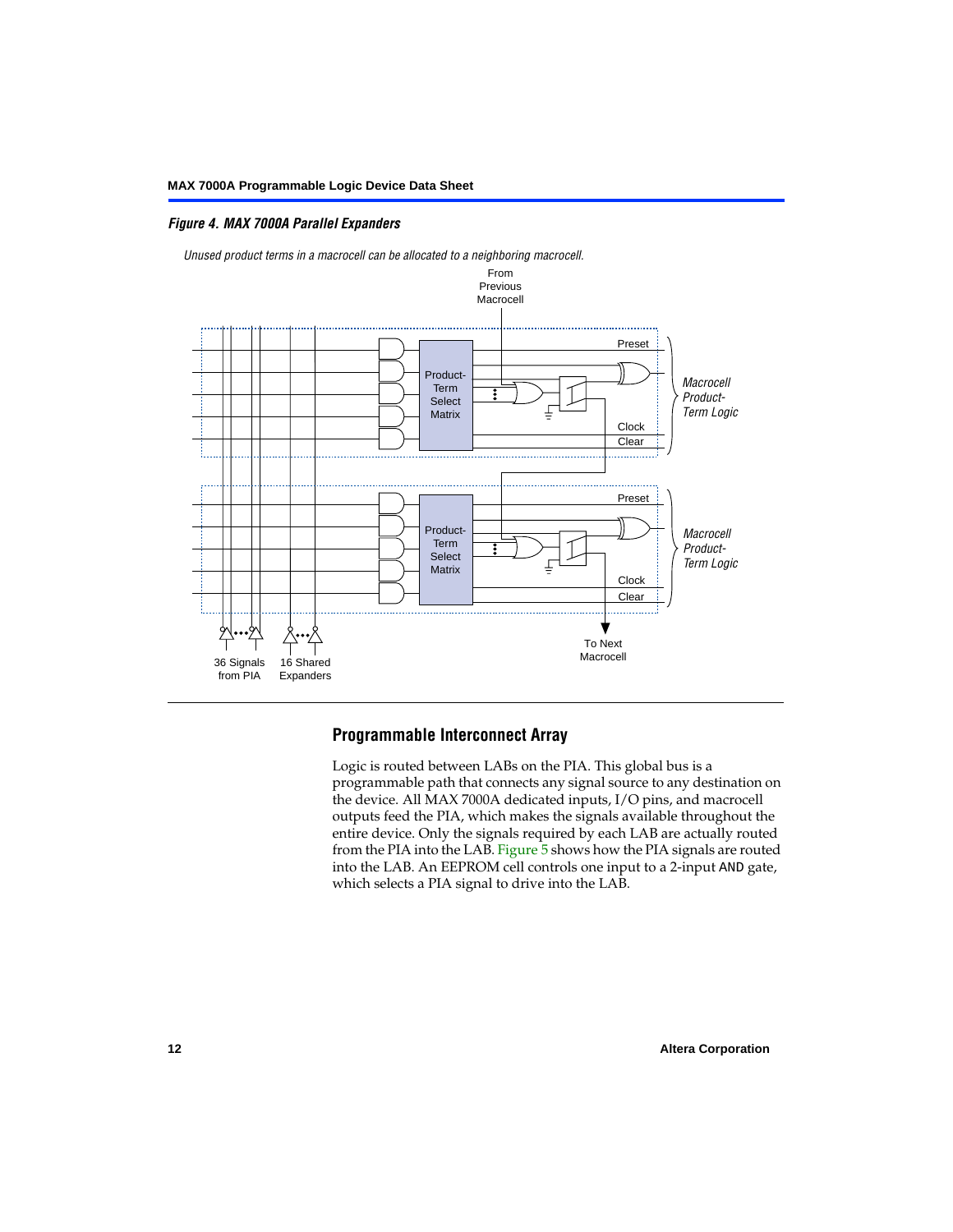<span id="page-12-0"></span>*Figure 5. MAX 7000A PIA Routing*



While the routing delays of channel-based routing schemes in masked or FPGAs are cumulative, variable, and path-dependent, the MAX 7000A PIA has a predictable delay. The PIA makes a design's timing performance easy to predict.

# **I/O Control Blocks**

The I/O control block allows each I/O pin to be individually configured for input, output, or bidirectional operation. All I/O pins have a tri-state buffer that is individually controlled by one of the global output enable signals or directly connected to ground or  $V_{CC}$ . [Figure 6](#page-13-0) shows the I/O control block for MAX 7000A devices. The I/O control block has 6 or 10 global output enable signals that are driven by the true or complement of two output enable signals, a subset of the I/O pins, or a subset of the I/O macrocells.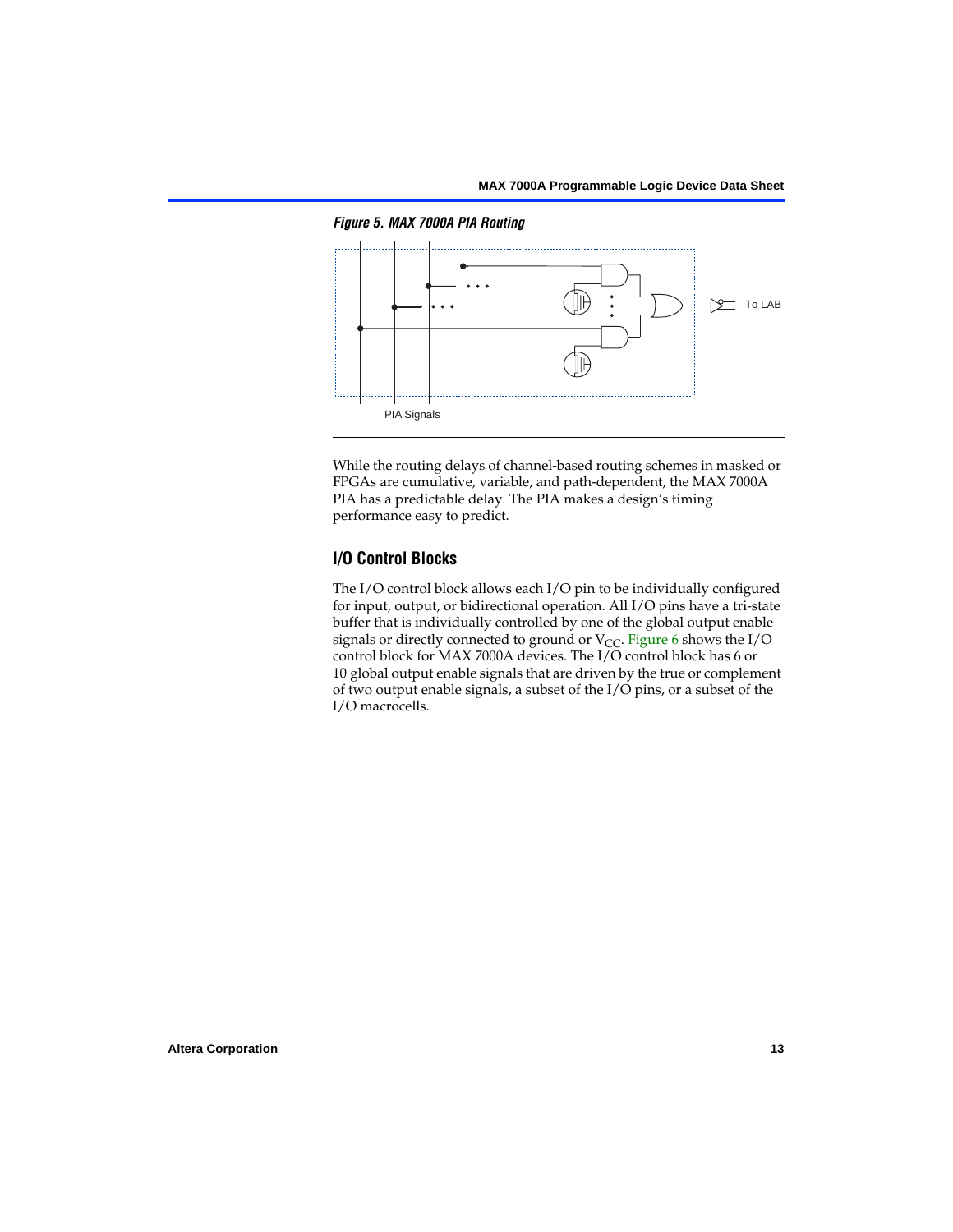<span id="page-13-0"></span>*Figure 6. I/O Control Block of MAX 7000A Devices*



#### *Note:*

(1) EPM7032AE, EPM7064AE, EPM7128A, EPM7128AE, EPM7256A, and EPM7256AE devices have six output enable signals. EPM7512AE devices have 10 output enable signals.

> When the tri-state buffer control is connected to ground, the output is tri-stated (high impedance) and the I/O pin can be used as a dedicated input. When the tri-state buffer control is connected to  $V_{CC}$ , the output is enabled.

The MAX 7000A architecture provides dual I/O feedback, in which macrocell and pin feedbacks are independent. When an I/O pin is configured as an input, the associated macrocell can be used for buried logic.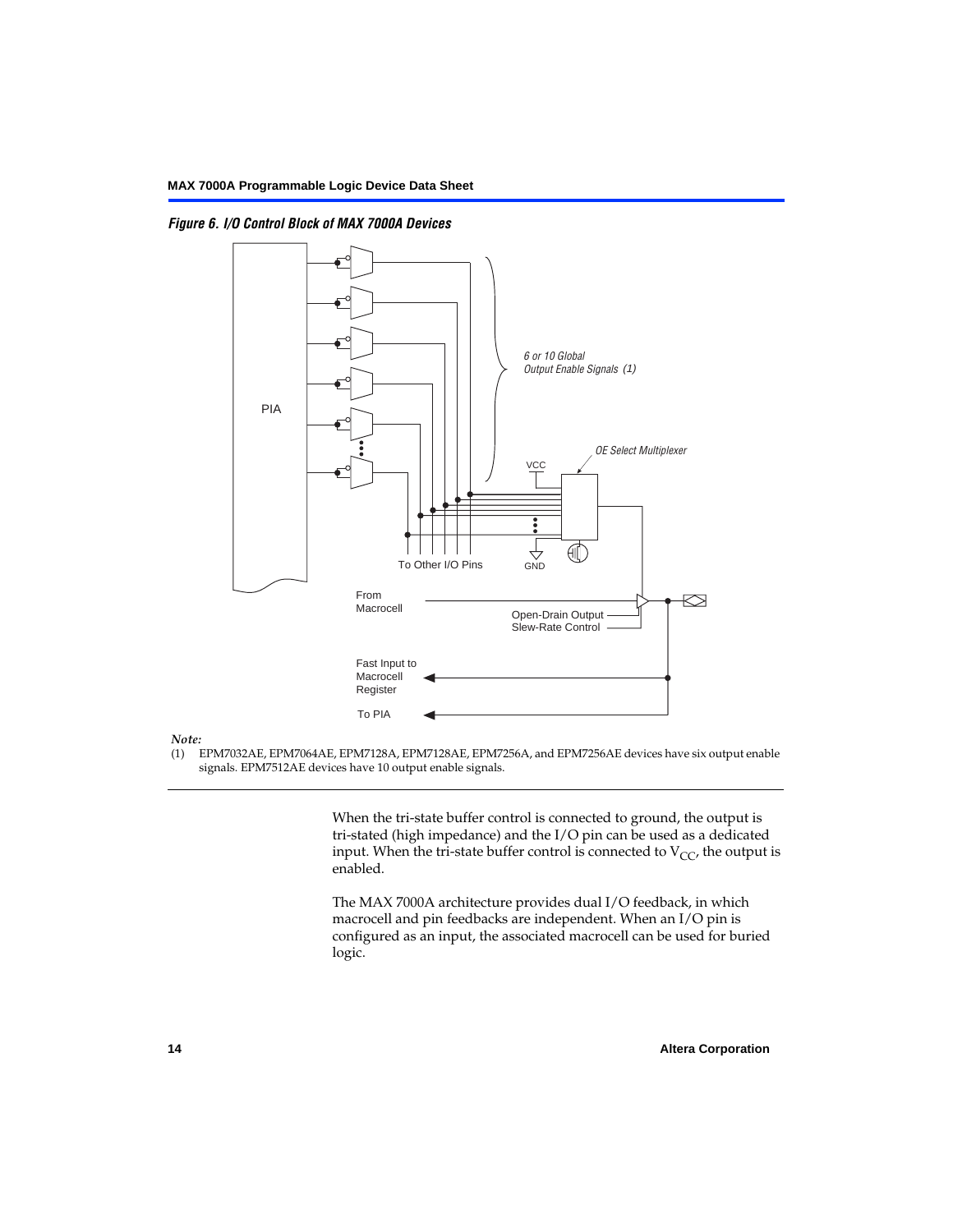# <span id="page-14-0"></span>**SameFrame Pin-Outs**

MAX 7000A devices support the SameFrame pin-out feature for FineLine BGA packages. The SameFrame pin-out feature is the arrangement of balls on FineLine BGA packages such that the lower-ballcount packages form a subset of the higher-ball-count packages. SameFrame pin-outs provide the flexibility to migrate not only from device to device within the same package, but also from one package to another. A given printed circuit board (PCB) layout can support multiple device density/package combinations. For example, a single board layout can support a range of devices from an EPM7128AE device in a 100-pin FineLine BGA package to an EPM7512AE device in a 256-pin FineLine BGA package.

The Altera design software provides support to design PCBs with SameFrame pin-out devices. Devices can be defined for present and future use. The software generates pin-outs describing how to lay out a board to take advantage of this migration (see [Figure 7](#page-14-1)).

<span id="page-14-1"></span>



Designed for 256-Pin FineLine BGA Package Printed Circuit Board



100-Pin FineLine BGA Package (Reduced I/O Count or Logic Requirements) 256-Pin FineLine BGA Package (Increased I/O Count or Logic Requirements)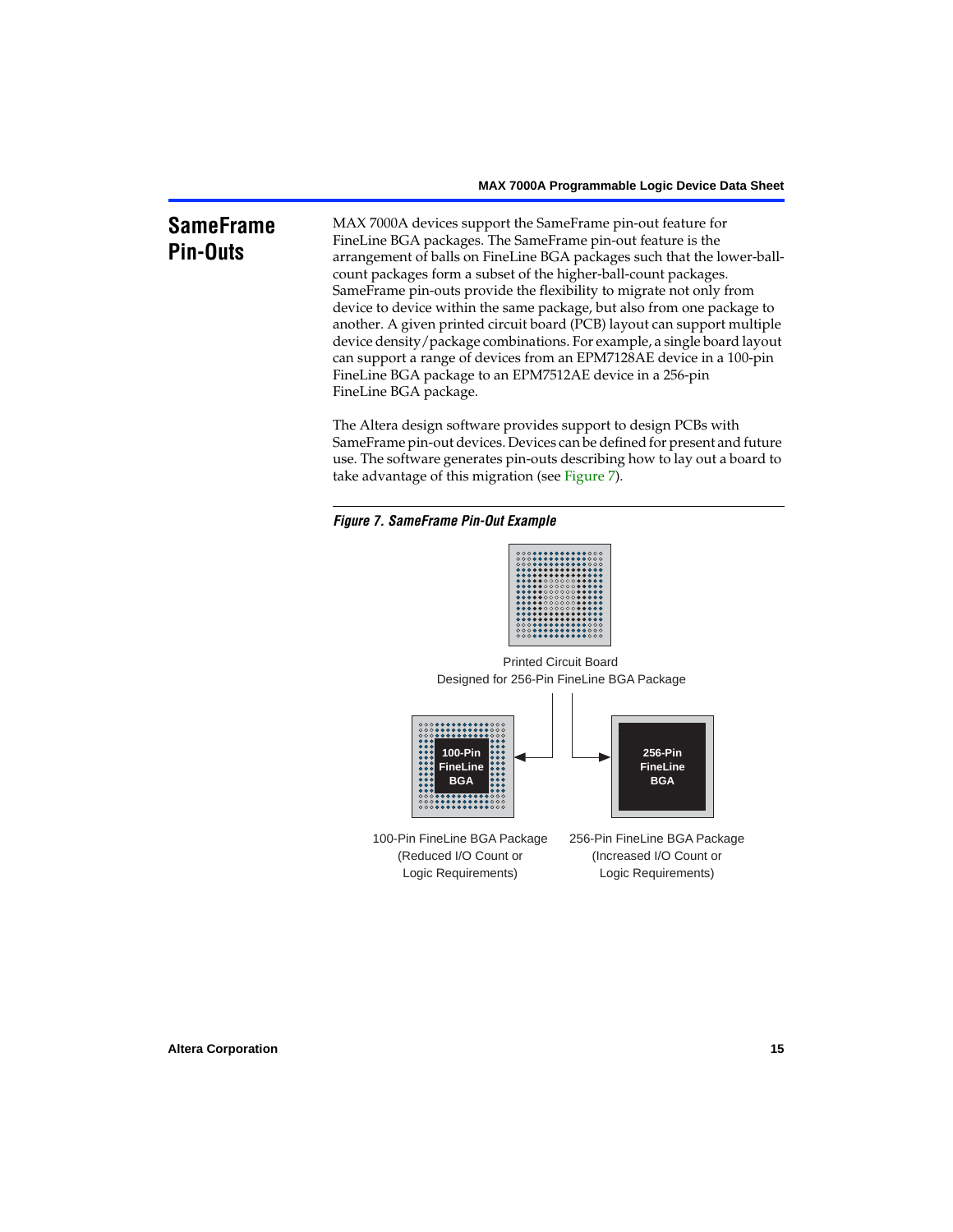# **In-System Programmability**

MAX 7000A devices can be programmed in-system via an industrystandard 4-pin IEEE Std. 1149.1 (JTAG) interface. ISP offers quick, efficient iterations during design development and debugging cycles. The MAX 7000A architecture internally generates the high programming voltages required to program EEPROM cells, allowing in-system programming with only a single 3.3-V power supply. During in-system programming, the I/O pins are tri-stated and weakly pulled-up to eliminate board conflicts. The pull-up value is nominally 50 k $\Omega$ .

MAX 7000AE devices have an enhanced ISP algorithm for faster programming. These devices also offer an ISP\_Done bit that provides safe operation when in-system programming is interrupted. This ISP\_Done bit, which is the last bit programmed, prevents all I/O pins from driving until the bit is programmed. This feature is only available in EPM7032AE, EPM7064AE, EPM7128AE, EPM7256AE, and EPM7512AE devices.

ISP simplifies the manufacturing flow by allowing devices to be mounted on a PCB with standard pick-and-place equipment before they are programmed. MAX 7000A devices can be programmed by downloading the information via in-circuit testers, embedded processors, the Altera MasterBlaster serial/USB communications cable, ByteBlasterMV parallel port download cable, and BitBlaster serial download cable. Programming the devices after they are placed on the board eliminates lead damage on high-pin-count packages (e.g., QFP packages) due to device handling. MAX 7000A devices can be reprogrammed after a system has already shipped to the field. For example, product upgrades can be performed in the field via software or modem.

In-system programming can be accomplished with either an adaptive or constant algorithm. An adaptive algorithm reads information from the unit and adapts subsequent programming steps to achieve the fastest possible programming time for that unit. A constant algorithm uses a predefined (non-adaptive) programming sequence that does not take advantage of adaptive algorithm programming time improvements. Some in-circuit testers cannot program using an adaptive algorithm. Therefore, a constant algorithm must be used. MAX 7000AE devices can be programmed with either an adaptive or constant (non-adaptive) algorithm. EPM7128A and EPM7256A device can only be programmed with an adaptive algorithm; users programming these two devices on platforms that cannot use an adaptive algorithm should use EPM7128AE and EPM7256AE devices.

The Jam Standard Test and Programming Language (STAPL), JEDEC standard JESD 71, can be used to program MAX 7000A devices with incircuit testers, PCs, or embedded processors.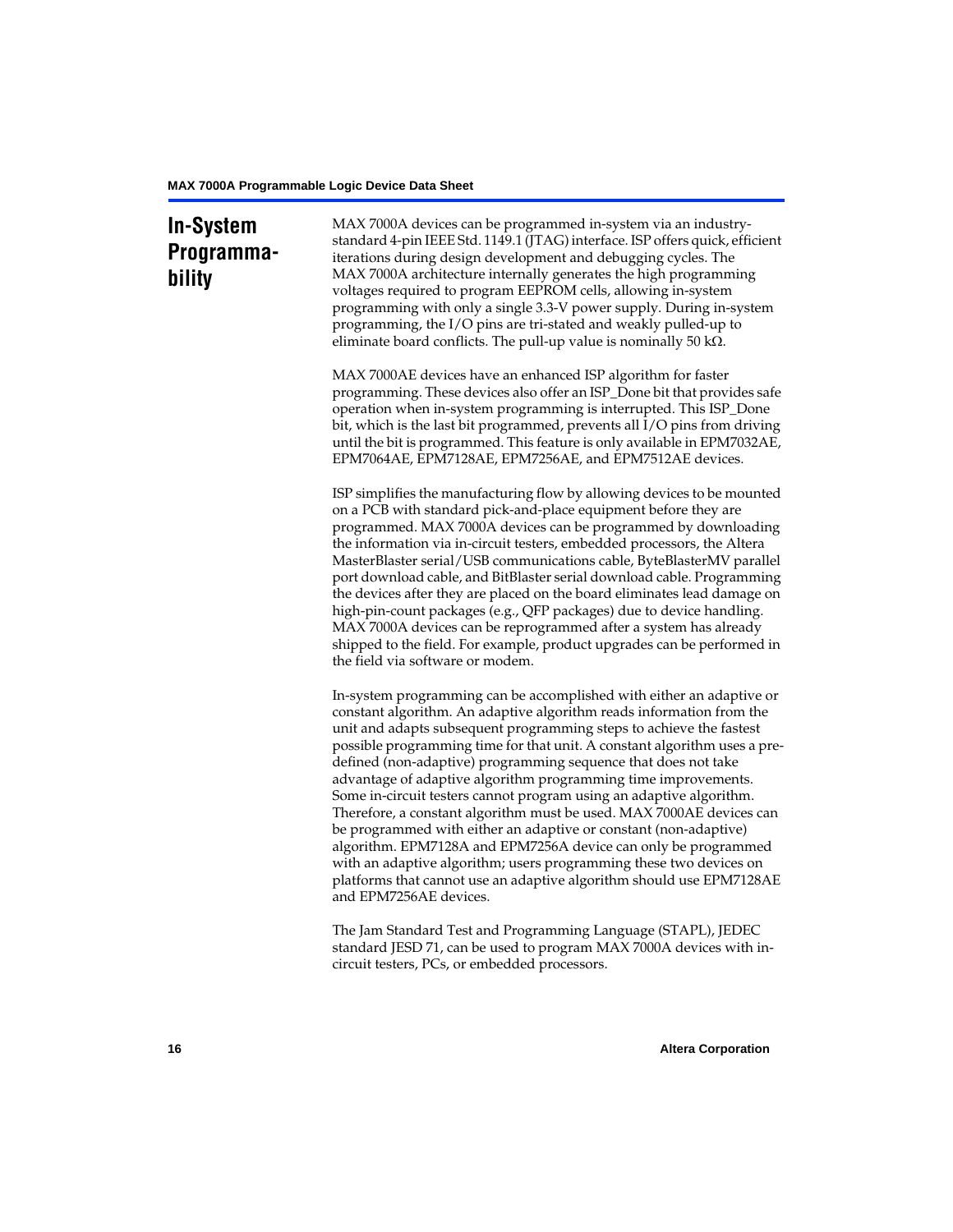

f For more information on using the Jam STAPL language, see *[Application](#page-0-0)  [Note 88 \(Using the Jam Language for ISP & ICR via an Embedded Processor\)](#page-0-0)*  and *[Application Note 122 \(Using Jam STAPL for ISP & ICR via an Embedded](#page-0-0)  [Processor\)](#page-0-0)*.

ISP circuitry in MAX 7000AE devices is compliant with the IEEE Std. 1532 specification. The IEEE Std. 1532 is a standard developed to allow concurrent ISP between multiple PLD vendors.

# <span id="page-16-0"></span>**Programming Sequence**

During in-system programming, instructions, addresses, and data are shifted into the MAX 7000A device through the TDI input pin. Data is shifted out through the TDO output pin and compared against the expected data.

Programming a pattern into the device requires the following six ISP stages. A stand-alone verification of a programmed pattern involves only stages 1, 2, 5, and 6.

- 1. *Enter ISP*. The enter ISP stage ensures that the I/O pins transition smoothly from user mode to ISP mode. The enter ISP stage requires 1 ms.
- 2. *Check ID*. Before any program or verify process, the silicon ID is checked. The time required to read this silicon ID is relatively small compared to the overall programming time.
- 3. *Bulk Erase*. Erasing the device in-system involves shifting in the instructions to erase the device and applying one erase pulse of 100 ms.
- 4. *Program*. Programming the device in-system involves shifting in the address and data and then applying the programming pulse to program the EEPROM cells. This process is repeated for each EEPROM address.
- 5. *Verify*. Verifying an Altera device in-system involves shifting in addresses, applying the read pulse to verify the EEPROM cells, and shifting out the data for comparison. This process is repeated for each EEPROM address.
- 6. *Exit ISP*. An exit ISP stage ensures that the I/O pins transition smoothly from ISP mode to user mode. The exit ISP stage requires 1 ms.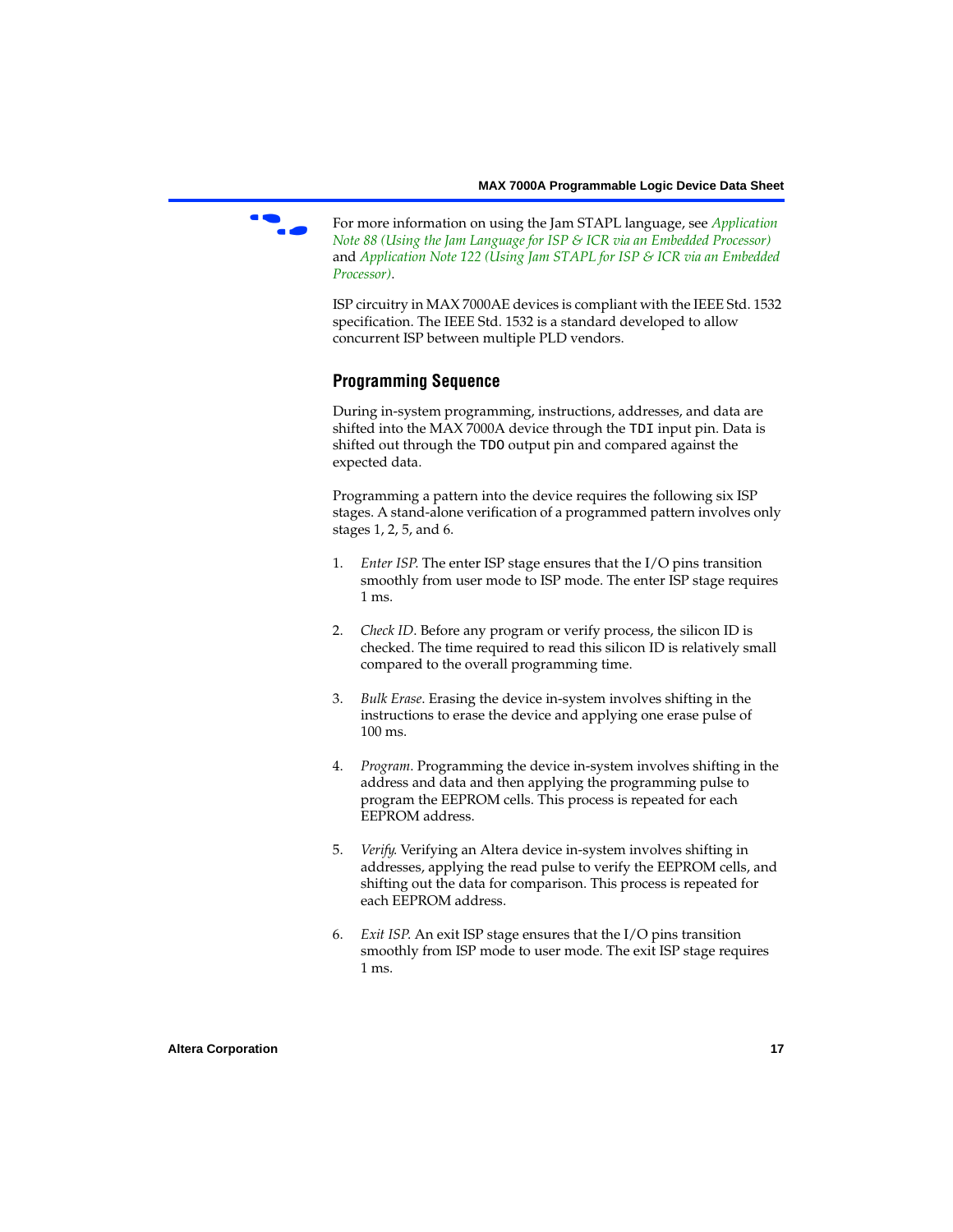# <span id="page-17-0"></span>**Programming Times**

The time required to implement each of the six programming stages can be broken into the following two elements:

- A pulse time to erase, program, or read the EEPROM cells.
- A shifting time based on the test clock (TCK) frequency and the number of TCK cycles to shift instructions, address, and data into the device.

By combining the pulse and shift times for each of the programming stages, the program or verify time can be derived as a function of the TCK frequency, the number of devices, and specific target device(s). Because different ISP-capable devices have a different number of EEPROM cells, both the total fixed and total variable times are unique for a single device.

## *Programming a Single MAX 7000A Device*

The time required to program a single MAX 7000A device in-system can be calculated from the following formula:

$$
t_{PROG} = t_{PPULSE} + \frac{c_{ycle_{PTCK}}}{f_{TCK}}
$$
  
where:  $t_{PROG}$  = Programming time  
 $t_{PPULSE}$  = Sum of the fixed times to erase, program, and  
verify the EEPROM cells  
 $C_{ycle_{PTCK}}$  = Number of TCK cycles to program a device  
 $f_{TCK}$  = TCK frequency

The ISP times for a stand-alone verification of a single MAX 7000A device can be calculated from the following formula:

$$
t_{VER} = t_{VPULSE} + \frac{C_{ycle_{VTCK}}}{f_{TCK}}
$$
  
where:  $t_{VER}$  = Verify time  
 $t_{VPULSE}$  = Sum of the fixed times to verify the EEPROM cells  
 $C_{ycle_{VTCK}}$  = Number of TCK cycles to verify a device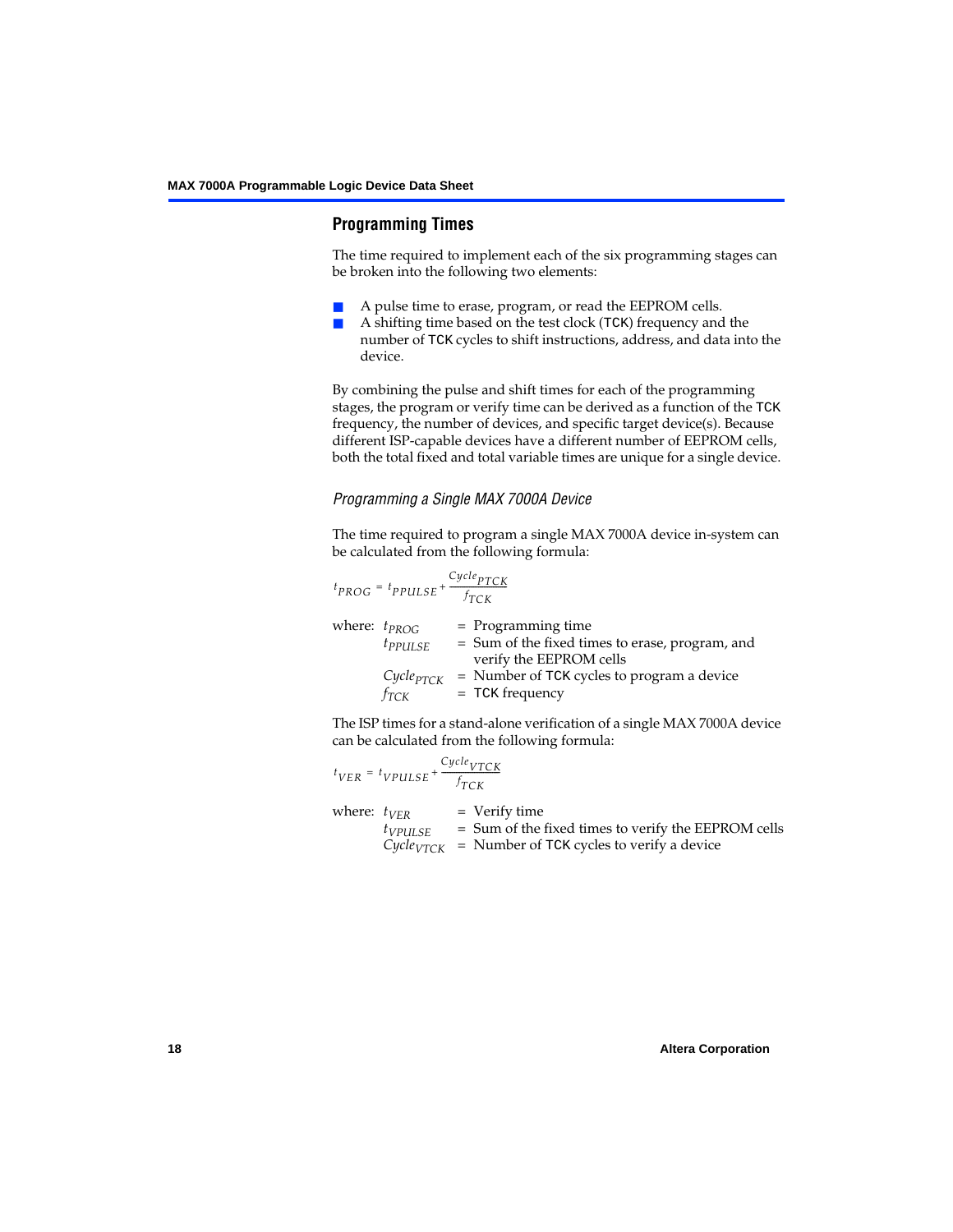The programming times described in [Tables 5](#page-18-0) through [7](#page-19-0) are associated with the worst-case method using the enhanced ISP algorithm.

<span id="page-18-0"></span>

| Table 5. MAX 7000A t <sub>PULSE</sub> & Cycle <sub>TCK</sub> Values |                 |                       |                 |                                 |  |  |  |  |  |
|---------------------------------------------------------------------|-----------------|-----------------------|-----------------|---------------------------------|--|--|--|--|--|
| <b>Device</b>                                                       |                 | <b>Programming</b>    |                 | <b>Stand-Alone Verification</b> |  |  |  |  |  |
|                                                                     | $t_{PPULSE}(s)$ | Cycle <sub>PTCK</sub> | $t_{VPULSE}(s)$ | $\mathcal C$ ycle $_{VTCK}$     |  |  |  |  |  |
| <b>EPM7032AE</b>                                                    | 2.00            | 55.000                | 0.002           | 18,000                          |  |  |  |  |  |
| EPM7064AE                                                           | 2.00            | 105.000               | 0.002           | 35,000                          |  |  |  |  |  |
| EPM7128AE                                                           | 2.00            | 205.000               | 0.002           | 68,000                          |  |  |  |  |  |
| EPM7256AE                                                           | 2.00            | 447,000               | 0.002           | 149.000                         |  |  |  |  |  |
| <b>EPM7512AE</b>                                                    | 2.00            | 890,000               | 0.002           | 297,000                         |  |  |  |  |  |
| EPM7128A (1)                                                        | 5.11            | 832,000               | 0.03            | 528,000                         |  |  |  |  |  |
| EPM7256A (1)                                                        | 6.43            | 1.603.000             | 0.03            | 1.024.000                       |  |  |  |  |  |

[Tables 6](#page-18-1) and [7](#page-19-0) show the in-system programming and stand alone verification times for several common test clock frequencies.

<span id="page-18-1"></span>

| Table 6. MAX 7000A In-System Programming Times for Different Test Clock Frequencies |               |                                  |       |       |                |                |                |               |   |
|-------------------------------------------------------------------------------------|---------------|----------------------------------|-------|-------|----------------|----------------|----------------|---------------|---|
| <b>Device</b>                                                                       |               | <b>Units</b><br>f <sub>ТСК</sub> |       |       |                |                |                |               |   |
|                                                                                     | <b>10 MHz</b> | 5 MHz                            | 2 MHz | 1 MHz | <b>500 kHz</b> | <b>200 kHz</b> | <b>100 kHz</b> | <b>50 kHz</b> |   |
| <b>EPM7032AE</b>                                                                    | 2.01          | 2.01                             | 2.03  | 2.06  | 2.11           | 2.28           | 2.55           | 3.10          | s |
| EPM7064AE                                                                           | 2.01          | 2.02                             | 2.05  | 2.11  | 2.21           | 2.53           | 3.05           | 4.10          | s |
| EPM7128AE                                                                           | 2.02          | 2.04                             | 2.10  | 2.21  | 2.41           | 3.03           | 4.05           | 6.10          | s |
| EPM7256AE                                                                           | 2.05          | 2.09                             | 2.23  | 2.45  | 2.90           | 4.24           | 6.47           | 10.94         | s |
| <b>EPM7512AE</b>                                                                    | 2.09          | 2.18                             | 2.45  | 2.89  | 3.78           | 6.45           | 10.90          | 19.80         | s |
| EPM7128A (1)                                                                        | 5.19          | 5.27                             | 5.52  | 5.94  | 6.77           | 9.27           | 13.43          | 21.75         | s |
| EPM7256A (1)                                                                        | 6.59          | 6.75                             | 7.23  | 8.03  | 9.64           | 14.45          | 22.46          | 38.49         | s |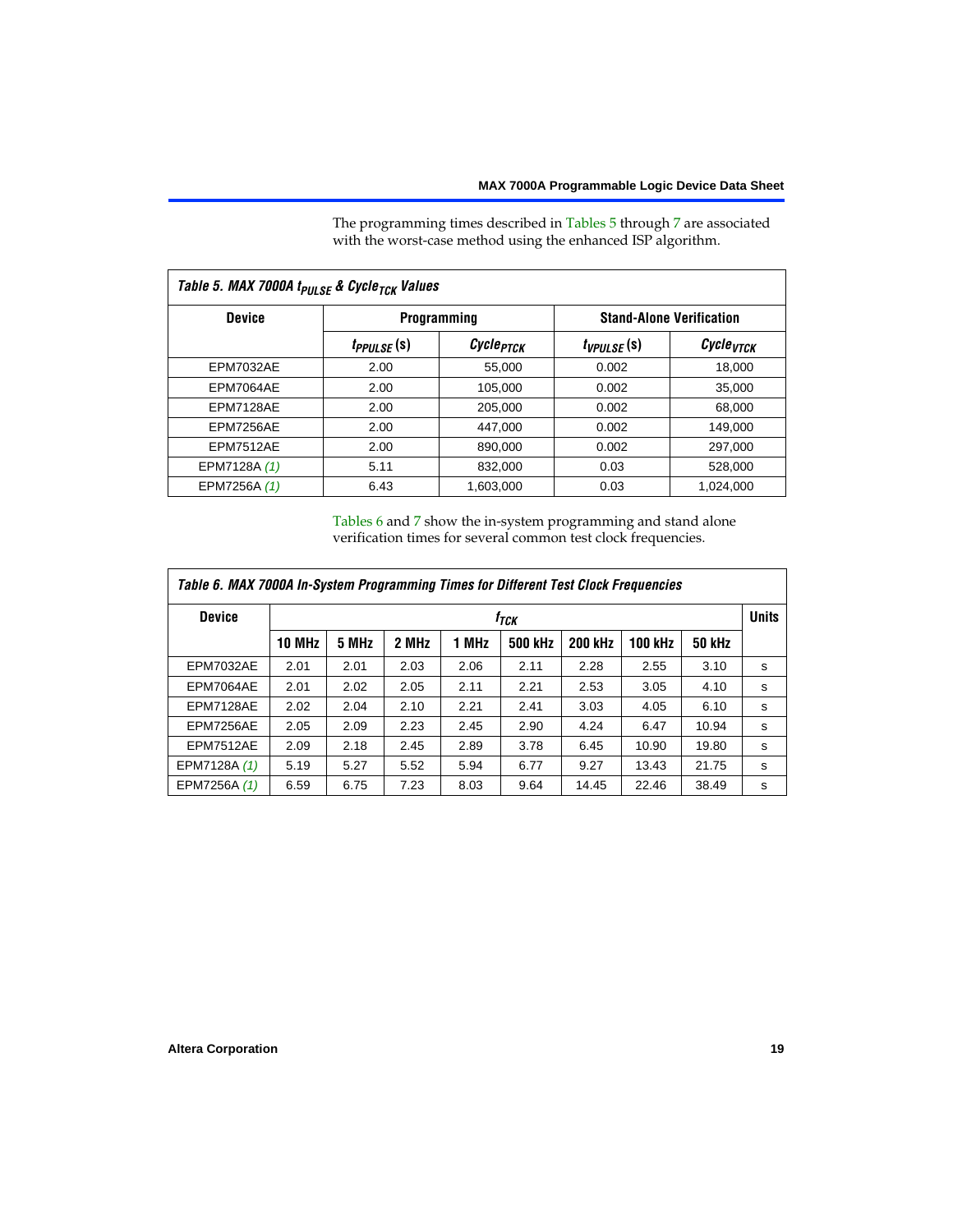<span id="page-19-0"></span>

| Table 7. MAX 7000A Stand-Alone Verification Times for Different Test Clock Frequencies |               |       |       |       |                |                |                |               |              |
|----------------------------------------------------------------------------------------|---------------|-------|-------|-------|----------------|----------------|----------------|---------------|--------------|
| <b>Device</b>                                                                          | $f_{TCK}$     |       |       |       |                |                |                |               | <b>Units</b> |
|                                                                                        | <b>10 MHz</b> | 5 MHz | 2 MHz | 1 MHz | <b>500 kHz</b> | <b>200 kHz</b> | <b>100 kHz</b> | <b>50 kHz</b> |              |
| <b>EPM7032AE</b>                                                                       | 0.00          | 0.01  | 0.01  | 0.02  | 0.04           | 0.09           | 0.18           | 0.36          | s            |
| EPM7064AE                                                                              | 0.01          | 0.01  | 0.02  | 0.04  | 0.07           | 0.18           | 0.35           | 0.70          | s            |
| EPM7128AE                                                                              | 0.01          | 0.02  | 0.04  | 0.07  | 0.14           | 0.34           | 0.68           | 1.36          | s            |
| EPM7256AE                                                                              | 0.02          | 0.03  | 0.08  | 0.15  | 0.30           | 0.75           | 1.49           | 2.98          | s            |
| EPM7512AE                                                                              | 0.03          | 0.06  | 0.15  | 0.30  | 0.60           | 1.49           | 2.97           | 5.94          | s            |
| EPM7128A (1)                                                                           | 0.08          | 0.14  | 0.29  | 0.56  | 1.09           | 2.67           | 5.31           | 10.59         | s            |
| EPM7256A (1)                                                                           | 0.13          | 0.24  | 0.54  | 1.06  | 2.08           | 5.15           | 10.27          | 20.51         | s            |

#### *Note to tables:*

<span id="page-19-1"></span>(1) EPM7128A and EPM7256A devices can only be programmed with an adaptive algorithm; users programming these two devices on platforms that cannot use an adaptive algorithm should use EPM7128AE and EPM7256AE devices.

# **Programming with External Hardware**

MAX 7000A devices can be programmed on Windows-based PCs with an Altera Logic Programmer card, the MPU, and the appropriate device adapter. The MPU performs continuity checks to ensure adequate electrical contact between the adapter and the device.



For more information, see the *[Altera Programming Hardware Data Sheet](#page-0-0)*.

The Altera software can use text- or waveform-format test vectors created with the Altera Text Editor or Waveform Editor to test the programmed device. For added design verification, designers can perform functional testing to compare the functional device behavior with the results of simulation.

Data I/O, BP Microsystems, and other programming hardware manufacturers provide programming support for Altera devices.



For more information, see *[Programming Hardware Manufacturers](#page-0-0)*.

# **IEEE Std. 1149.1 (JTAG) Boundary-Scan Support**

MAX 7000A devices include the JTAG BST circuitry defined by IEEE Std. 1149.1. [Table 8](#page-20-0) describes the JTAG instructions supported by MAX 7000A devices. The pin-out tables, available from the Altera web site (**http://www.altera.com**), show the location of the JTAG control pins for each device. If the JTAG interface is not required, the JTAG pins are available as user I/O pins.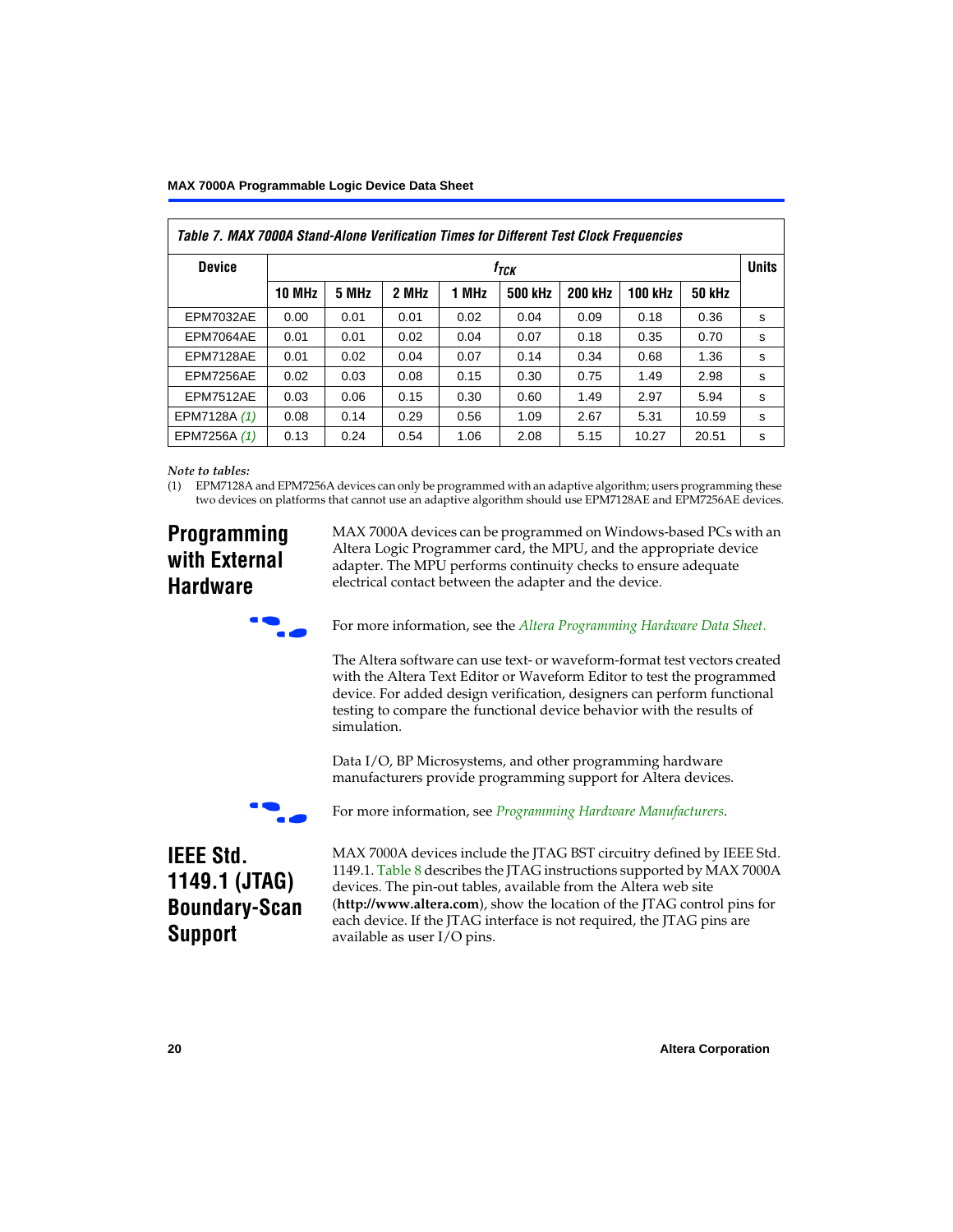| TADIE O. MAA TUUDA JTAG MSUUCUUS |                                                                                                                                                                                                                                                            |  |  |  |  |  |
|----------------------------------|------------------------------------------------------------------------------------------------------------------------------------------------------------------------------------------------------------------------------------------------------------|--|--|--|--|--|
| <b>JTAG Instruction</b>          | <b>Description</b>                                                                                                                                                                                                                                         |  |  |  |  |  |
| SAMPLE/PRELOAD                   | Allows a snapshot of signals at the device pins to be captured and examined during<br>normal device operation, and permits an initial data pattern output at the device pins                                                                               |  |  |  |  |  |
| <b>EXTEST</b>                    | Allows the external circuitry and board-level interconnections to be tested by forcing a<br>test pattern at the output pins and capturing test results at the input pins                                                                                   |  |  |  |  |  |
| <b>BYPASS</b>                    | Places the 1-bit bypass register between the TDI and TDO pins, which allows the BST<br>data to pass synchronously through a selected device to adjacent devices during normal<br>device operation                                                          |  |  |  |  |  |
| <b>IDCODE</b>                    | Selects the IDCODE register and places it between the TDI and TDO pins, allowing the<br><b>IDCODE</b> to be serially shifted out of TDO                                                                                                                    |  |  |  |  |  |
| <b>USERCODE</b>                  | Selects the 32-bit USERCODE register and places it between the TDI and TDO pins,<br>allowing the USERCODE value to be shifted out of TDO. The USERCODE instruction is<br>available for MAX 7000AE devices only                                             |  |  |  |  |  |
| <b>UESCODE</b>                   | These instructions select the user electronic signature (UESCODE) and allow the<br>UESCODE to be shifted out of TDO. UESCODE instructions are available for EPM7128A<br>and EPM7256A devices only.                                                         |  |  |  |  |  |
| <b>ISP</b> Instructions          | These instructions are used when programming MAX 7000A devices via the JTAG ports<br>with the MasterBlaster, ByteBlasterMV, or BitBlaster download cable, or using a Jam<br>STAPL File, JBC File, or SVF File via an embedded processor or test equipment. |  |  |  |  |  |

# <span id="page-20-0"></span>*Table 8. MAX 7000A JTAG Instructions*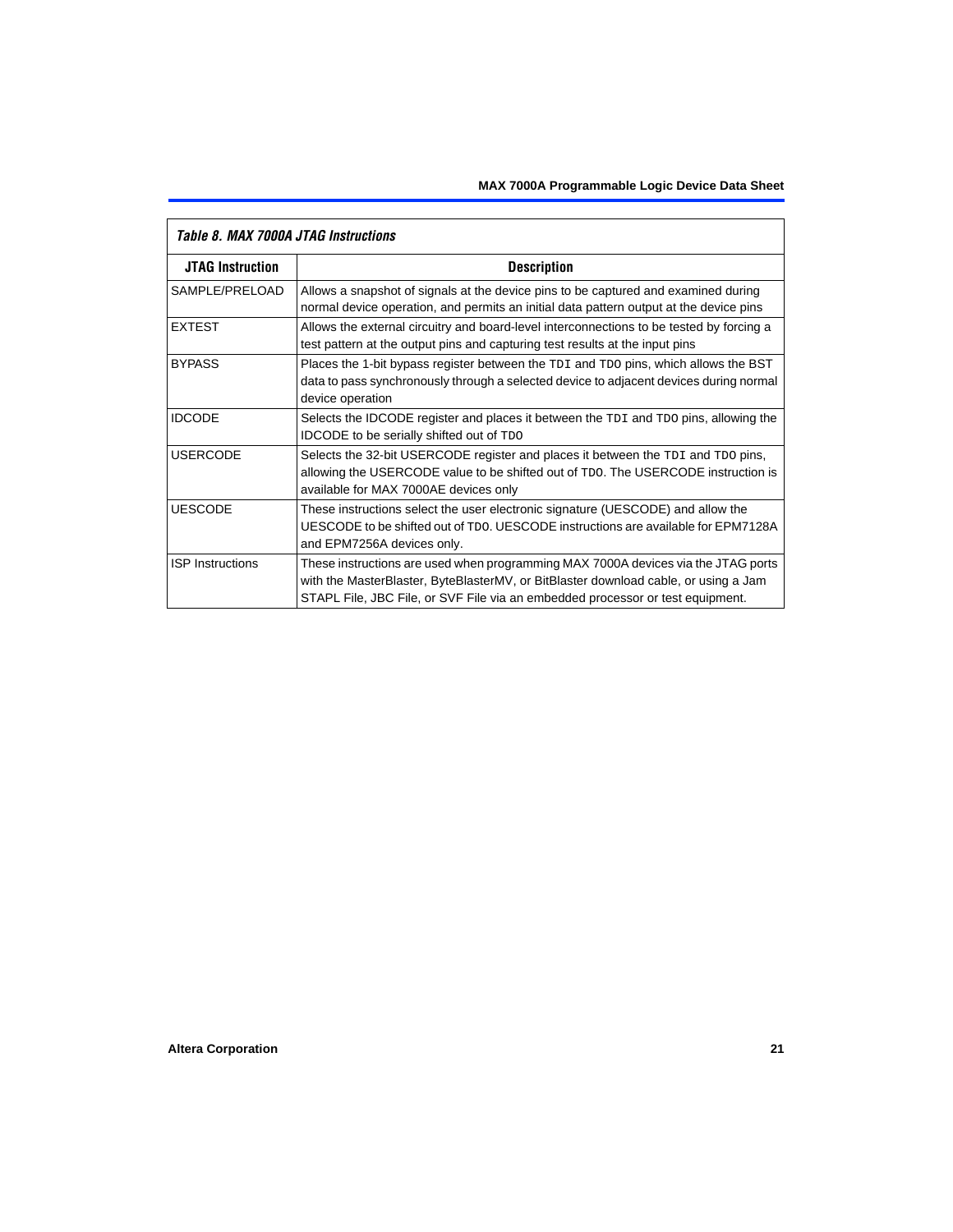The instruction register length of MAX 7000A devices is 10 bits. The user electronic signature (UES) register length in MAX 7000A devices is 16 bits. The MAX 7000AE USERCODE register length is 32 bits. [Tables 9](#page-21-0) and [10](#page-21-1) show the boundary-scan register length and device IDCODE information for MAX 7000A devices.

<span id="page-21-0"></span>

| Table 9. MAX 7000A Boundary-Scan Register Length |                                      |  |  |  |  |  |  |
|--------------------------------------------------|--------------------------------------|--|--|--|--|--|--|
| <b>Device</b>                                    | <b>Boundary-Scan Register Length</b> |  |  |  |  |  |  |
| <b>EPM7032AE</b>                                 | 96                                   |  |  |  |  |  |  |
| EPM7064AE                                        | 192                                  |  |  |  |  |  |  |
| <b>EPM7128A</b>                                  | 288                                  |  |  |  |  |  |  |
| EPM7128AE                                        | 288                                  |  |  |  |  |  |  |
| <b>EPM7256A</b>                                  | 480                                  |  |  |  |  |  |  |
| EPM7256AE                                        | 480                                  |  |  |  |  |  |  |
| EPM7512AE                                        | 624                                  |  |  |  |  |  |  |

<span id="page-21-1"></span>

| Table 10. 32-Bit MAX 7000A Device IDCODE<br>Note (1) |                            |                              |                                                    |                  |  |  |  |  |
|------------------------------------------------------|----------------------------|------------------------------|----------------------------------------------------|------------------|--|--|--|--|
| <b>Device</b>                                        | <b>IDCODE (32 Bits)</b>    |                              |                                                    |                  |  |  |  |  |
|                                                      | <b>Version</b><br>(4 Bits) | Part Number (16 Bits)        | <b>Manufacturer's</b><br><b>Identity (11 Bits)</b> | 1 (1 Bit)<br>(2) |  |  |  |  |
| <b>EPM7032AE</b>                                     | 0001                       | 0000<br>0011<br>0010<br>0111 | 00001101110                                        | 1                |  |  |  |  |
| EPM7064AE                                            | 0001                       | 0000 0110<br>0100<br>0111    | 00001101110                                        | 1                |  |  |  |  |
| <b>EPM7128A</b>                                      | 0000                       | 0111 0001 0010<br>1000       | 00001101110                                        | $\mathbf{1}$     |  |  |  |  |
| EPM7128AE                                            | 0001                       | 0111 0001 0010<br>1000       | 00001101110                                        | 1                |  |  |  |  |
| <b>EPM7256A</b>                                      | 0000                       | 0111 0010 0101 0110          | 00001101110                                        | 1                |  |  |  |  |
| EPM7256AE                                            | 0001                       | 0111 0010 0101 0110          | 00001101110                                        | 1                |  |  |  |  |
| <b>EPM7512AE</b>                                     | 0001                       | 0111 0101 0001 0010          | 00001101110                                        | 1                |  |  |  |  |

#### *Notes:*

<span id="page-21-2"></span>(1) The most significant bit (MSB) is on the left.

<span id="page-21-3"></span>(2) The least significant bit (LSB) for all JTAG IDCODEs is 1.



**f See Application Note 39 (IEEE 1149.1 (JTAG) Boundary-Scan Testing in Altera** *Devices)* for more information on JTAG BST.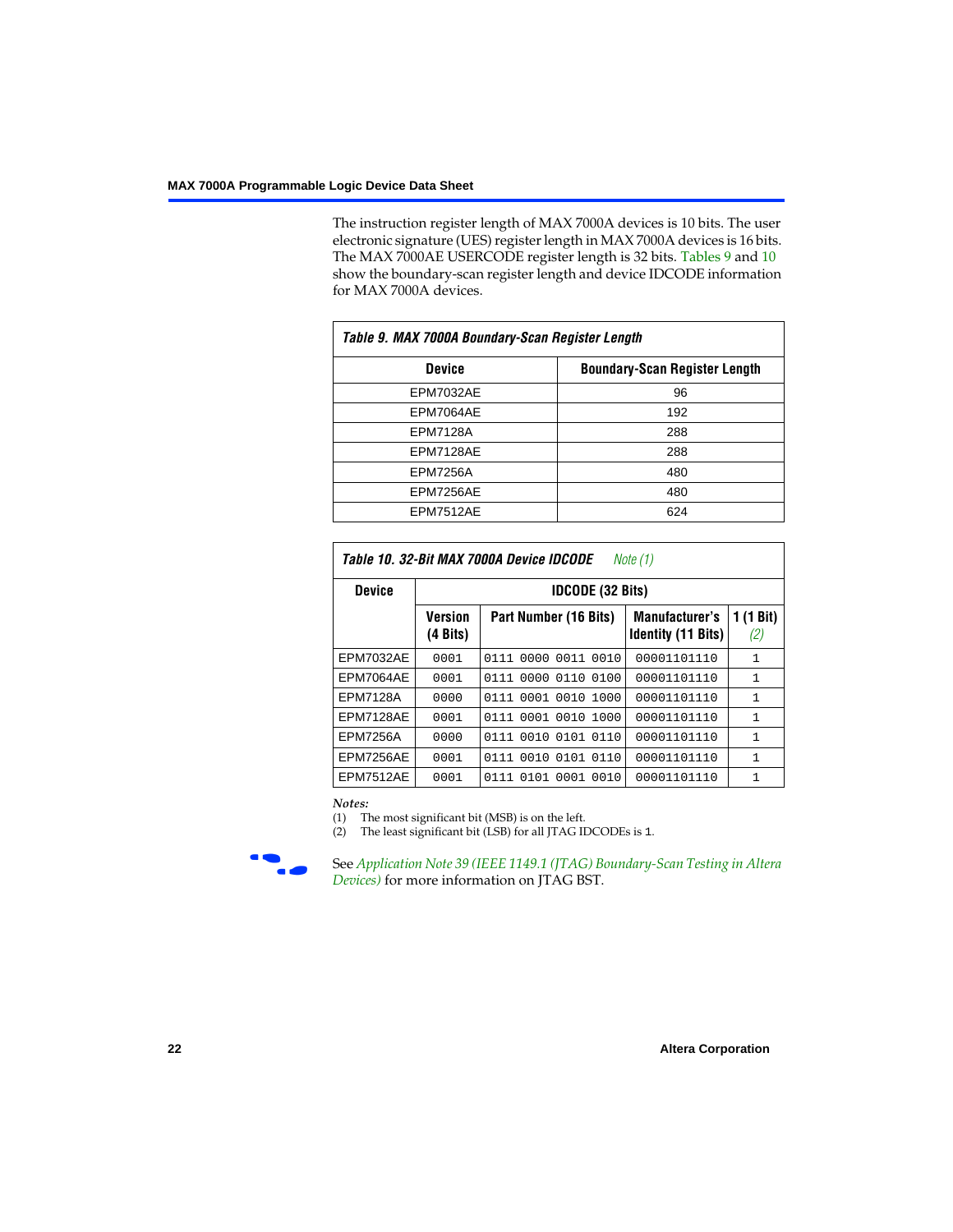[Figure 8](#page-22-1) shows timing information for the JTAG signals.



<span id="page-22-1"></span>*Figure 8. MAX 7000A JTAG Waveforms*

[Table 11](#page-22-2) shows the JTAG timing parameters and values for MAX 7000A devices.

<span id="page-22-2"></span>

| <b>Table 11. JTAG Timing Parameters &amp; Values for MAX 7000A Devices Note (1)</b> |                                                |     |     |             |  |  |  |  |
|-------------------------------------------------------------------------------------|------------------------------------------------|-----|-----|-------------|--|--|--|--|
| <b>Symbol</b>                                                                       | <b>Parameter</b>                               | Min | Max | <b>Unit</b> |  |  |  |  |
| t <sub>JCP</sub>                                                                    | TCK clock period                               | 100 |     | ns          |  |  |  |  |
| t <sub>JCH</sub>                                                                    | TCK clock high time                            | 50  |     | ns          |  |  |  |  |
| tjcl                                                                                | <b>TCK clock low time</b>                      | 50  |     | ns          |  |  |  |  |
| tjpsu                                                                               | JTAG port setup time                           | 20  |     | ns          |  |  |  |  |
| t <sub>JPH</sub>                                                                    | JTAG port hold time                            | 45  |     | ns          |  |  |  |  |
| tjpco                                                                               | JTAG port clock to output                      |     | 25  | ns          |  |  |  |  |
| t <sub>JPZX</sub>                                                                   | JTAG port high impedance to valid output       |     | 25  | ns          |  |  |  |  |
| t <sub>JPXZ</sub>                                                                   | JTAG port valid output to high impedance       |     | 25  | ns          |  |  |  |  |
| tjssu                                                                               | Capture register setup time                    | 20  |     | ns          |  |  |  |  |
| t <sub>JSH</sub>                                                                    | Capture register hold time                     | 45  |     | ns          |  |  |  |  |
| t <sub>JSCO</sub>                                                                   | Update register clock to output                |     | 25  | ns          |  |  |  |  |
| t <sub>JSZX</sub>                                                                   | Update register high impedance to valid output |     | 25  | ns          |  |  |  |  |
| t <sub>JSXZ</sub>                                                                   | Update register valid output to high impedance |     | 25  | ns          |  |  |  |  |

*Note:*

<span id="page-22-0"></span>(1) Timing parameters shown in this table apply for all specified VCCIO levels.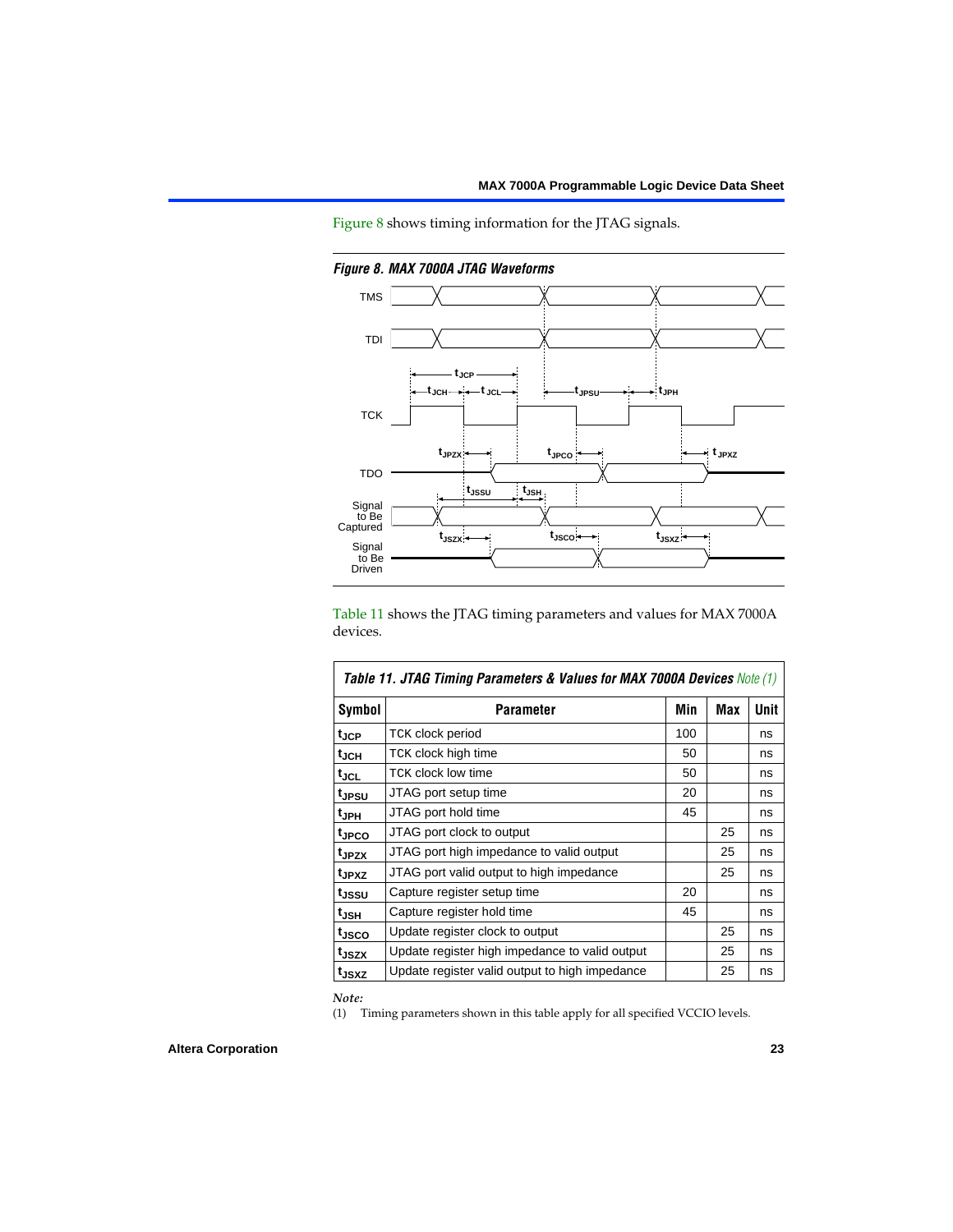# **Programmable Speed/Power Control**

MAX 7000A devices offer a power-saving mode that supports low-power operation across user-defined signal paths or the entire device. This feature allows total power dissipation to be reduced by 50% or more because most logic applications require only a small fraction of all gates to operate at maximum frequency.

The designer can program each individual macrocell in a MAX 7000A device for either high-speed (i.e., with the Turbo Bit $^{TM}$  option turned on) or low-power operation (i.e., with the Turbo Bit option turned off). As a result, speed-critical paths in the design can run at high speed, while the remaining paths can operate at reduced power. Macrocells that run at low power incur a nominal timing delay adder (*tLPA*) for the *tLAD*, *tLAC*, *tIC*,  $t_{EN}$ ,  $t_{SEXP}$ ,  $t_{ACL}$ , and  $t_{CPPW}$  parameters.

# **Output Configuration**

MAX 7000A device outputs can be programmed to meet a variety of system-level requirements.

# **MultiVolt I/O Interface**

The MAX 7000A device architecture supports the MultiVolt I/O interface feature, which allows MAX 7000A devices to connect to systems with differing supply voltages. MAX 7000A devices in all packages can be set for 2.5-V, 3.3-V, or 5.0-V I/O pin operation. These devices have one set of VCC pins for internal operation and input buffers (VCCINT), and another set for I/O output drivers (VCCIO).

The VCCIO pins can be connected to either a 3.3-V or 2.5-V power supply, depending on the output requirements. When the VCCIO pins are connected to a 2.5-V power supply, the output levels are compatible with 2.5-V systems. When the VCCIO pins are connected to a 3.3-V power supply, the output high is at 3.3 V and is therefore compatible with 3.3-V or 5.0-V systems. Devices operating with  $V_{\text{CCIO}}$  levels lower than 3.0 V incur a slightly greater timing delay of  $t_{OD2}$  instead of  $t_{OD1}$ . Inputs can always be driven by 2.5-V, 3.3-V, or 5.0-V signals.

<span id="page-23-0"></span>

| Table 12. MAX 7000A MultiVolt I/O Support |     |                  |     |                          |     |     |  |  |  |
|-------------------------------------------|-----|------------------|-----|--------------------------|-----|-----|--|--|--|
| V <sub>CCIO</sub> Voltage                 |     | Input Signal (V) |     | <b>Output Signal (V)</b> |     |     |  |  |  |
|                                           | 2.5 | 3.3              | 5.0 | 2.5                      | 3.3 | 5.0 |  |  |  |
| 2.5                                       |     |                  |     |                          |     |     |  |  |  |
| 3.3                                       |     |                  |     |                          |     |     |  |  |  |

[Table 12](#page-23-0) describes the MAX 7000A MultiVolt I/O support.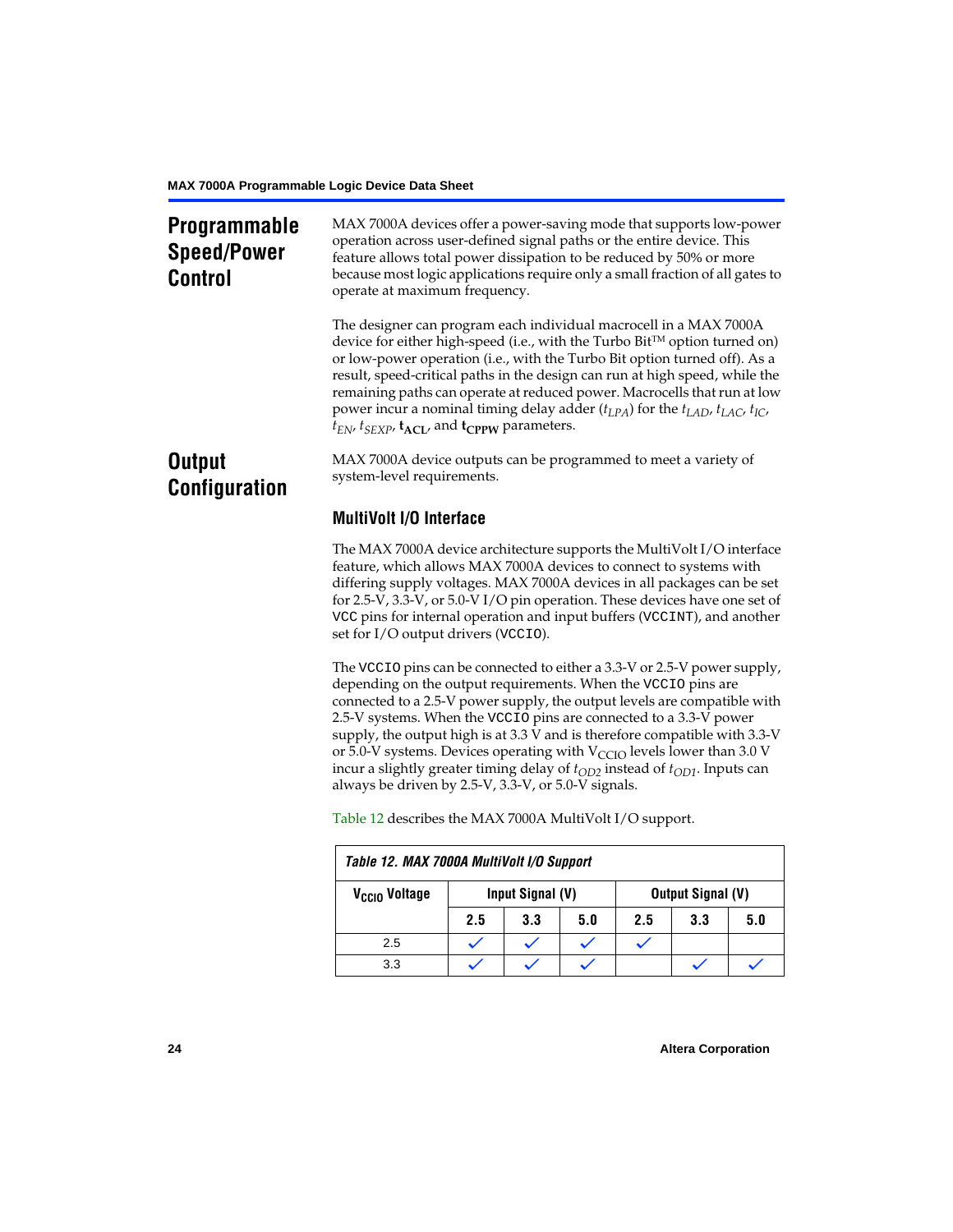# **Open-Drain Output Option**

MAX 7000A devices provide an optional open-drain (equivalent to open-collector) output for each I/O pin. This open-drain output enables the device to provide system-level control signals (e.g., interrupt and write enable signals) that can be asserted by any of several devices. This output can also provide an additional wired-OR plane.

Open-drain output pins on MAX 7000A devices (with a pull-up resistor to the 5.0-V supply) can drive 5.0-V CMOS input pins that require a high  $V<sub>IH</sub>$ . When the open-drain pin is active, it will drive low. When the pin is inactive, the resistor will pull up the trace to  $5.0$  V to meet CMOS V<sub>OH</sub> requirements. The open-drain pin will only drive low or tri-state; it will never drive high. The rise time is dependent on the value of the pull-up resistor and load impedance. The  $I_{OL}$  current specification should be considered when selecting a pull-up resistor.

# **Programmable Ground Pins**

Each unused I/O pin on MAX 7000A devices may be used as an additional ground pin. In EPM7128A and EPM7256A devices, utilizing unused I/O pins as additional ground pins requires using the associated macrocell. In MAX 7000AE devices, this programmable ground feature does not require the use of the associated macrocell; therefore, the buried macrocell is still available for user logic.

# **Slew-Rate Control**

The output buffer for each MAX 7000A I/O pin has an adjustable output slew rate that can be configured for low-noise or high-speed performance. A faster slew rate provides high-speed transitions for high-performance systems. However, these fast transitions may introduce noise transients into the system. A slow slew rate reduces system noise, but adds a nominal delay of 4 to 5 ns. When the configuration cell is turned off, the slew rate is set for low-noise performance. Each I/O pin has an individual EEPROM bit that controls the slew rate, allowing designers to specify the slew rate on a pin-by-pin basis. The slew rate control affects both the rising and falling edges of the output signal.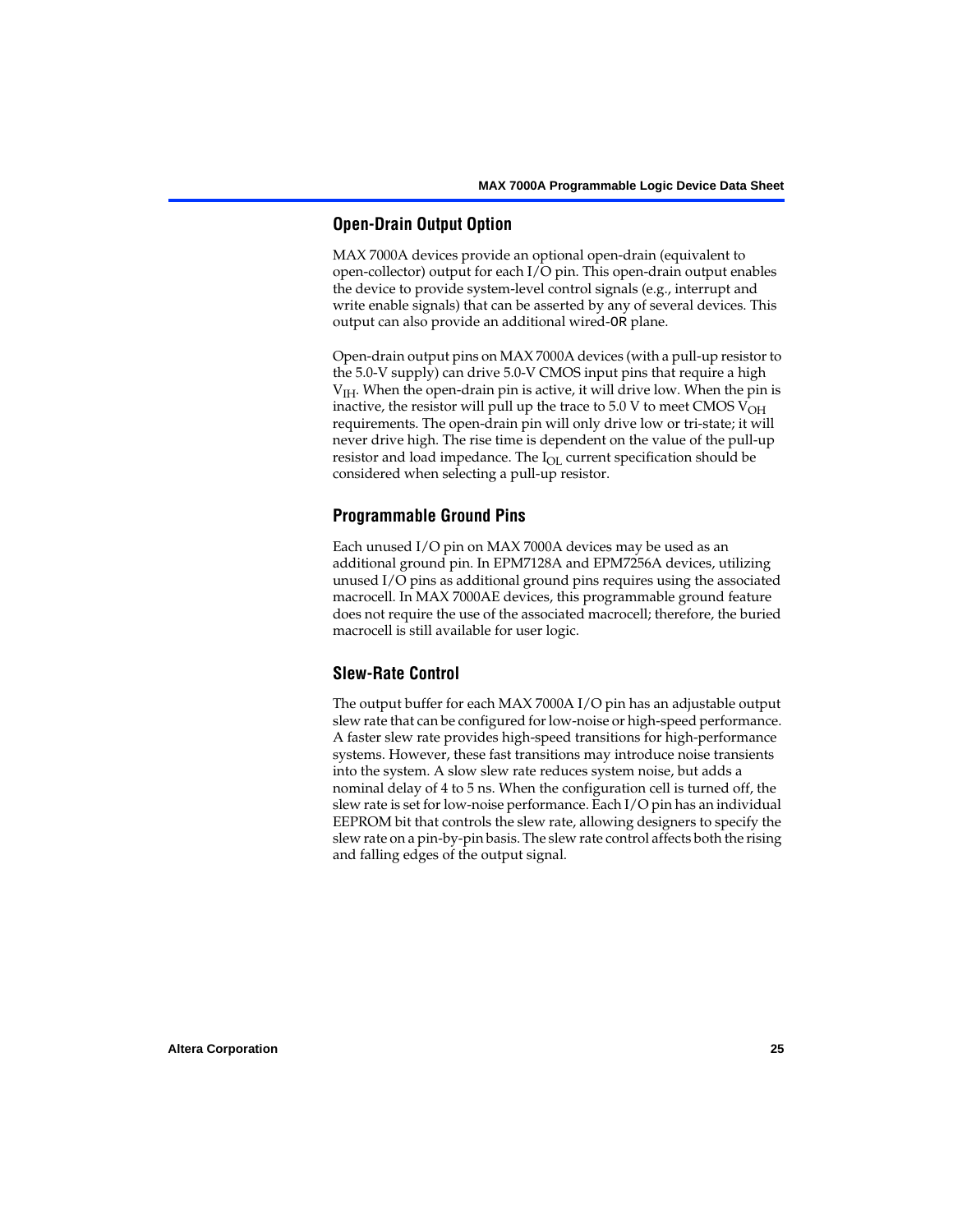<span id="page-25-0"></span>

| <b>Power</b><br>Sequencing &<br><b>Hot-Socketing</b> | Because MAX 7000A devices can be used in a mixed-voltage environment,<br>they have been designed specifically to tolerate any possible power-up<br>sequence. The $V_{\text{CCIO}}$ and $V_{\text{CCINT}}$ power planes can be powered in any<br>order.                                                                                                                                                                                                                                     |
|------------------------------------------------------|--------------------------------------------------------------------------------------------------------------------------------------------------------------------------------------------------------------------------------------------------------------------------------------------------------------------------------------------------------------------------------------------------------------------------------------------------------------------------------------------|
|                                                      | Signals can be driven into MAX 7000AE devices before and during power-<br>up (and power-down) without damaging the device. Additionally,<br>MAX 7000AE devices do not drive out during power-up. Once operating<br>conditions are reached, MAX 7000AE devices operate as specified by the<br>user.                                                                                                                                                                                         |
|                                                      | MAX 7000AE device I/O pins will not source or sink more than 300 $\mu$ A of<br>DC current during power-up. All pins can be driven up to 5.75 V during<br>hot-socketing, except the OE1 and GLCRn pins. The OE1 and GLCRn pins<br>can be driven up to 3.6 V during hot-socketing. After $V_{CCDNT}$ and $V_{CCD}$<br>reach the recommended operating conditions, these two pins are 5.0-V<br>tolerant.                                                                                      |
|                                                      | EPM7128A and EPM7256A devices do not support hot-socketing and may<br>drive out during power-up.                                                                                                                                                                                                                                                                                                                                                                                           |
| <b>Design Security</b>                               | All MAX 7000A devices contain a programmable security bit that controls<br>access to the data programmed into the device. When this bit is<br>programmed, a design implemented in the device cannot be copied or<br>retrieved. This feature provides a high level of design security because<br>programmed data within EEPROM cells is invisible. The security bit that<br>controls this function, as well as all other programmed data, is reset only<br>when the device is reprogrammed. |
| <b>Generic Testing</b>                               | MAX 7000A devices are fully tested. Complete testing of each<br>programmable EEPROM bit and all internal logic elements ensures 100%<br>programming yield. AC test measurements are taken under conditions<br>equivalent to those shown in Figure 9. Test patterns can be used and then<br>erased during early stages of the production flow.                                                                                                                                              |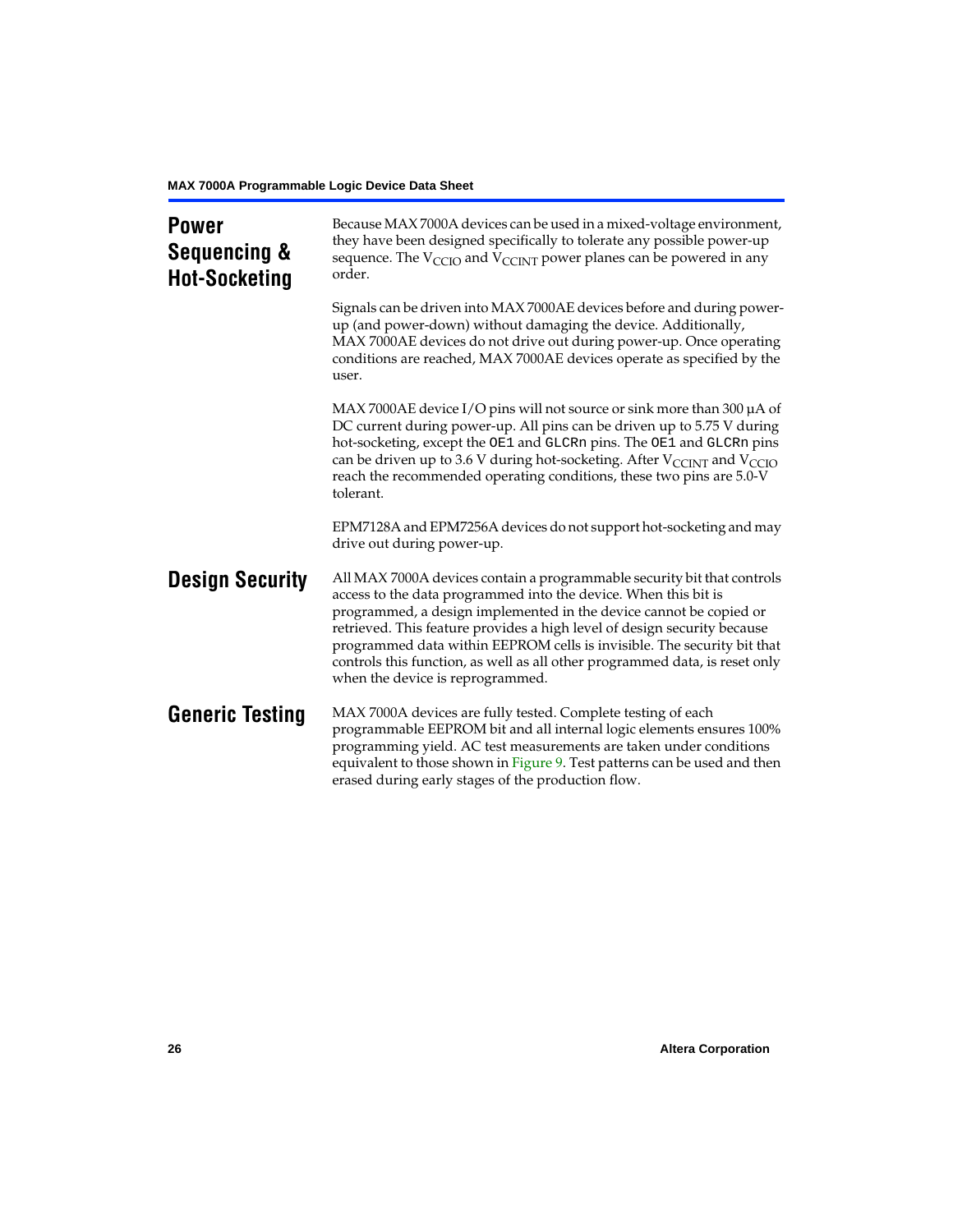VCC

To Test System

#### <span id="page-26-0"></span>*Figure 9. MAX 7000A AC Test Conditions*

*Power supply transients can affect AC measurements. Simultaneous transitions of multiple outputs should be avoided for accurate measurement. Threshold tests* 703 Ω *must not be performed under AC* [521 Ω] *conditions. Large-amplitude, fast-ground-*Device **Output** *current transients normally occur as the device outputs discharge the load*   $\Box$ *capacitances. When these transients flow through the parasitic inductance between*  586 Ω C1 (includes jig  $[481$  Ω]  $\geq$ *the device ground pin and the test system*  capacitance) *ground, significant reductions in*  Device input *observable noise immunity can result.*  rise and fall *Numbers in brackets are for 2.5-V*  times  $<$  2 ns *outputs. Numbers without brackets are for 3.3-V outputs.*

# **Operating Conditions**

Г

[Tables 13](#page-26-1) through [16](#page-28-0) provide information on absolute maximum ratings, recommended operating conditions, operating conditions, and capacitance for MAX 7000A devices.

<span id="page-26-1"></span>

|                        | Table 13. MAX 7000A Device Absolute Maximum Ratings<br>Note (1) |                                                           |        |      |              |  |  |  |  |  |  |  |
|------------------------|-----------------------------------------------------------------|-----------------------------------------------------------|--------|------|--------------|--|--|--|--|--|--|--|
| Symbol                 | <b>Parameter</b>                                                | <b>Conditions</b>                                         | Min    | Max  | <b>Unit</b>  |  |  |  |  |  |  |  |
| $V_{\rm CC}$           | Supply voltage                                                  | With respect to ground $(2)$                              | $-0.5$ | 4.6  |              |  |  |  |  |  |  |  |
| $V_{I}$                | DC input voltage                                                |                                                           | $-2.0$ | 5.75 | V            |  |  |  |  |  |  |  |
| $I_{OUT}$              | DC output current, per pin                                      |                                                           | $-25$  | 25   | mA           |  |  |  |  |  |  |  |
| <b>T<sub>STG</sub></b> | Storage temperature                                             | No bias                                                   | $-65$  | 150  | ° C          |  |  |  |  |  |  |  |
| $T_A$                  | Ambient temperature                                             | Under bias                                                | $-65$  | 135  | $^{\circ}$ C |  |  |  |  |  |  |  |
| $T_{\rm J}$            | Junction temperature                                            | BGA, FineLine BGA, PQFP, and<br>TQFP packages, under bias |        | 135  | $^{\circ}$ C |  |  |  |  |  |  |  |
|                        |                                                                 |                                                           |        |      |              |  |  |  |  |  |  |  |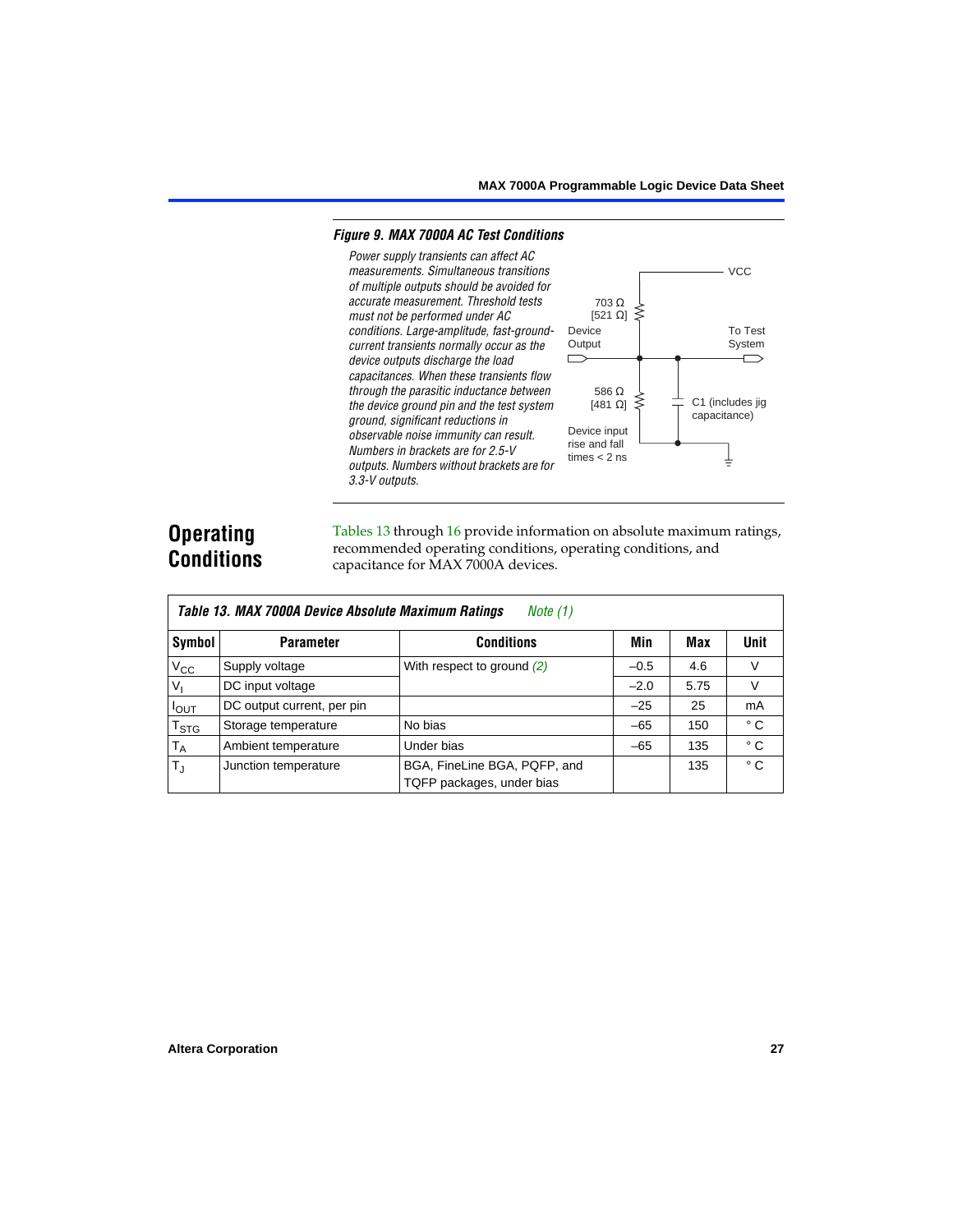# **MAX 7000A Programmable Logic Device Data Sheet**

<span id="page-27-0"></span>

|                             | Table 14. MAX 7000A Device Recommended Operating Conditions |                      |          |                   |              |  |  |  |  |  |  |  |
|-----------------------------|-------------------------------------------------------------|----------------------|----------|-------------------|--------------|--|--|--|--|--|--|--|
| Symbol                      | <b>Parameter</b>                                            | <b>Conditions</b>    | Min      | Max               | Unit         |  |  |  |  |  |  |  |
| <b>V<sub>CCINT</sub></b>    | Supply voltage for internal logic<br>and input buffers      | (3), (13)            | 3.0      | 3.6               | $\vee$       |  |  |  |  |  |  |  |
| V <sub>CCIO</sub>           | Supply voltage for output<br>drivers, 3.3-V operation       | (3)                  | 3.0      | 3.6               | $\vee$       |  |  |  |  |  |  |  |
|                             | Supply voltage for output<br>drivers, 2.5-V operation       | (3)                  | 2.3      | 2.7               | $\vee$       |  |  |  |  |  |  |  |
| V <sub>CCISP</sub>          | Supply voltage during in-<br>system programming             |                      | 3.0      | 3.6               | $\vee$       |  |  |  |  |  |  |  |
| $V_{I}$                     | Input voltage                                               | (4)                  | $-0.5$   | 5.75              | $\vee$       |  |  |  |  |  |  |  |
| $V_{\rm O}$                 | Output voltage                                              |                      | $\Omega$ | V <sub>CCIO</sub> | $\vee$       |  |  |  |  |  |  |  |
| $T_A$                       | Ambient temperature                                         | Commercial range     | $\Omega$ | 70                | $^{\circ}$ C |  |  |  |  |  |  |  |
|                             |                                                             | Industrial range (5) | $-40$    | 85                | $^{\circ}$ C |  |  |  |  |  |  |  |
| $T_{\rm J}$                 | Junction temperature                                        | Commercial range     | $\Omega$ | 90                | $^{\circ}$ C |  |  |  |  |  |  |  |
|                             |                                                             | Industrial range (5) | $-40$    | 105               | $^{\circ}$ C |  |  |  |  |  |  |  |
|                             |                                                             | Extended range (5)   | $-40$    | 130               | $^{\circ}$ C |  |  |  |  |  |  |  |
| $\mathfrak{t}_{\mathsf{R}}$ | Input rise time                                             |                      |          | 40                | ns           |  |  |  |  |  |  |  |
| $t_F$                       | Input fall time                                             |                      |          | 40                | ns           |  |  |  |  |  |  |  |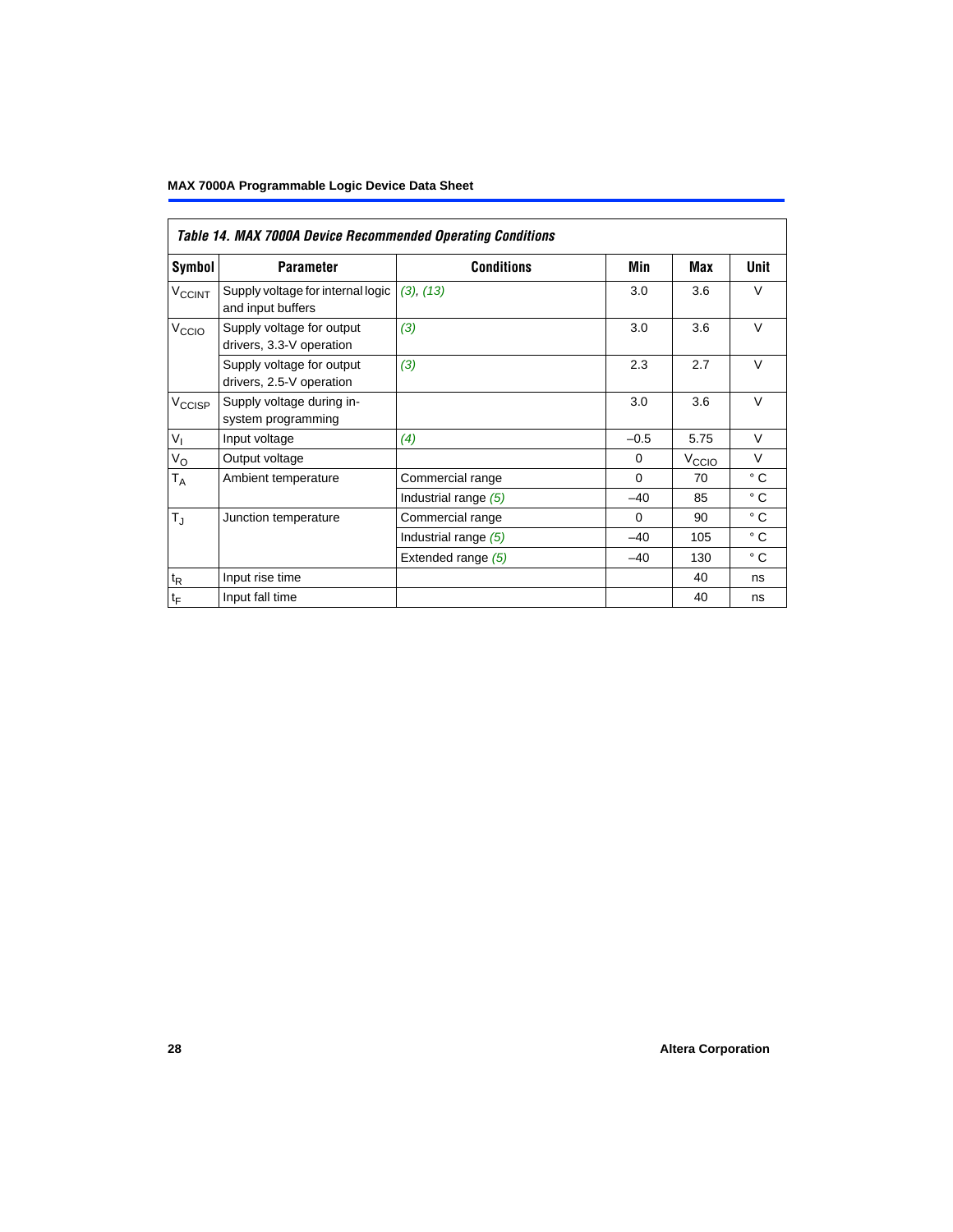<span id="page-28-1"></span>

|                 | Table 15. MAX 7000A Device DC Operating Conditions | <i>Note</i> $(6)$                                                           |                 |            |           |
|-----------------|----------------------------------------------------|-----------------------------------------------------------------------------|-----------------|------------|-----------|
| Symbol          | <b>Parameter</b>                                   | <b>Conditions</b>                                                           | Min             | <b>Max</b> | Unit      |
| $V_{\text{IH}}$ | High-level input voltage                           |                                                                             | 1.7             | 5.75       | $\vee$    |
| $V_{IL}$        | Low-level input voltage                            |                                                                             | $-0.5$          | 0.8        | $\vee$    |
| $V_{OH}$        | 3.3-V high-level TTL output<br>voltage             | $I_{OH} = -8$ mA DC, $V_{CCIO} = 3.00$ V (7)                                | 2.4             |            | V         |
|                 | 3.3-V high-level CMOS output<br>voltage            | $I_{OH} = -0.1$ mA DC, $V_{CCIO} = 3.00$ V<br>(7)                           | $V_{CCD}$ – 0.2 |            | $\vee$    |
|                 | 2.5-V high-level output voltage                    | $I_{OH}$ = -100 µA DC, $V_{CClO}$ = 2.30 V<br>(7)                           | 2.1             |            | $\vee$    |
|                 |                                                    | $I_{OH} = -1$ mA DC, $V_{CCIO} = 2.30$ V (7)                                | 2.0             |            | $\vee$    |
|                 |                                                    | $I_{OH} = -2$ mA DC, $V_{CCIO} = 2.30$ V (7)                                | 1.7             |            | V         |
| $V_{OL}$        | 3.3-V low-level TTL output<br>voltage              | $I_{OL}$ = 8 mA DC, $V_{CCIO}$ = 3.00 V (8)                                 |                 | 0.45       | $\vee$    |
|                 | 3.3-V low-level CMOS output<br>voltage             | $I_{\text{OI}} = 0.1 \text{ mA DC}$ , $V_{\text{CCl}} = 3.00 \text{ V}$ (8) |                 | 0.2        | $\vee$    |
|                 | 2.5-V low-level output voltage                     | $I_{OL}$ = 100 µA DC, $V_{CCIO}$ = 2.30 V (8)                               |                 | 0.2        | V         |
|                 |                                                    | $I_{OL}$ = 1 mA DC, $V_{CCIO}$ = 2.30 V (8)                                 |                 | 0.4        | V         |
|                 |                                                    | $I_{OL}$ = 2 mA DC, $V_{CCIO}$ = 2.30 V (8)                                 |                 | 0.7        | $\vee$    |
| $I_1$           | Input leakage current                              | $V_1 = -0.5$ to 5.5 V (9)                                                   | $-10$           | 10         | μA        |
| $I_{OZ}$        | Tri-state output off-state<br>current              | $V_1 = -0.5$ to 5.5 V (9)                                                   | $-10$           | 10         | μA        |
| $R_{ISP}$       | Value of I/O pin pull-up resistor                  | $V_{\text{CCIO}}$ = 3.0 to 3.6 V (10)                                       | 20              | 50         | $k\Omega$ |
|                 | during in-system programming                       | $V_{\text{CCIO}}$ = 2.3 to 2.7 V (10)                                       | 30              | 80         | $k\Omega$ |
|                 | or during power-up                                 | $V_{\text{CCIO}} = 2.3$ to 3.6 V (11)                                       | 20              | 74         | $k\Omega$ |

<span id="page-28-0"></span>

|  | $\vert$ Table 16. MAX 7000A Device Capacitance Note (12) |  |
|--|----------------------------------------------------------|--|
|  |                                                          |  |

| Symbol          | Parameter             | Conditions                   | Min | Max | Unit |
|-----------------|-----------------------|------------------------------|-----|-----|------|
| $V_{\text{IN}}$ | Input pin capacitance | $V_{IN} = 0 V$ , f = 1.0 MHz |     |     | рF   |
| $v_{1/0}$       | I/O pin capacitance   | $V_{OUT} = 0 V, f = 1.0 MHz$ |     |     | рF   |

 $\mathbf{r}$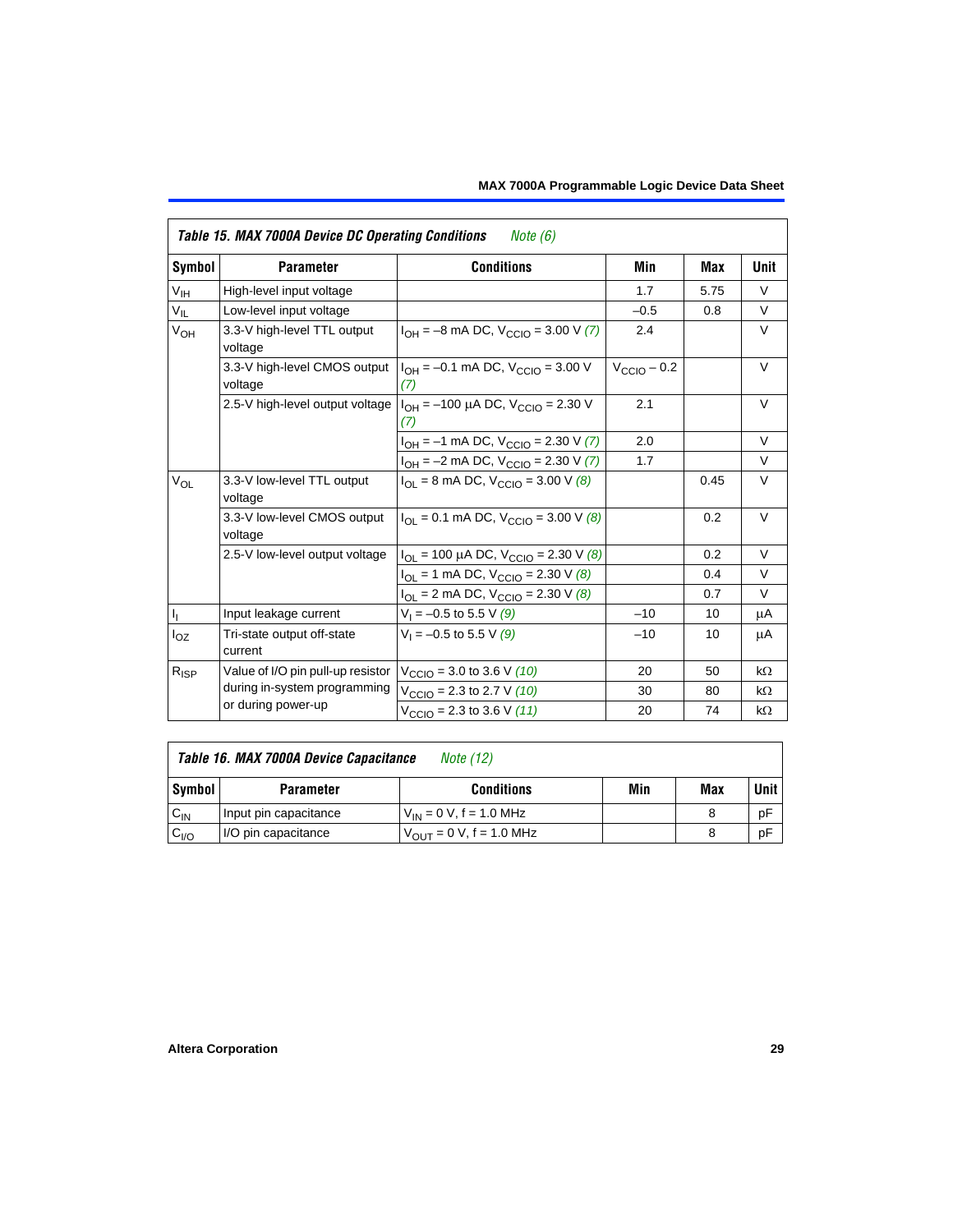#### *Notes to tables:*

- <span id="page-29-0"></span>(1) See the *[Operating Requirements for Altera Devices Data Sheet.](#page-0-0)*
- <span id="page-29-1"></span>Minimum DC input voltage is  $-0.5$  V. During transitions, the inputs may undershoot to  $-2.0$  V for input currents less than 100 mA and periods shorter than 20 ns.
- <span id="page-29-2"></span>(3) For EPM7128A and EPM7256A devices only,  $V_{CC}$  must rise monotonically.
- <span id="page-29-3"></span>(4) In MAX 7000AE devices, all pins, including dedicated inputs, I/O pins, and JTAG pins, may be driven before  $V_{\text{CCLNT}}$  and  $V_{\text{CCLO}}$  are powered.
- <span id="page-29-5"></span>(5) These devices support in-system programming for –40° to 100° C. For in-system programming support between –40° and 0° C, contact Altera Applications.
- <span id="page-29-6"></span>(6) These values are specified under the recommended operating conditions shown in [Table 14 on page 28](#page-27-0).
- <span id="page-29-7"></span>(7) The parameter is measured with 50% of the outputs each sourcing the specified current. The  $I_{OH}$  parameter refers to high-level TTL or CMOS output current.
- <span id="page-29-8"></span>(8) The parameter is measured with 50% of the outputs each sinking the specified current. The  $I_{OL}$  parameter refers to low-level TTL or CMOS output current.
- <span id="page-29-9"></span>(9) This value is specified for normal device operation. For MAX 7000AE devices, the maximum leakage current during power-up is ±300 µA. For EPM7128A and EPM7256A devices, leakage current during power-up is not specified.
- <span id="page-29-10"></span>(10) For EPM7128A and EPM7256A devices, this pull-up exists while a device is programmed in-system.
- <span id="page-29-11"></span>(11) For MAX 7000AE devices, this pull-up exists while devices are programmed in-system and in unprogrammed devices during power-up.
- <span id="page-29-12"></span>(12) Capacitance is measured at 25 °C and is sample-tested only. The OE1 pin (high-voltage pin during programming) has a maximum capacitance of 20 pF.
- <span id="page-29-4"></span>(13) The POR time for MAX 7000AE devices (except MAX 7128A and MAX 7256A devices) does not exceed 100 µs. The sufficient V<sub>CCINT</sub> voltage level for POR is 3.0 V. The device is fully initialized within the POR time after V<sub>CCINT</sub> reaches the sufficient POR voltage level.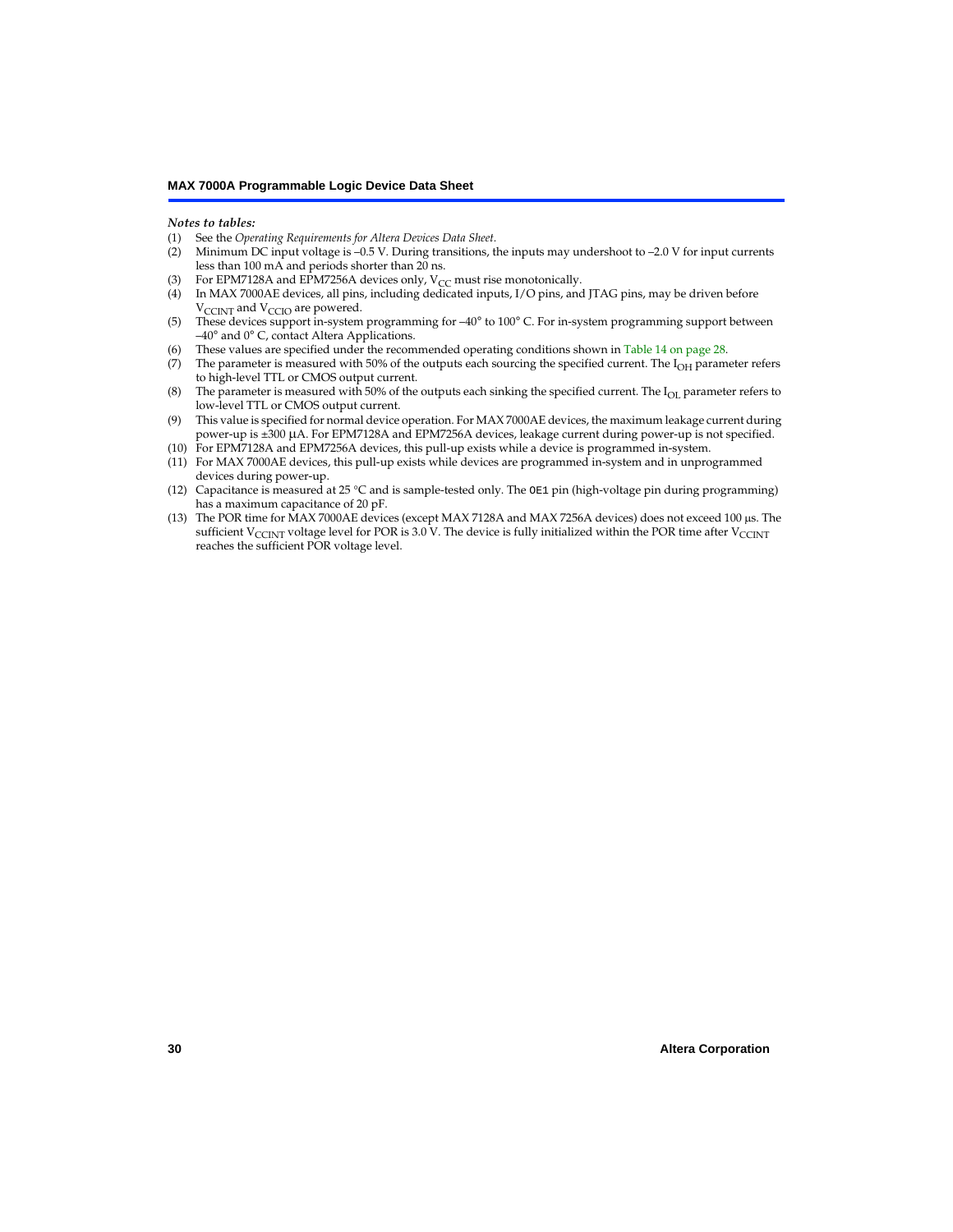[Figure 10](#page-30-0) shows the typical output drive characteristics of MAX 7000A devices.



#### <span id="page-30-0"></span>*Figure 10. Output Drive Characteristics of MAX 7000A Devices*

**Timing Model** MAX 7000A device timing can be analyzed with the Altera software, a variety of popular industry-standard EDA simulators and timing analyzers, or with the timing model shown in [Figure 11.](#page-31-0) MAX 7000A devices have predictable internal delays that enable the designer to determine the worst-case timing of any design. The software provides timing simulation, point-to-point delay prediction, and detailed timing analysis for device-wide performance evaluation.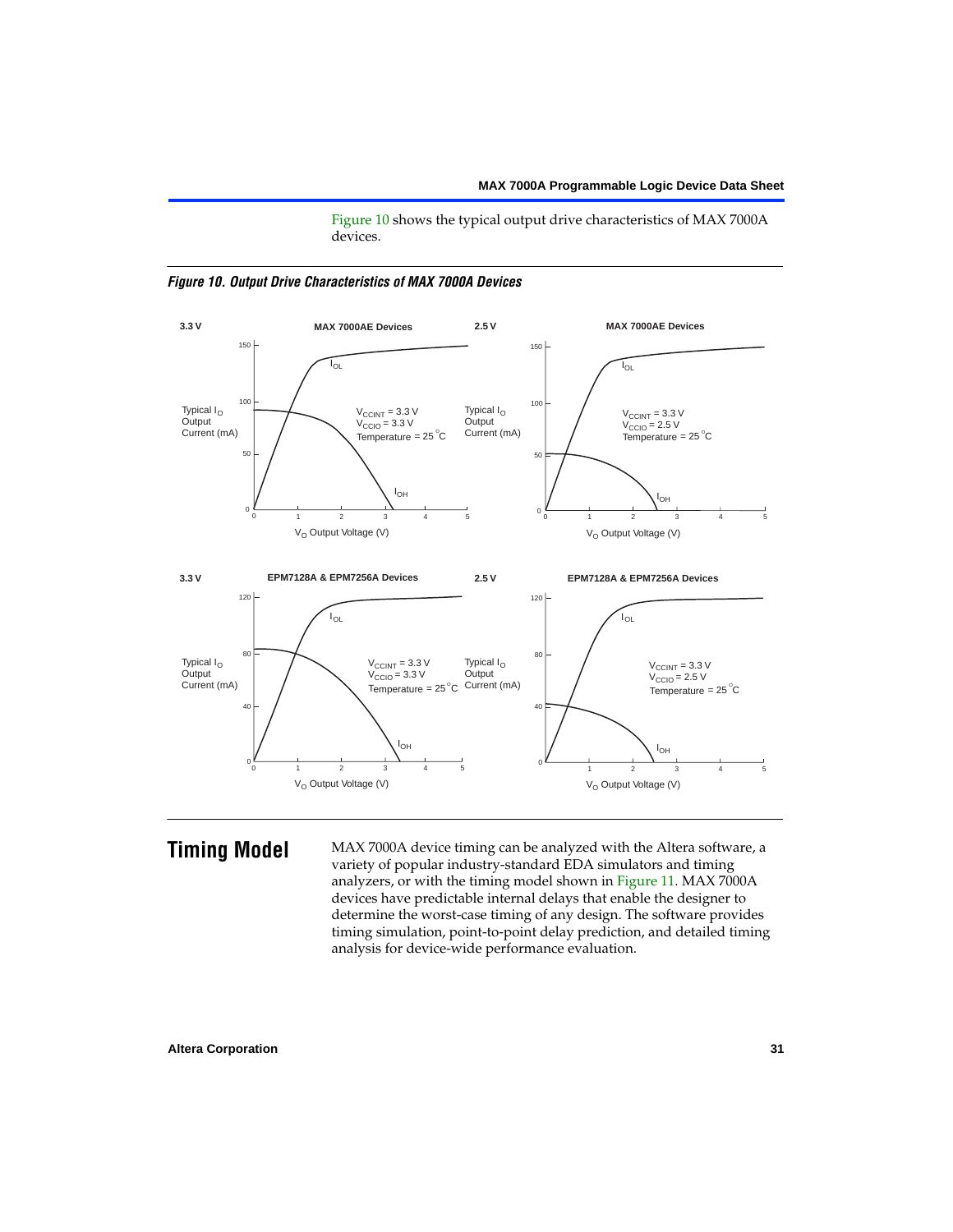<span id="page-31-0"></span>*Figure 11. MAX 7000A Timing Model*



The timing characteristics of any signal path can be derived from the timing model and parameters of a particular device. External timing parameters, which represent pin-to-pin timing delays, can be calculated as the sum of internal parameters. [Figure 12](#page-32-0) shows the timing relationship between internal and external delay parameters.



f See *Application Note 94 (Understanding MAX 7000 Timing)* for more information.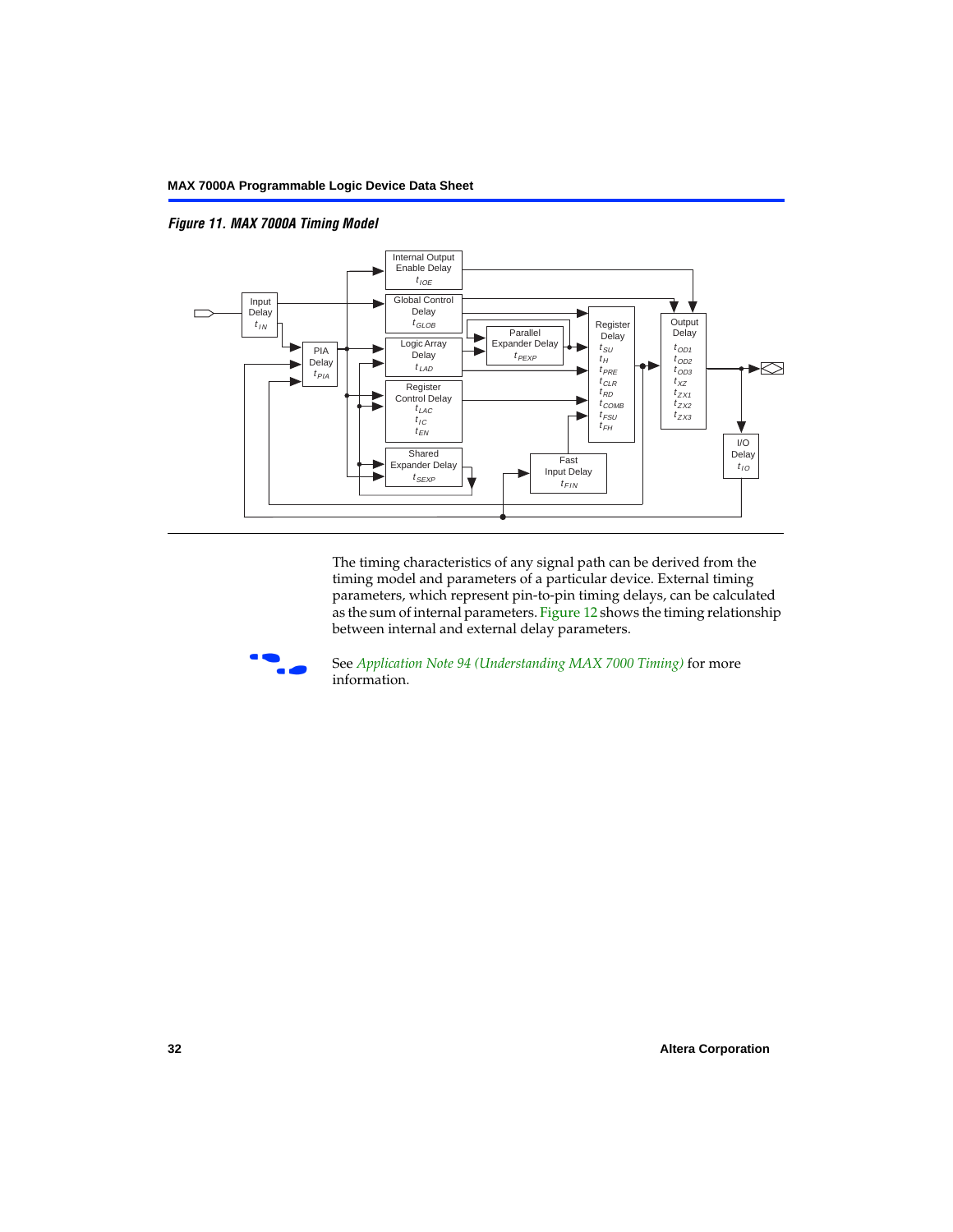# <span id="page-32-0"></span>*Figure 12. MAX 7000A Switching Waveforms*

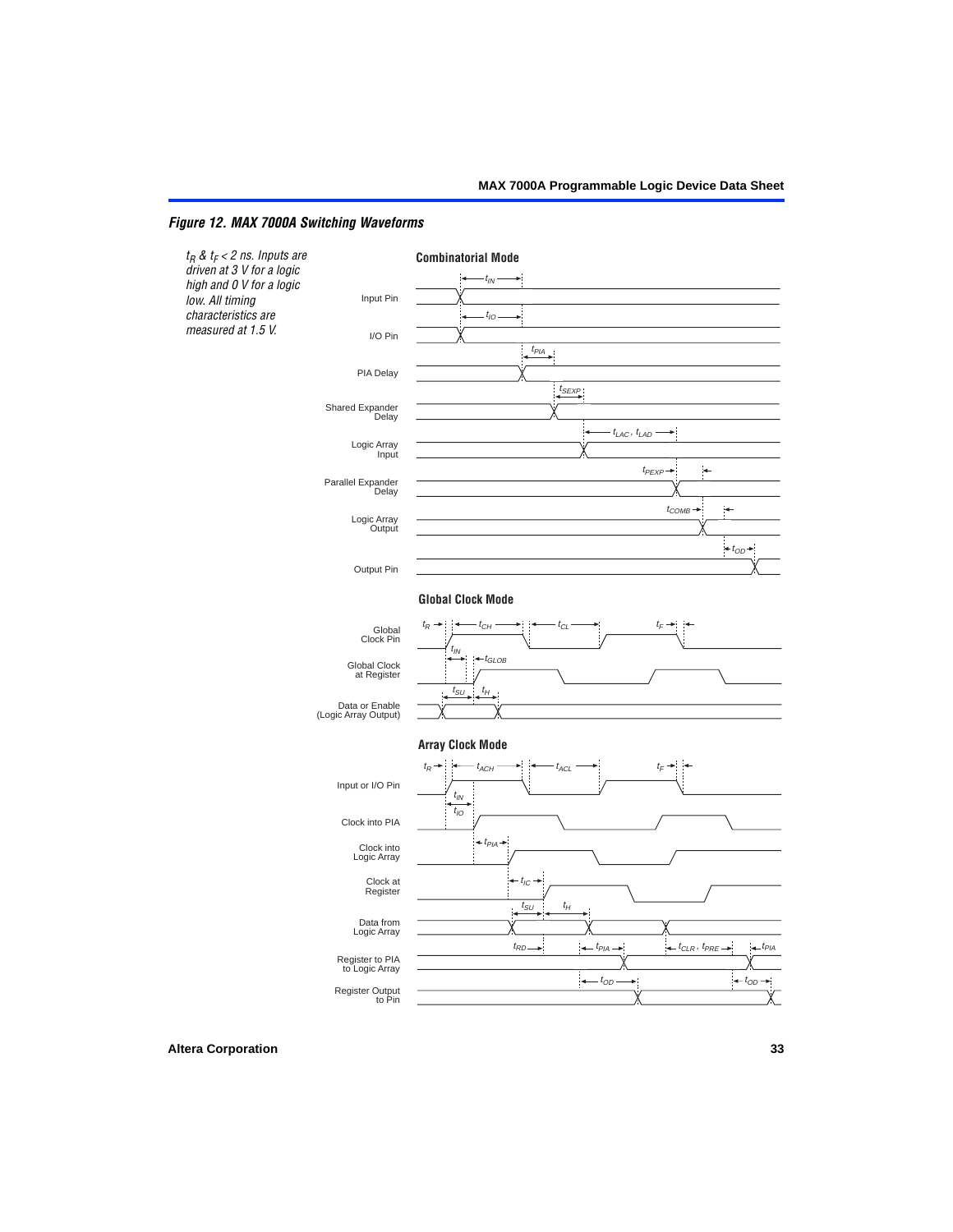[Tables 17](#page-33-0) through [30](#page-52-0) show EPM7032AE, EPM7064AE, EPM7128AE, EPM7256AE, EPM7512AE, EPM7128A, and EPM7256A timing information.

<span id="page-33-0"></span>

|                    | Table 17. EPM7032AE External Timing Parameters<br>Note $(1)$ |                    |       |            |                    |            |       |       |             |  |
|--------------------|--------------------------------------------------------------|--------------------|-------|------------|--------------------|------------|-------|-------|-------------|--|
| Symbol             | <b>Parameter</b>                                             | <b>Conditions</b>  |       |            | <b>Speed Grade</b> |            |       |       | <b>Unit</b> |  |
|                    |                                                              |                    |       | $-4$       |                    | $-7$       |       | $-10$ |             |  |
|                    |                                                              |                    | Min   | <b>Max</b> | Min                | <b>Max</b> | Min   | Max   |             |  |
| t <sub>PD1</sub>   | Input to non-registered<br>output                            | $C1 = 35$ pF $(2)$ |       | 4.5        |                    | 7.5        |       | 10    | ns          |  |
| t <sub>PD2</sub>   | I/O input to non-registered<br>output                        | $C1 = 35 pF(2)$    |       | 4.5        |                    | 7.5        |       | 10    | ns          |  |
| $t_{\text{SU}}$    | Global clock setup time                                      | (2)                | 2.9   |            | 4.7                |            | 6.3   |       | ns          |  |
| $t_H$              | Global clock hold time                                       | (2)                | 0.0   |            | 0.0                |            | 0.0   |       | ns          |  |
| t <sub>FSU</sub>   | Global clock setup time of<br>fast input                     |                    | 2.5   |            | 3.0                |            | 3.0   |       | ns          |  |
| $t_{FH}$           | Global clock hold time of<br>fast input                      |                    | 0.0   |            | 0.0                |            | 0.0   |       | ns          |  |
| $t_{CO1}$          | Global clock to output delay                                 | $C1 = 35 pF$       | 1.0   | 3.0        | 1.0                | 5.0        | 1.0   | 6.7   | ns          |  |
| $t_{CH}$           | Global clock high time                                       |                    | 2.0   |            | 3.0                |            | 4.0   |       | ns          |  |
| $t_{CL}$           | Global clock low time                                        |                    | 2.0   |            | 3.0                |            | 4.0   |       | ns          |  |
| t <sub>ASU</sub>   | Array clock setup time                                       | (2)                | 1.6   |            | 2.5                |            | 3.6   |       | ns          |  |
| t <sub>AH</sub>    | Array clock hold time                                        | (2)                | 0.3   |            | 0.5                |            | 0.5   |       | ns          |  |
| $t_{ACO1}$         | Array clock to output delay                                  | $C1 = 35$ pF $(2)$ | 1.0   | 4.3        | 1.0                | 7.2        | 1.0   | 9.4   | ns          |  |
| $t_{ACH}$          | Array clock high time                                        |                    | 2.0   |            | 3.0                |            | 4.0   |       | ns          |  |
| t <sub>ACL</sub>   | Array clock low time                                         |                    | 2.0   |            | 3.0                |            | 4.0   |       | ns          |  |
| t <sub>CPPW</sub>  | Minimum pulse width for<br>clear and preset                  | $(3)$              | 2.0   |            | 3.0                |            | 4.0   |       | ns          |  |
| $t_{CNT}$          | Minimum global clock<br>period                               | (2)                |       | 4.4        |                    | 7.2        |       | 9.7   | ns          |  |
| $f_{\mathsf{CNT}}$ | Maximum internal global<br>clock frequency                   | (2), (4)           | 227.3 |            | 138.9              |            | 103.1 |       | <b>MHz</b>  |  |
| $t_{ACN}$          | Minimum array clock period                                   | (2)                |       | 4.4        |                    | 7.2        |       | 9.7   | ns          |  |
| <b>fACNT</b>       | Maximum internal array<br>clock frequency                    | (2), (4)           | 227.3 |            | 138.9              |            | 103.1 |       | <b>MHz</b>  |  |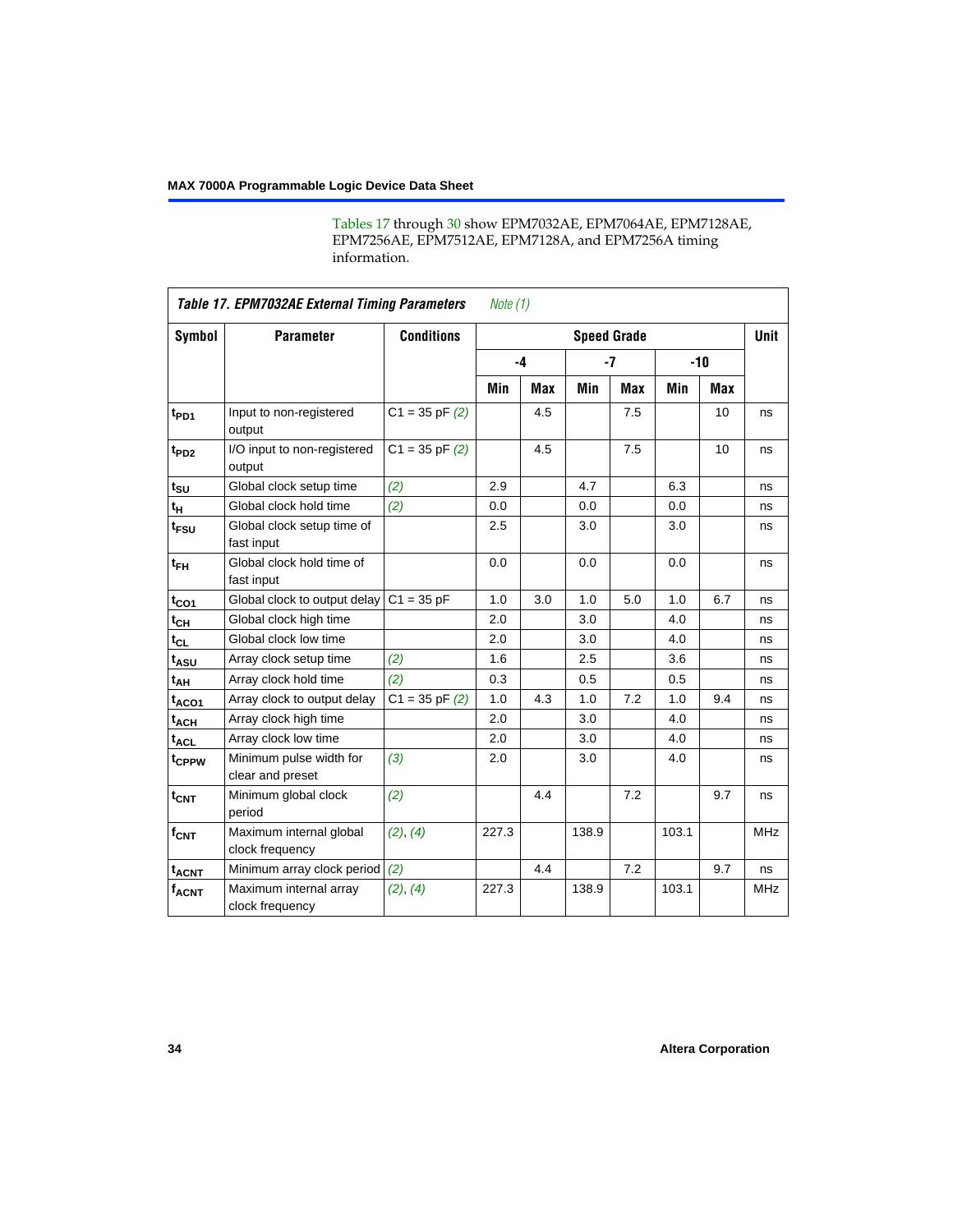|                   | Table 18. EPM7032AE Internal Timing Parameters (Part 1 of 2)                                                 | <b>Conditions</b>   |     |            | Note $(1)$ |                            |     |       | <b>Unit</b> |
|-------------------|--------------------------------------------------------------------------------------------------------------|---------------------|-----|------------|------------|----------------------------|-----|-------|-------------|
| <b>Symbol</b>     | <b>Parameter</b>                                                                                             |                     |     | $-4$       |            | <b>Speed Grade</b><br>$-7$ |     | $-10$ |             |
|                   |                                                                                                              |                     |     |            |            |                            |     |       |             |
|                   |                                                                                                              |                     | Min | <b>Max</b> | Min        | Max                        | Min | Max   |             |
| $t_{IN}$          | Input pad and buffer delay                                                                                   |                     |     | 0.7        |            | 1.2                        |     | 1.5   | ns          |
| $t_{IO}$          | I/O input pad and buffer<br>delay                                                                            |                     |     | 0.7        |            | 1.2                        |     | 1.5   | ns          |
| $t_{FIN}$         | Fast input delay                                                                                             |                     |     | 2.3        |            | 2.8                        |     | 3.4   | ns          |
| $t_{SEXP}$        | Shared expander delay                                                                                        |                     |     | 1.9        |            | 3.1                        |     | 4.0   | ns          |
| t <sub>PEXP</sub> | Parallel expander delay                                                                                      |                     |     | 0.5        |            | 0.8                        |     | 1.0   | ns          |
| $t_{LAD}$         | Logic array delay                                                                                            |                     |     | 1.5        |            | 2.5                        |     | 3.3   | ns          |
| $t_{LAC}$         | Logic control array delay                                                                                    |                     |     | 0.6        |            | 1.0                        |     | 1.2   | ns          |
| $t_{IOE}$         | Internal output enable delay                                                                                 |                     |     | 0.0        |            | 0.0                        |     | 0.0   | ns          |
| $t_{OD1}$         | Output buffer and pad<br>delay, slow slew rate $=$ off<br>$V_{\text{CCIO}} = 3.3 \text{ V}$                  | $C1 = 35 pF$        |     | 0.8        |            | 1.3                        |     | 1.8   | ns          |
| $t_{OD2}$         | Output buffer and pad<br>delay, slow slew rate $=$ off<br>$V_{\text{CCIO}}$ = 2.5 V                          | $C1 = 35 pF$<br>(5) |     | 1.3        |            | 1.8                        |     | 2.3   | ns          |
| $t_{OD3}$         | Output buffer and pad<br>delay, slow slew rate $=$ on<br>$V_{\text{CCIO}} = 2.5 \text{ V or } 3.3 \text{ V}$ | $C1 = 35 pF$        |     | 5.8        |            | 6.3                        |     | 6.8   | ns          |
| $t_{ZX1}$         | Output buffer enable delay,<br>slow slew rate $=$ off<br>$V_{\text{CCIO}} = 3.3 \text{ V}$                   | $C1 = 35 pF$        |     | 4.0        |            | 4.0                        |     | 5.0   | ns          |
| t <sub>ZX2</sub>  | Output buffer enable delay,<br>slow slew rate $=$ off<br>$V_{\text{CCIO}} = 2.5 V$                           | $C1 = 35 pF$<br>(5) |     | 4.5        |            | 4.5                        |     | 5.5   | ns          |
| $t_{ZX3}$         | Output buffer enable delay,<br>slow slew rate $=$ on<br>$V_{\text{CCIO}} = 3.3 \text{ V}$                    | $C1 = 35 pF$        |     | 9.0        |            | 9.0                        |     | 10.0  | ns          |
| $t_{XZ}$          | Output buffer disable delay                                                                                  | $C1 = 5$ pF         |     | 4.0        |            | 4.0                        |     | 5.0   | ns          |
| $t_{\text{SU}}$   | Register setup time                                                                                          |                     | 1.3 |            | 2.0        |                            | 2.8 |       | ns          |
| $t_H$             | Register hold time                                                                                           |                     | 0.6 |            | 1.0        |                            | 1.3 |       | ns          |
| $t_{FSU}$         | Register setup time of fast<br>input                                                                         |                     | 1.0 |            | 1.5        |                            | 1.5 |       | ns          |
| $t_{FH}$          | Register hold time of fast<br>input                                                                          |                     | 1.5 |            | 1.5        |                            | 1.5 |       | ns          |
| $t_{RD}$          | Register delay                                                                                               |                     |     | 0.7        |            | 1.2                        |     | 1.5   | ns          |
| $t_{COMB}$        | Combinatorial delay                                                                                          |                     |     | 0.6        |            | 1.0                        |     | 1.3   | ns          |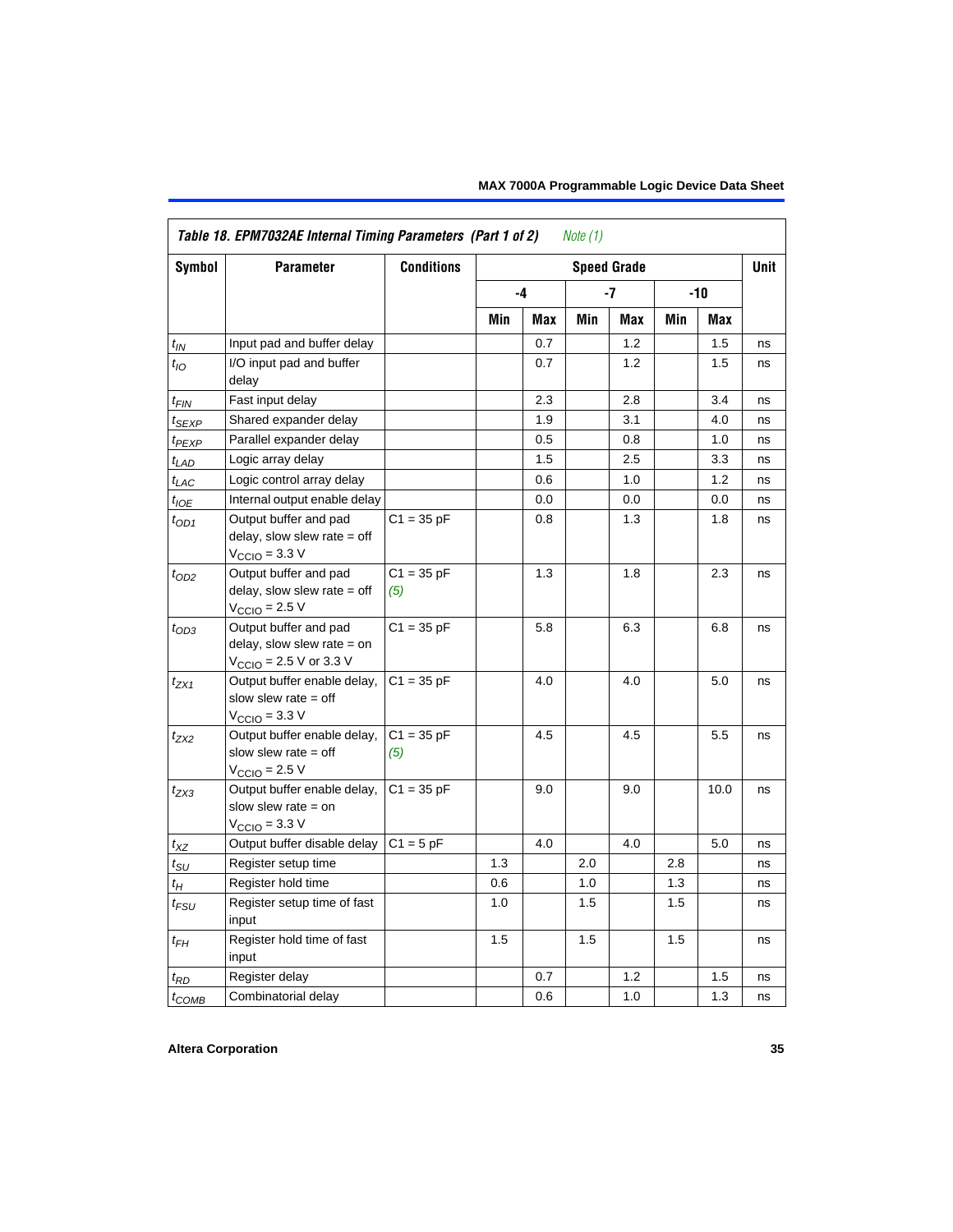|            | Table 18. EPM7032AE Internal Timing Parameters (Part 2 of 2)<br>Note (1) |                   |     |            |     |                    |     |     |             |  |
|------------|--------------------------------------------------------------------------|-------------------|-----|------------|-----|--------------------|-----|-----|-------------|--|
| Symbol     | <b>Parameter</b>                                                         | <b>Conditions</b> |     |            |     | <b>Speed Grade</b> |     |     | <b>Unit</b> |  |
|            |                                                                          |                   |     | -4         |     | -7                 |     | -10 |             |  |
|            |                                                                          |                   | Min | <b>Max</b> | Min | <b>Max</b>         | Min | Max |             |  |
| $t_{IC}$   | Array clock delay                                                        |                   |     | 1.2        |     | 2.0                |     | 2.5 | ns          |  |
| $t_{EN}$   | Register enable time                                                     |                   |     | 0.6        |     | 1.0                |     | 1.2 | ns          |  |
| $t_{GLOB}$ | Global control delay                                                     |                   |     | 0.8        |     | 1.3                |     | 1.9 | ns          |  |
| $t_{PRE}$  | Register preset time                                                     |                   |     | 1.2        |     | 1.9                |     | 2.6 | ns          |  |
| $t_{CLR}$  | Register clear time                                                      |                   |     | 1.2        |     | 1.9                |     | 2.6 | ns          |  |
| $t_{PIA}$  | PIA delay                                                                | (2)               |     | 0.9        |     | 1.5                |     | 2.1 | ns          |  |
| $t_{LPA}$  | Low-power adder                                                          | (6)               |     | 2.5        |     | 4.0                |     | 5.0 | ns          |  |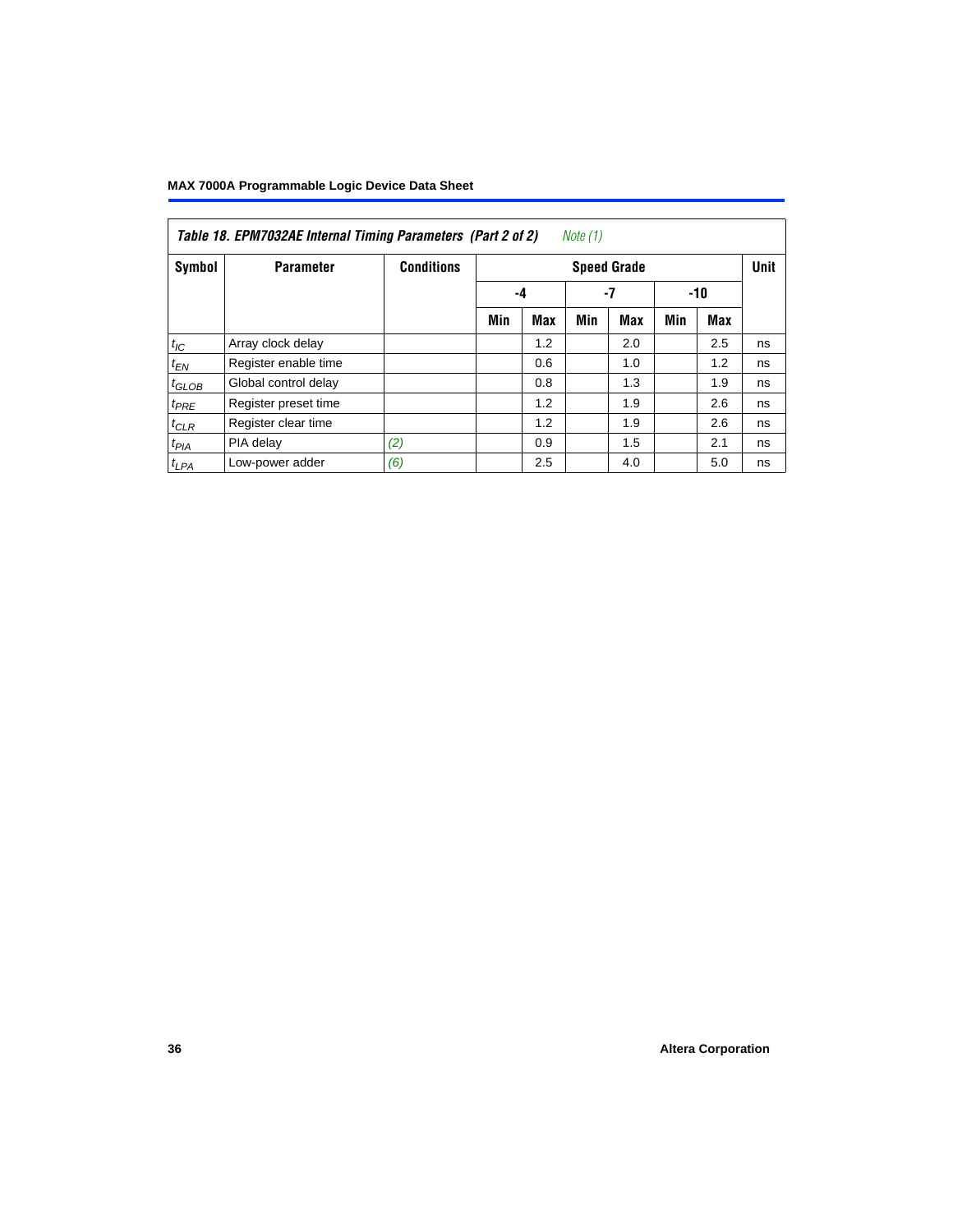|                             | Table 19. EPM7064AE External Timing Parameters<br>Note $(1)$ |                     |       |            |                    |      |       |       |            |  |  |
|-----------------------------|--------------------------------------------------------------|---------------------|-------|------------|--------------------|------|-------|-------|------------|--|--|
| Symbol                      | <b>Parameter</b>                                             | <b>Conditions</b>   |       |            | <b>Speed Grade</b> |      |       |       | Unit       |  |  |
|                             |                                                              |                     | $-4$  |            |                    | $-7$ |       | $-10$ |            |  |  |
|                             |                                                              |                     | Min   | <b>Max</b> | Min                | Max  | Min   | Max   |            |  |  |
| t <sub>PD1</sub>            | Input to non-<br>registered output                           | $C1 = 35 pF$<br>(2) |       | 4.5        |                    | 7.5  |       | 10.0  | ns         |  |  |
| $t_{PD2}$                   | I/O input to non-<br>registered output                       | $C1 = 35 pF$<br>(2) |       | 4.5        |                    | 7.5  |       | 10.0  | ns         |  |  |
| $t_{\scriptstyle\text{SU}}$ | Global clock setup<br>time                                   | (2)                 | 2.8   |            | 4.7                |      | 6.2   |       | ns         |  |  |
| t <sub>H</sub>              | Global clock hold time                                       | (2)                 | 0.0   |            | 0.0                |      | 0.0   |       | ns         |  |  |
| t <sub>FSU</sub>            | Global clock setup<br>time of fast input                     |                     | 2.5   |            | 3.0                |      | 3.0   |       | ns         |  |  |
| $t_{FH}$                    | Global clock hold time<br>of fast input                      |                     | 0.0   |            | 0.0                |      | 0.0   |       | ns         |  |  |
| $t_{CO1}$                   | Global clock to output<br>delay                              | $C1 = 35 pF$        | 1.0   | 3.1        | 1.0                | 5.1  | 1.0   | 7.0   | ns         |  |  |
| $t_{CH}$                    | Global clock high time                                       |                     | 2.0   |            | 3.0                |      | 4.0   |       | ns         |  |  |
| $t_{CL}$                    | Global clock low time                                        |                     | 2.0   |            | 3.0                |      | 4.0   |       | ns         |  |  |
| t <sub>ASU</sub>            | Array clock setup time                                       | (2)                 | 1.6   |            | 2.6                |      | 3.6   |       | ns         |  |  |
| $t_{AH}$                    | Array clock hold time                                        | (2)                 | 0.3   |            | 0.4                |      | 0.6   |       | ns         |  |  |
| $t_{ACO1}$                  | Array clock to output<br>delay                               | $C1 = 35 pF$<br>(2) | 1.0   | 4.3        | 1.0                | 7.2  | 1.0   | 9.6   | ns         |  |  |
| $t_{ACH}$                   | Array clock high time                                        |                     | 2.0   |            | 3.0                |      | 4.0   |       | ns         |  |  |
| t <sub>ACL</sub>            | Array clock low time                                         |                     | 2.0   |            | 3.0                |      | 4.0   |       | ns         |  |  |
| t <sub>CPPW</sub>           | Minimum pulse width<br>for clear and preset                  | (3)                 | 2.0   |            | 3.0                |      | 4.0   |       | ns         |  |  |
| $t_{\text{CNT}}$            | Minimum global clock<br>period                               | (2)                 |       | 4.5        |                    | 7.4  |       | 10.0  | ns         |  |  |
| $f_{\text{CNT}}$            | Maximum internal<br>global clock frequency                   | (2), (4)            | 222.2 |            | 135.1              |      | 100.0 |       | <b>MHz</b> |  |  |
| $t_{ACNT}$                  | Minimum array clock<br>period                                | (2)                 |       | 4.5        |                    | 7.4  |       | 10.0  | ns         |  |  |
| $f_{ACNT}$                  | Maximum internal<br>array clock frequency                    | (2), (4)            | 222.2 |            | 135.1              |      | 100.0 |       | <b>MHz</b> |  |  |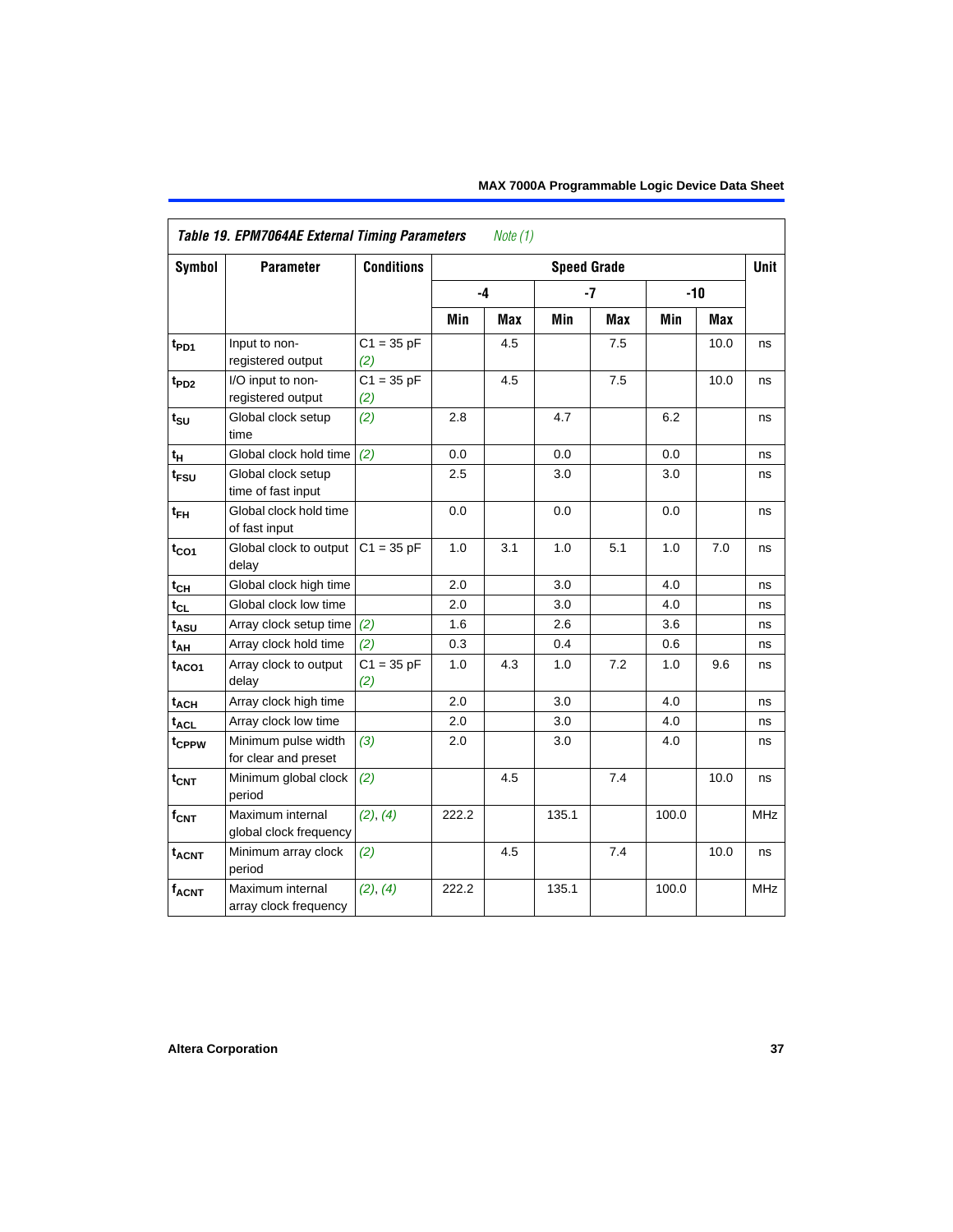|                    | Table 20. EPM7064AE Internal Timing Parameters (Part 1 of 2)                                |                     |     |      | Note (1) |                    |     |            |             |
|--------------------|---------------------------------------------------------------------------------------------|---------------------|-----|------|----------|--------------------|-----|------------|-------------|
| <b>Symbol</b>      | <b>Parameter</b>                                                                            | <b>Conditions</b>   |     |      |          | <b>Speed Grade</b> |     |            | <b>Unit</b> |
|                    |                                                                                             |                     |     | $-4$ |          | -7                 |     | -10        |             |
|                    |                                                                                             |                     | Min | Max  | Min      | Max                | Min | <b>Max</b> |             |
| $t_{IN}$           | Input pad and buffer delay                                                                  |                     |     | 0.6  |          | 1.1                |     | 1.4        | ns          |
| $t_{IO}$           | I/O input pad and buffer<br>delay                                                           |                     |     | 0.6  |          | 1.1                |     | 1.4        | ns          |
| $t_{\sf FIN}$      | Fast input delay                                                                            |                     |     | 2.5  |          | 3.0                |     | 3.7        | ns          |
| $t_{SEXP}$         | Shared expander delay                                                                       |                     |     | 1.8  |          | 3.0                |     | 3.9        | ns          |
| t <sub>PEXP</sub>  | Parallel expander delay                                                                     |                     |     | 0.4  |          | 0.7                |     | 0.9        | ns          |
| $t_{LAD}$          | Logic array delay                                                                           |                     |     | 1.5  |          | 2.5                |     | 3.2        | ns          |
| $t_{LAC}$          | Logic control array delay                                                                   |                     |     | 0.6  |          | 1.0                |     | 1.2        | ns          |
| $t_{IOE}$          | Internal output enable delay                                                                |                     |     | 0.0  |          | 0.0                |     | 0.0        | ns          |
| $t_{OD1}$          | Output buffer and pad<br>delay, slow slew rate $=$ off<br>$V_{\text{CCIO}} = 3.3 \text{ V}$ | $C1 = 35 pF$        |     | 0.8  |          | 1.3                |     | 1.8        | ns          |
| $t_{OD2}$          | Output buffer and pad<br>delay, slow slew rate $=$ off<br>$V_{\text{CCIO}}$ = 2.5 V         | $C1 = 35 pF$<br>(5) |     | 1.3  |          | 1.8                |     | 2.3        | ns          |
| $t_{OD3}$          | Output buffer and pad<br>delay, slow slew rate $=$ on<br>$V_{\text{CCIO}}$ = 2.5 V or 3.3 V | $C1 = 35 pF$        |     | 5.8  |          | 6.3                |     | 6.8        | ns          |
| $t_{ZX1}$          | Output buffer enable delay,<br>slow slew rate $=$ off<br>$V_{\text{CCIO}} = 3.3 \text{ V}$  | $C1 = 35 pF$        |     | 4.0  |          | 4.0                |     | 5.0        | ns          |
| $t_{ZX2}$          | Output buffer enable delay,<br>slow slew rate $=$ off<br>$V_{\text{CCIO}} = 2.5 V$          | $C1 = 35 pF$<br>(5) |     | 4.5  |          | 4.5                |     | 5.5        | ns          |
| $t_{ZX3}$          | Output buffer enable delay,<br>slow slew rate $=$ on<br>$V_{\text{CCIO}} = 3.3 \text{ V}$   | $C1 = 35 pF$        |     | 9.0  |          | 9.0                |     | 10.0       | ns          |
| $t_{XZ}$           | Output buffer disable delay                                                                 | $C1 = 5pF$          |     | 4.0  |          | 4.0                |     | 5.0        | ns          |
| $t_{\text{SU}}$    | Register setup time                                                                         |                     | 1.3 |      | 2.0      |                    | 2.9 |            | ns          |
| $t_H$              | Register hold time                                                                          |                     | 0.6 |      | 1.0      |                    | 1.3 |            | ns          |
| $t_{\mathit{FSU}}$ | Register setup time of fast<br>input                                                        |                     | 1.0 |      | 1.5      |                    | 1.5 |            | ns          |
| $t_{FH}$           | Register hold time of fast<br>input                                                         |                     | 1.5 |      | 1.5      |                    | 1.5 |            | ns          |
| $t_{RD}$           | Register delay                                                                              |                     |     | 0.7  |          | 1.2                |     | 1.6        | ns          |
| $t_{COMB}$         | Combinatorial delay                                                                         |                     |     | 0.6  |          | 0.9                |     | 1.3        | ns          |
| $t_{IC}$           | Array clock delay                                                                           |                     |     | 1.2  |          | 1.9                |     | 2.5        | ns          |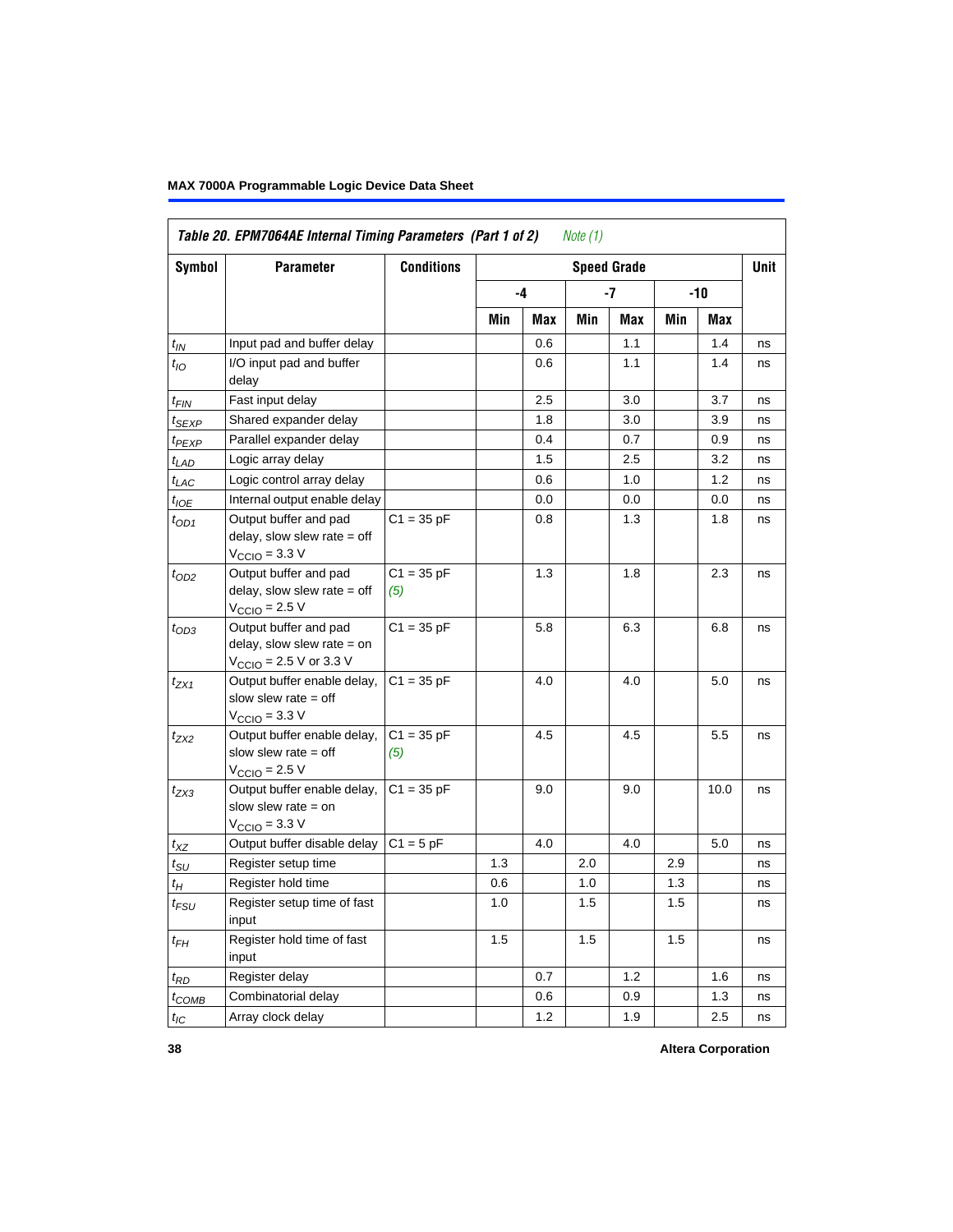| Note (1)<br>Table 20. EPM7064AE Internal Timing Parameters (Part 2 of 2) |                      |                   |     |     |             |            |       |     |    |
|--------------------------------------------------------------------------|----------------------|-------------------|-----|-----|-------------|------------|-------|-----|----|
| Symbol                                                                   | <b>Parameter</b>     | <b>Conditions</b> |     |     | <b>Unit</b> |            |       |     |    |
|                                                                          |                      |                   | -4  |     | -7          |            | $-10$ |     |    |
|                                                                          |                      |                   | Min | Max | Min         | <b>Max</b> | Min   | Max |    |
| $t_{EN}$                                                                 | Register enable time |                   |     | 0.6 |             | 1.0        |       | 1.2 | ns |
| $t_{\text{GLOB}}$                                                        | Global control delay |                   |     | 1.0 |             | 1.5        |       | 2.2 | ns |
| $t_{PRE}$                                                                | Register preset time |                   |     | 1.3 |             | 2.1        |       | 2.9 | ns |
| $t_{CLR}$                                                                | Register clear time  |                   |     | 1.3 |             | 2.1        |       | 2.9 | ns |
| $t_{PIA}$                                                                | PIA delay            | (2)               |     | 1.0 |             | 1.7        |       | 2.3 | ns |
| $t_{LPA}$                                                                | Low-power adder      | (6)               |     | 3.5 |             | 4.0        |       | 5.0 | ns |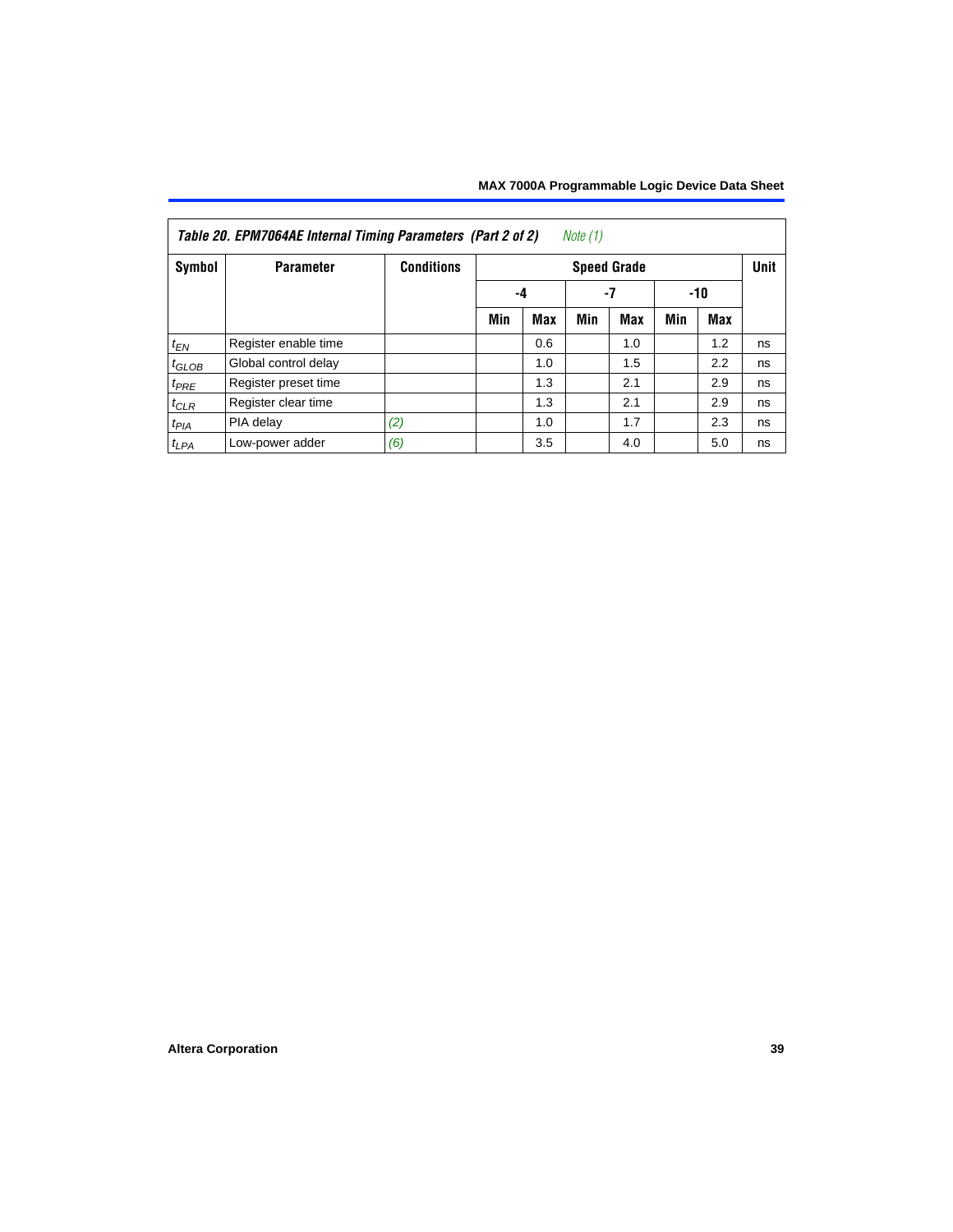| Symbol            | <b>Parameter</b>                            | <b>Conditions</b>   |       |            | <b>Speed Grade</b> |            |      |            | <b>Unit</b> |
|-------------------|---------------------------------------------|---------------------|-------|------------|--------------------|------------|------|------------|-------------|
|                   |                                             |                     | -5    |            |                    | $-7$       |      | $-10$      |             |
|                   |                                             |                     | Min   | <b>Max</b> | Min                | <b>Max</b> | Min  | <b>Max</b> |             |
| t <sub>PD1</sub>  | Input to non-<br>registered output          | $C1 = 35 pF$<br>(2) |       | 5.0        |                    | 7.5        |      | 10         | ns          |
| t <sub>PD2</sub>  | I/O input to non-<br>registered output      | $C1 = 35 pF$<br>(2) |       | 5.0        |                    | 7.5        |      | 10         | ns          |
| $t_{\text{SU}}$   | Global clock setup<br>time                  | (2)                 | 3.3   |            | 4.9                |            | 6.6  |            | ns          |
| $t_H$             | Global clock hold time                      | (2)                 | 0.0   |            | 0.0                |            | 0.0  |            | ns          |
| t <sub>FSU</sub>  | Global clock setup<br>time of fast input    |                     | 2.5   |            | 3.0                |            | 3.0  |            | ns          |
| $t_{FH}$          | Global clock hold time<br>of fast input     |                     | 0.0   |            | 0.0                |            | 0.0  |            | ns          |
| $t_{CO1}$         | Global clock to output<br>delay             | $C1 = 35 pF$        | 1.0   | 3.4        | 1.0                | 5.0        | 1.0  | 6.6        | ns          |
| $t_{CH}$          | Global clock high time                      |                     | 2.0   |            | 3.0                |            | 4.0  |            | ns          |
| $t_{CL}$          | Global clock low time                       |                     | 2.0   |            | 3.0                |            | 4.0  |            | ns          |
| t <sub>ASU</sub>  | Array clock setup time                      | (2)                 | 1.8   |            | 2.8                |            | 3.8  |            | ns          |
| $t_{AH}$          | Array clock hold time                       | (2)                 | 0.2   |            | 0.3                |            | 0.4  |            | ns          |
| t <sub>ACO1</sub> | Array clock to output<br>delay              | $C1 = 35 pF$<br>(2) | 1.0   | 4.9        | 1.0                | 7.1        | 1.0  | 9.4        | ns          |
| $t_{ACH}$         | Array clock high time                       |                     | 2.0   |            | 3.0                |            | 4.0  |            | ns          |
| t <sub>ACL</sub>  | Array clock low time                        |                     | 2.0   |            | 3.0                |            | 4.0  |            | ns          |
| t <sub>CPPW</sub> | Minimum pulse width<br>for clear and preset | (3)                 | 2.0   |            | 3.0                |            | 4.0  |            | ns          |
| $t_{\text{CNT}}$  | Minimum global clock<br>period              | (2)                 |       | 5.2        |                    | 7.7        |      | 10.2       | ns          |
| f <sub>CNT</sub>  | Maximum internal<br>global clock frequency  | (2), (4)            | 192.3 |            | 129.9              |            | 98.0 |            | MHz         |
| $t_{ACNT}$        | Minimum array clock<br>period               | (2)                 |       | 5.2        |                    | 7.7        |      | 10.2       | ns          |
| <b>fACNT</b>      | Maximum internal<br>array clock frequency   | (2), (4)            | 192.3 |            | 129.9              |            | 98.0 |            | <b>MHz</b>  |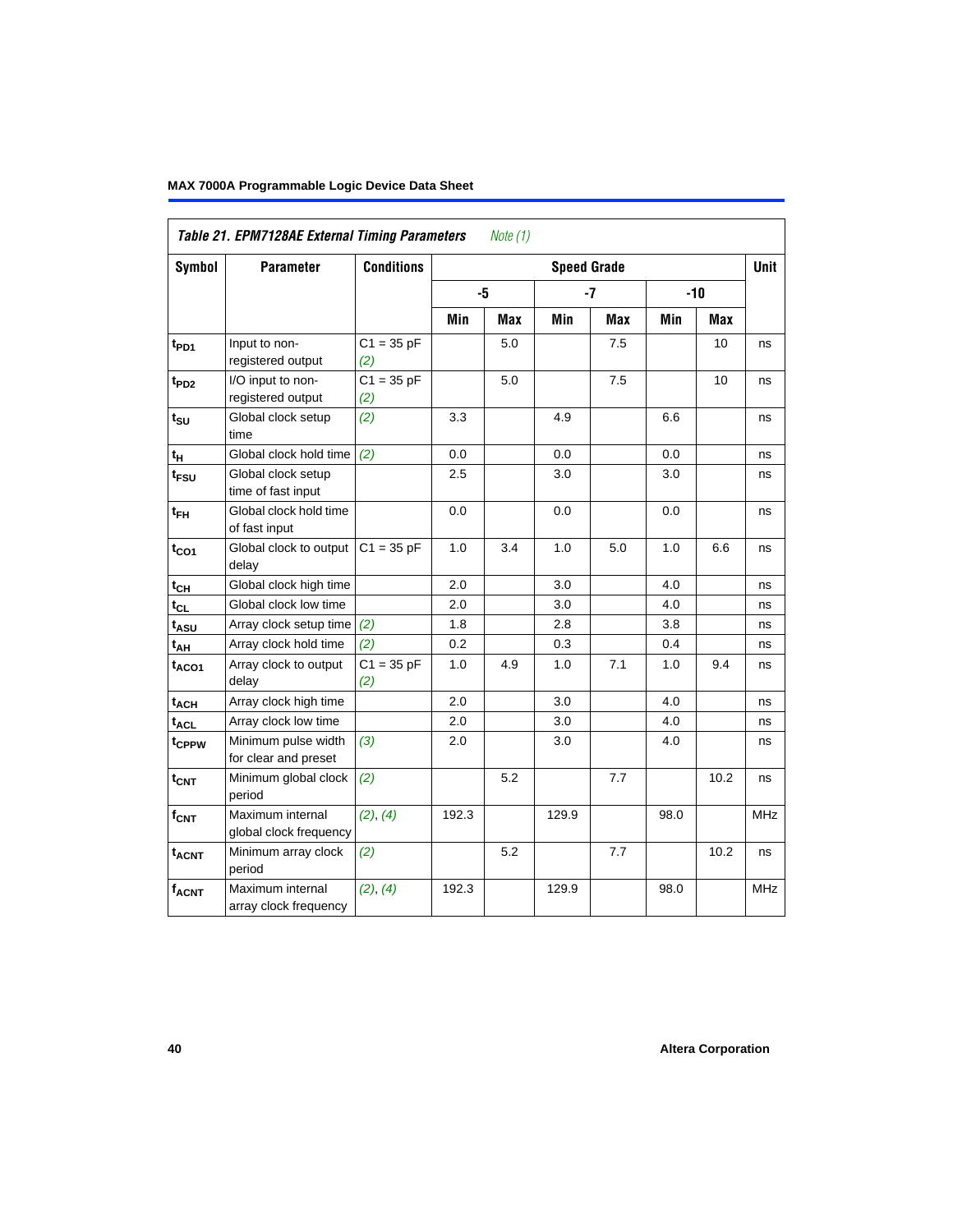|                    | Table 22. EPM7128AE Internal Timing Parameters (Part 1 of 2)                                |                     |     |            | Note (1) |                    |     |            |             |
|--------------------|---------------------------------------------------------------------------------------------|---------------------|-----|------------|----------|--------------------|-----|------------|-------------|
| Symbol             | <b>Parameter</b>                                                                            | <b>Conditions</b>   |     |            |          | <b>Speed Grade</b> |     |            | <b>Unit</b> |
|                    |                                                                                             |                     |     | -5         |          | $-7$               |     | $-10$      |             |
|                    |                                                                                             |                     | Min | <b>Max</b> | Min      | Max                | Min | <b>Max</b> |             |
| $t_{IN}$           | Input pad and buffer delay                                                                  |                     |     | 0.7        |          | 1.0                |     | 1.4        | ns          |
| $t_{IO}$           | I/O input pad and buffer<br>delay                                                           |                     |     | 0.7        |          | 1.0                |     | 1.4        | ns          |
| $t_{\sf FIN}$      | Fast input delay                                                                            |                     |     | 2.5        |          | 3.0                |     | 3.4        | ns          |
| $t_{SEXP}$         | Shared expander delay                                                                       |                     |     | 2.0        |          | 2.9                |     | 3.8        | ns          |
| t <sub>PEXP</sub>  | Parallel expander delay                                                                     |                     |     | 0.4        |          | 0.7                |     | 0.9        | ns          |
| $t_{LAD}$          | Logic array delay                                                                           |                     |     | 1.6        |          | 2.4                |     | 3.1        | ns          |
| $t_{LAC}$          | Logic control array delay                                                                   |                     |     | 0.7        |          | 1.0                |     | 1.3        | ns          |
| $t_{IOE}$          | Internal output enable delay                                                                |                     |     | 0.0        |          | 0.0                |     | 0.0        | ns          |
| $t_{OD1}$          | Output buffer and pad<br>delay, slow slew rate $=$ off<br>$V_{\text{CCIO}} = 3.3 \text{ V}$ | $C1 = 35 pF$        |     | 0.8        |          | 1.2                |     | 1.6        | ns          |
| $t_{OD2}$          | Output buffer and pad<br>delay, slow slew rate $=$ off<br>$V_{\text{CCIO}}$ = 2.5 V         | $C1 = 35 pF$<br>(5) |     | 1.3        |          | 1.7                |     | 2.1        | ns          |
| $t_{OD3}$          | Output buffer and pad<br>delay, slow slew rate $=$ on<br>$V_{\text{CCIO}}$ = 2.5 V or 3.3 V | $C1 = 35 pF$        |     | 5.8        |          | 6.2                |     | 6.6        | ns          |
| $t_{ZX1}$          | Output buffer enable delay,<br>slow slew rate $=$ off<br>$V_{\text{CCIO}} = 3.3 \text{ V}$  | $C1 = 35 pF$        |     | 4.0        |          | 4.0                |     | 5.0        | ns          |
| t <sub>ZX2</sub>   | Output buffer enable delay,<br>slow slew rate $=$ off<br>$VCCIO = 2.5 V$                    | $C1 = 35 pF$<br>(5) |     | 4.5        |          | 4.5                |     | 5.5        | ns          |
| $t_{ZX3}$          | Output buffer enable delay,<br>slow slew rate $=$ on<br>$V_{\text{CCIO}} = 3.3 \text{ V}$   | $C1 = 35 pF$        |     | 9.0        |          | 9.0                |     | 10.0       | ns          |
| $t_{XZ}$           | Output buffer disable delay                                                                 | $C1 = 5$ pF         |     | 4.0        |          | 4.0                |     | 5.0        | ns          |
| $t_{\rm SU}$       | Register setup time                                                                         |                     | 1.4 |            | 2.1      |                    | 2.9 |            | ns          |
| $t_{H}$            | Register hold time                                                                          |                     | 0.6 |            | 1.0      |                    | 1.3 |            | ns          |
| $t_{\mathit{FSU}}$ | Register setup time of fast<br>input                                                        |                     | 1.1 |            | 1.6      |                    | 1.6 |            | ns          |
| $t_{FH}$           | Register hold time of fast<br>input                                                         |                     | 1.4 |            | 1.4      |                    | 1.4 |            | ns          |
| $t_{RD}$           | Register delay                                                                              |                     |     | 0.8        |          | 1.2                |     | 1.6        | ns          |
| $t_{COMB}$         | Combinatorial delay                                                                         |                     |     | 0.5        |          | 0.9                |     | 1.3        | ns          |
| $t_{IC}$           | Array clock delay                                                                           |                     |     | 1.2        |          | 1.7                |     | 2.2        | ns          |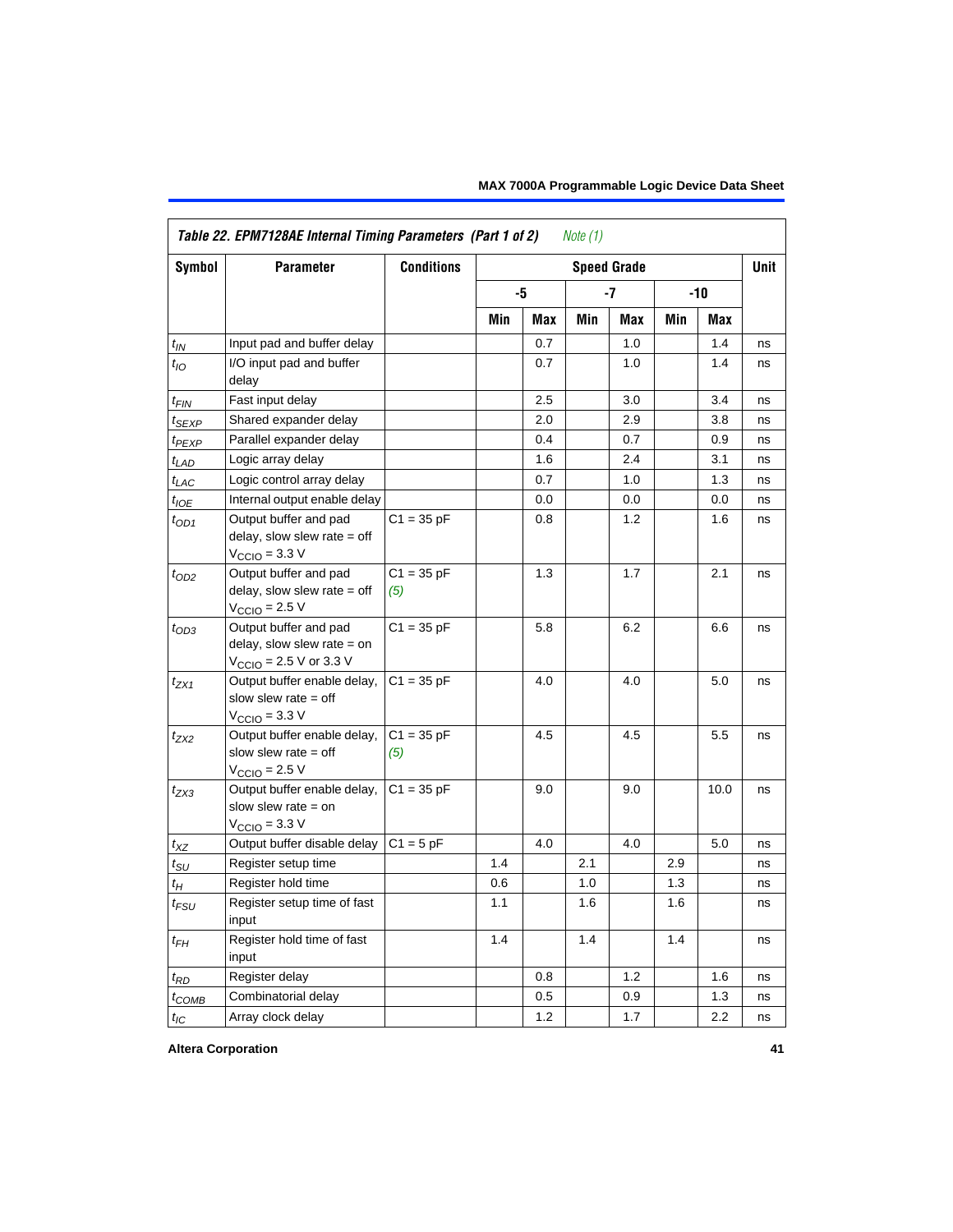| Table 22. EPM7128AE Internal Timing Parameters (Part 2 of 2)<br>Note (1) |                      |                   |     |     |             |     |       |     |    |  |  |
|--------------------------------------------------------------------------|----------------------|-------------------|-----|-----|-------------|-----|-------|-----|----|--|--|
| Symbol                                                                   | <b>Parameter</b>     | <b>Conditions</b> |     |     | <b>Unit</b> |     |       |     |    |  |  |
|                                                                          |                      |                   | -5  |     | $-7$        |     | $-10$ |     |    |  |  |
|                                                                          |                      |                   | Min | Max | Min         | Max | Min   | Max |    |  |  |
| $t_{EN}$                                                                 | Register enable time |                   |     | 0.7 |             | 1.0 |       | 1.3 | ns |  |  |
| $t_{GLOB}$                                                               | Global control delay |                   |     | 1.1 |             | 1.6 |       | 2.0 | ns |  |  |
| $t_{PRE}$                                                                | Register preset time |                   |     | 1.4 |             | 2.0 |       | 2.7 | ns |  |  |
| $t_{CLR}$                                                                | Register clear time  |                   |     | 1.4 |             | 2.0 |       | 2.7 | ns |  |  |
| t <sub>PIA</sub>                                                         | PIA delay            | (2)               |     | 1.4 |             | 2.0 |       | 2.6 | ns |  |  |
| $t_{LPA}$                                                                | Low-power adder      | (6)               |     | 4.0 |             | 4.0 |       | 5.0 | ns |  |  |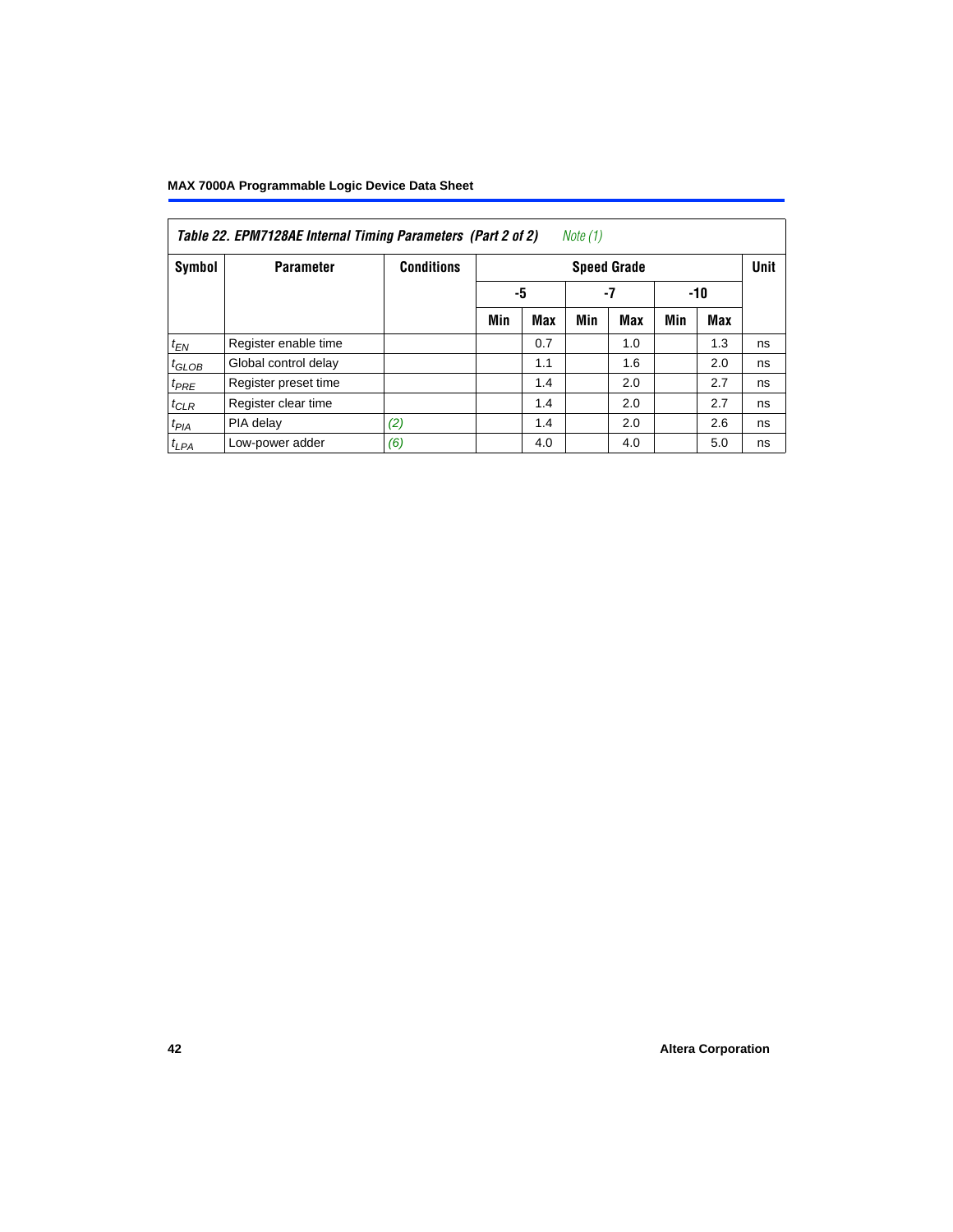|                  | Table 23. EPM7256AE External Timing Parameters |                     |       | Note $(1)$ |                    |      |      |       |            |
|------------------|------------------------------------------------|---------------------|-------|------------|--------------------|------|------|-------|------------|
| Symbol           | <b>Parameter</b>                               | <b>Conditions</b>   |       |            | <b>Speed Grade</b> |      |      |       | Unit       |
|                  |                                                |                     |       | -5         |                    | $-7$ |      | $-10$ |            |
|                  |                                                |                     | Min   | Max        | Min                | Max  | Min  | Max   |            |
| $t_{PD1}$        | Input to non-<br>registered output             | $C1 = 35 pF$<br>(2) |       | 5.5        |                    | 7.5  |      | 10    | ns         |
| t <sub>PD2</sub> | I/O input to non-<br>registered output         | $C1 = 35 pF$<br>(2) |       | 5.5        |                    | 7.5  |      | 10    | ns         |
| $t_{\rm SU}$     | Global clock setup<br>time                     | (2)                 | 3.9   |            | 5.2                |      | 6.9  |       | ns         |
| tμ               | Global clock hold time                         | (2)                 | 0.0   |            | 0.0                |      | 0.0  |       | ns         |
| t <sub>FSU</sub> | Global clock setup<br>time of fast input       |                     | 2.5   |            | 3.0                |      | 3.0  |       | ns         |
| $t_{FH}$         | Global clock hold time<br>of fast input        |                     | 0.0   |            | 0.0                |      | 0.0  |       | ns         |
| $t_{CO1}$        | Global clock to output<br>delay                | $C1 = 35 pF$        | 1.0   | 3.5        | 1.0                | 4.8  | 1.0  | 6.4   | ns         |
| $t_{CH}$         | Global clock high time                         |                     | 2.0   |            | 3.0                |      | 4.0  |       | ns         |
| $t_{CL}$         | Global clock low time                          |                     | 2.0   |            | 3.0                |      | 4.0  |       | ns         |
| t <sub>ASU</sub> | Array clock setup time                         | (2)                 | 2.0   |            | 2.7                |      | 3.6  |       | ns         |
| $t_{AH}$         | Array clock hold time                          | (2)                 | 0.2   |            | 0.3                |      | 0.5  |       | ns         |
| $t_{ACO1}$       | Array clock to output<br>delay                 | $C1 = 35 pF$<br>(2) | 1.0   | 5.4        | 1.0                | 7.3  | 1.0  | 9.7   | ns         |
| $t_{ACH}$        | Array clock high time                          |                     | 2.0   |            | 3.0                |      | 4.0  |       | ns         |
| t <sub>ACL</sub> | Array clock low time                           |                     | 2.0   |            | 3.0                |      | 4.0  |       | ns         |
| tcppw            | Minimum pulse width<br>for clear and preset    | (3)                 | 2.0   |            | 3.0                |      | 4.0  |       | ns         |
| $t_{\text{CNT}}$ | Minimum global clock<br>period                 | (2)                 |       | 5.8        |                    | 7.9  |      | 10.5  | ns         |
| $f_{CNT}$        | Maximum internal<br>global clock frequency     | (2), (4)            | 172.4 |            | 126.6              |      | 95.2 |       | <b>MHz</b> |
| $t_{ACNT}$       | Minimum array clock<br>period                  | (2)                 |       | 5.8        |                    | 7.9  |      | 10.5  | ns         |
| $f_{ACNT}$       | Maximum internal<br>array clock frequency      | (2), (4)            | 172.4 |            | 126.6              |      | 95.2 |       | <b>MHz</b> |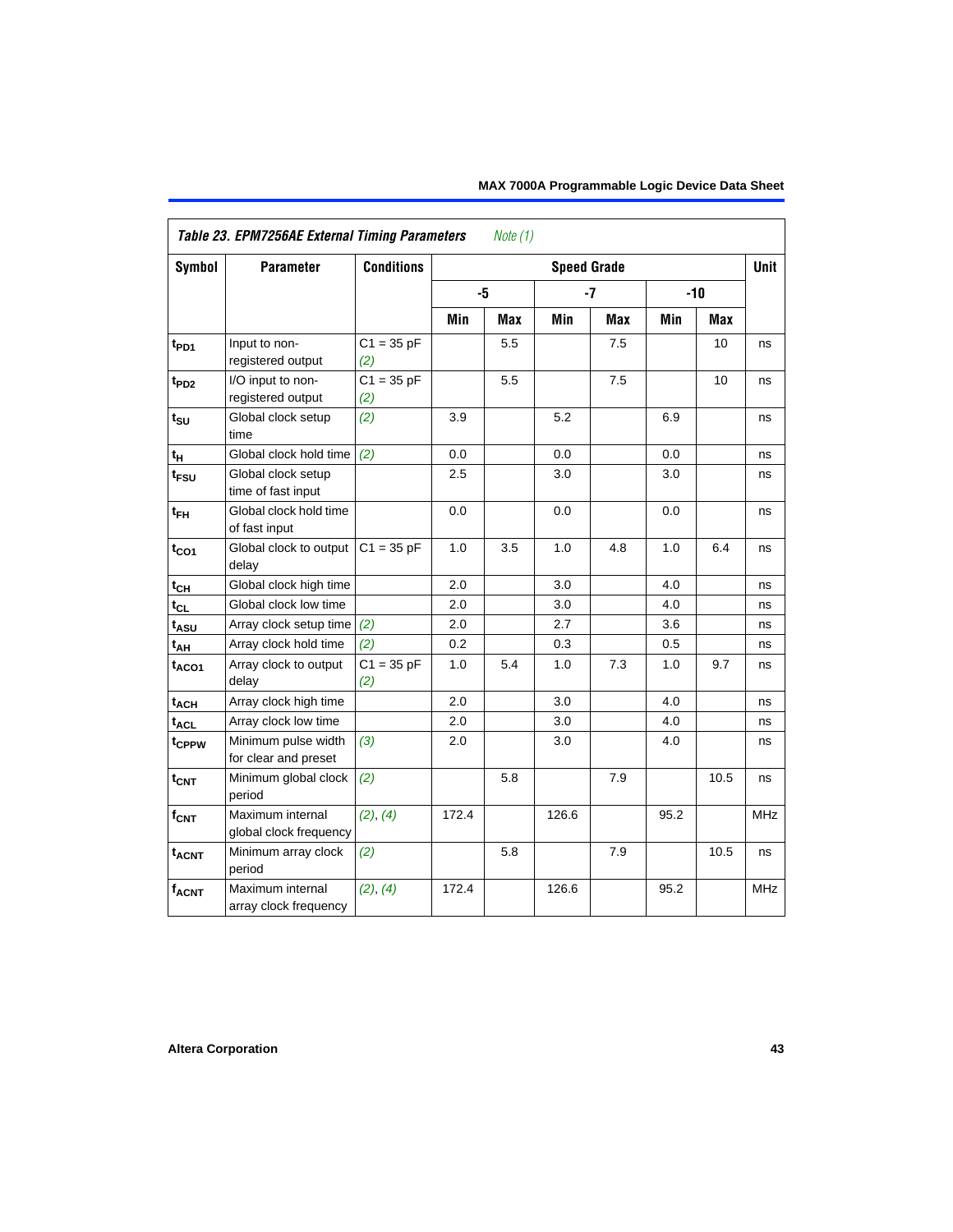| Symbol                      | <b>Parameter</b>                                                                                             | <b>Conditions</b>   |     |     |     | <b>Speed Grade</b> |     |       | Unit |
|-----------------------------|--------------------------------------------------------------------------------------------------------------|---------------------|-----|-----|-----|--------------------|-----|-------|------|
|                             |                                                                                                              |                     |     | -5  |     | -7                 |     | $-10$ |      |
|                             |                                                                                                              |                     | Min | Max | Min | Max                | Min | Max   |      |
| $t_{IN}$                    | Input pad and buffer delay                                                                                   |                     |     | 0.7 |     | 0.9                |     | 1.2   | ns   |
| $t_{IO}$                    | I/O input pad and buffer<br>delay                                                                            |                     |     | 0.7 |     | 0.9                |     | 1.2   | ns   |
| t <sub>FIN</sub>            | Fast input delay                                                                                             |                     |     | 2.4 |     | 2.9                |     | 3.4   | ns   |
| $t_{SEXP}$                  | Shared expander delay                                                                                        |                     |     | 2.1 |     | 2.8                |     | 3.7   | ns   |
| t <sub>PEXP</sub>           | Parallel expander delay                                                                                      |                     |     | 0.3 |     | 0.5                |     | 0.6   | ns   |
| t <sub>LAD</sub>            | Logic array delay                                                                                            |                     |     | 1.7 |     | 2.2                |     | 2.8   | ns   |
| $t_{LAC}$                   | Logic control array delay                                                                                    |                     |     | 0.8 |     | 1.0                |     | 1.3   | ns   |
| $t_{\text{IOE}}$            | Internal output enable delay                                                                                 |                     |     | 0.0 |     | 0.0                |     | 0.0   | ns   |
| $t_{OD1}$                   | Output buffer and pad<br>delay, slow slew rate $=$ off<br>$V_{\text{CCIO}} = 3.3 \text{ V}$                  | $C1 = 35 pF$        |     | 0.9 |     | 1.2                |     | 1.6   | ns   |
| $t_{OD2}$                   | Output buffer and pad<br>delay, slow slew rate $=$ off<br>$V_{\text{CCIO}} = 2.5 V$                          | $C1 = 35 pF$<br>(5) |     | 1.4 |     | 1.7                |     | 2.1   | ns   |
| $t_{OD3}$                   | Output buffer and pad<br>delay, slow slew rate $=$ on<br>$V_{\text{CCIO}} = 2.5 \text{ V or } 3.3 \text{ V}$ | $C1 = 35 pF$        |     | 5.9 |     | 6.2                |     | 6.6   | ns   |
| $t_{ZX1}$                   | Output buffer enable delay,<br>slow slew rate $=$ off<br>$V_{\text{CCIO}} = 3.3 \text{ V}$                   | $C1 = 35 pF$        |     | 4.0 |     | 4.0                |     | 5.0   | ns   |
| t <sub>ZX2</sub>            | Output buffer enable delay,<br>slow slew rate $=$ off<br>$V_{\text{CCIO}} = 2.5 V$                           | $C1 = 35 pF$<br>(5) |     | 4.5 |     | 4.5                |     | 5.5   | ns   |
| $t_{ZX3}$                   | Output buffer enable delay,<br>slow slew rate $=$ on<br>$V_{\text{CCIO}} = 3.3 \text{ V}$                    | $C1 = 35 pF$        |     | 9.0 |     | 9.0                |     | 10.0  | ns   |
| $t_{XZ}$                    | Output buffer disable delay                                                                                  | $C1 = 5pF$          |     | 4.0 |     | 4.0                |     | 5.0   | ns   |
| $t_{\scriptstyle\text{SU}}$ | Register setup time                                                                                          |                     | 1.5 |     | 2.1 |                    | 2.9 |       | ns   |
| t <sub>Η</sub>              | Register hold time                                                                                           |                     | 0.7 |     | 0.9 |                    | 1.2 |       | ns   |
| $t_{FSU}$                   | Register setup time of fast<br>input                                                                         |                     | 1.1 |     | 1.6 |                    | 1.6 |       | ns   |
| $t_{FH}$                    | Register hold time of fast<br>input                                                                          |                     | 1.4 |     | 1.4 |                    | 1.4 |       | ns   |
| $t_{RD}$                    | Register delay                                                                                               |                     |     | 0.9 |     | 1.2                |     | 1.6   | ns   |
| $t_{COMB}$                  | Combinatorial delay                                                                                          |                     |     | 0.5 |     | 0.8                |     | 1.2   | ns   |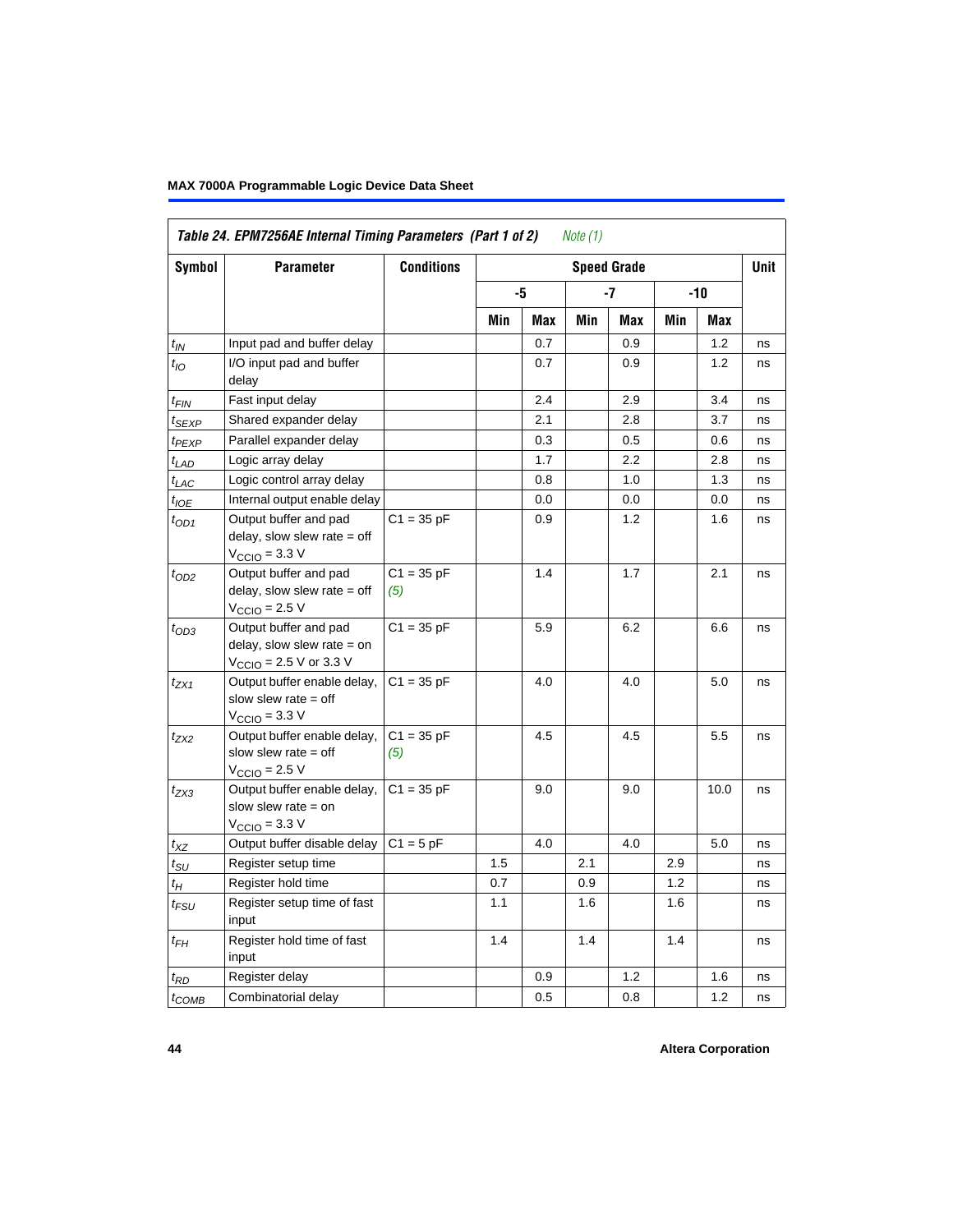|                   | Table 24. EPM7256AE Internal Timing Parameters (Part 2 of 2) |                   |     |            | Note $(1)$ |                    |     |     |             |
|-------------------|--------------------------------------------------------------|-------------------|-----|------------|------------|--------------------|-----|-----|-------------|
| Symbol            | <b>Parameter</b>                                             | <b>Conditions</b> |     |            |            | <b>Speed Grade</b> |     |     | <b>Unit</b> |
|                   |                                                              |                   | -5  |            |            | -7                 |     | -10 |             |
|                   |                                                              |                   | Min | <b>Max</b> | Min        | Max                | Min | Max |             |
| $t_{IC}$          | Array clock delay                                            |                   |     | 1.2        |            | 1.6                |     | 2.1 | ns          |
| $t_{EN}$          | Register enable time                                         |                   |     | 0.8        |            | 1.0                |     | 1.3 | ns          |
| $t_{\text{GLOB}}$ | Global control delay                                         |                   |     | 1.0        |            | 1.5                |     | 2.0 | ns          |
| $t_{PRE}$         | Register preset time                                         |                   |     | 1.6        |            | 2.3                |     | 3.0 | ns          |
| $t_{CLR}$         | Register clear time                                          |                   |     | 1.6        |            | 2.3                |     | 3.0 | ns          |
| $t_{PIA}$         | PIA delay                                                    | (2)               |     | 1.7        |            | 2.4                |     | 3.2 | ns          |
| $t_{LPA}$         | Low-power adder                                              | (6)               |     | 4.0        |            | 4.0                |     | 5.0 | ns          |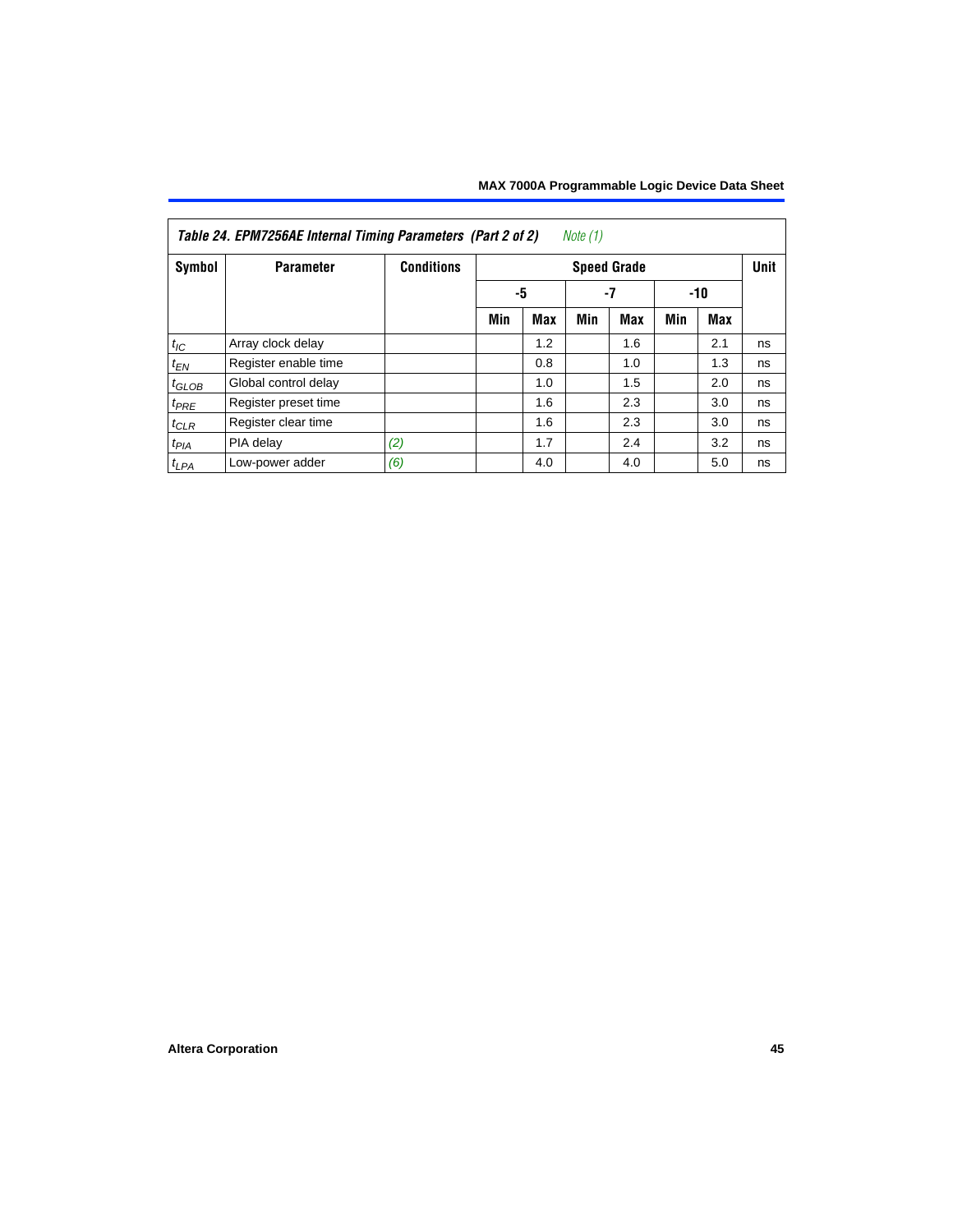|                          | Table 25. EPM7512AE External Timing Parameters | <b>Conditions</b>              |       | <i>Note</i> $(1)$ |                    |            |      |            | <b>Unit</b> |
|--------------------------|------------------------------------------------|--------------------------------|-------|-------------------|--------------------|------------|------|------------|-------------|
| Symbol                   | <b>Parameter</b>                               |                                |       |                   | <b>Speed Grade</b> |            |      |            |             |
|                          |                                                |                                | $-7$  |                   |                    | $-10$      |      | $-12$      |             |
|                          |                                                |                                | Min   | <b>Max</b>        | Min                | <b>Max</b> | Min  | <b>Max</b> |             |
| t <sub>PD1</sub>         | Input to non-<br>registered output             | $C1 = 35 pF$<br>(2)            |       | 7.5               |                    | 10.0       |      | 12.0       | ns          |
| t <sub>PD2</sub>         | I/O input to non-<br>registered output         | $\overline{C1}$ = 35 pF<br>(2) |       | 7.5               |                    | 10.0       |      | 12.0       | ns          |
| $\mathbf{t}_{\text{SU}}$ | Global clock setup<br>time                     | (2)                            | 5.6   |                   | 7.6                |            | 9.1  |            | ns          |
| $t_H$                    | Global clock hold time                         | (2)                            | 0.0   |                   | 0.0                |            | 0.0  |            | ns          |
| t <sub>FSU</sub>         | Global clock setup<br>time of fast input       |                                | 3.0   |                   | 3.0                |            | 3.0  |            | ns          |
| $t_{FH}$                 | Global clock hold time<br>of fast input        |                                | 0.0   |                   | 0.0                |            | 0.0  |            | ns          |
| $t_{CO1}$                | Global clock to output<br>delay                | $C1 = 35 pF$                   | 1.0   | 4.7               | 1.0                | 6.3        | 1.0  | 7.5        | ns          |
| $t_{CH}$                 | Global clock high time                         |                                | 3.0   |                   | 4.0                |            | 5.0  |            | ns          |
| $t_{CL}$                 | Global clock low time                          |                                | 3.0   |                   | 4.0                |            | 5.0  |            | ns          |
| $t_{ASU}$                | Array clock setup time                         | (2)                            | 2.5   |                   | 3.5                |            | 4.1  |            | ns          |
| t <sub>АН</sub>          | Array clock hold time                          | (2)                            | 0.2   |                   | 0.3                |            | 0.4  |            | ns          |
| $t_{ACO1}$               | Array clock to output<br>delay                 | $C1 = 35 pF$<br>(2)            | 1.0   | 7.8               | $1.0$              | 10.4       | 1.0  | 12.5       | ns          |
| $t_{ACH}$                | Array clock high time                          |                                | 3.0   |                   | 4.0                |            | 5.0  |            | ns          |
| $t_{\text{ACL}}$         | Array clock low time                           |                                | 3.0   |                   | 4.0                |            | 5.0  |            | ns          |
| t <sub>CPPW</sub>        | Minimum pulse width<br>for clear and preset    | (3)                            | 3.0   |                   | 4.0                |            | 5.0  |            | ns          |
| t <sub>CNT</sub>         | Minimum global clock<br>period                 | (2)                            |       | 8.6               |                    | 11.5       |      | 13.9       | ns          |
| $f_{CNT}$                | Maximum internal<br>global clock frequency     | (2), (4)                       | 116.3 |                   | 87.0               |            | 71.9 |            | <b>MHz</b>  |
| <b>t<sub>ACNT</sub></b>  | Minimum array clock<br>period                  | (2)                            |       | 8.6               |                    | 11.5       |      | 13.9       | ns          |
| <b>fACNT</b>             | Maximum internal<br>array clock frequency      | (2), (4)                       | 116.3 |                   | 87.0               |            | 71.9 |            | <b>MHz</b>  |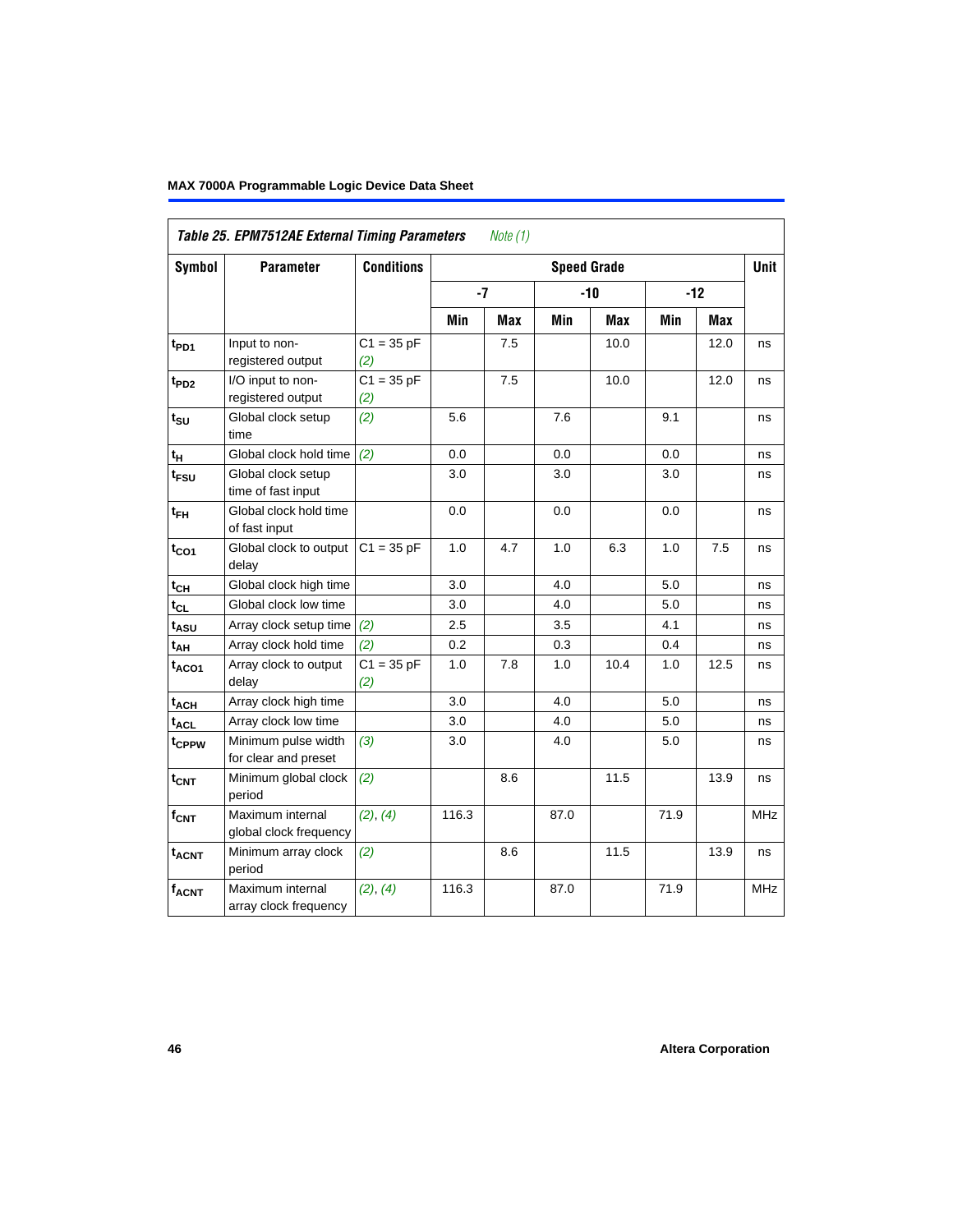| <b>Symbol</b>      | <b>Parameter</b>                                                                                             | <b>Conditions</b>   |     |      |     | <b>Speed Grade</b> |     |         | <b>Unit</b> |
|--------------------|--------------------------------------------------------------------------------------------------------------|---------------------|-----|------|-----|--------------------|-----|---------|-------------|
|                    |                                                                                                              |                     |     | $-7$ |     | -10                |     | $-12$   |             |
|                    |                                                                                                              |                     | Min | Max  | Min | Max                | Min | Max     |             |
| $t_{IN}$           | Input pad and buffer delay                                                                                   |                     |     | 0.7  |     | 0.9                |     | 1.0     | ns          |
| $t_{IO}$           | I/O input pad and buffer<br>delay                                                                            |                     |     | 0.7  |     | 0.9                |     | 1.0     | ns          |
| $t_{FIN}$          | Fast input delay                                                                                             |                     |     | 3.1  |     | 3.6                |     | 4.1     | ns          |
| $t_{SEXP}$         | Shared expander delay                                                                                        |                     |     | 2.7  |     | 3.5                |     | 4.4     | ns          |
| $t_{PEXP}$         | Parallel expander delay                                                                                      |                     |     | 0.4  |     | 0.5                |     | 0.6     | ns          |
| $t_{LAD}$          | Logic array delay                                                                                            |                     |     | 2.2  |     | 2.8                |     | 3.5     | ns          |
| $t_{LAC}$          | Logic control array delay                                                                                    |                     |     | 1.0  |     | 1.3                |     | 1.7     | ns          |
| $t_{IOE}$          | Internal output enable delay                                                                                 |                     |     | 0.0  |     | 0.0                |     | 0.0     | ns          |
| $t_{OD1}$          | Output buffer and pad<br>delay, slow slew rate $=$ off<br>$V_{\text{CCIO}} = 3.3 \text{ V}$                  | $C1 = 35 pF$        |     | 1.0  |     | 1.5                |     | 1.7     | ns          |
| $t_{OD2}$          | Output buffer and pad<br>delay, slow slew rate $=$ off<br>$VCCIO = 2.5 V$                                    | $C1 = 35 pF$<br>(5) |     | 1.5  |     | 2.0                |     | 2.2     | ns          |
| $t_{OD3}$          | Output buffer and pad<br>delay, slow slew rate $=$ on<br>$V_{\text{CCIO}} = 2.5 \text{ V or } 3.3 \text{ V}$ | $C1 = 35 pF$        |     | 6.0  |     | 6.5                |     | 6.7     | ns          |
| $t_{ZX1}$          | Output buffer enable delay,<br>slow slew rate $=$ off<br>$V_{\text{CCIO}} = 3.3 \text{ V}$                   | $C1 = 35 pF$        |     | 4.0  |     | 5.0                |     | 5.0     | ns          |
| $t_{ZX2}$          | Output buffer enable delay,<br>slow slew rate $=$ off<br>$V_{\text{CCIO}}$ = 2.5 V                           | $C1 = 35 pF$<br>(5) |     | 4.5  |     | 5.5                |     | 5.5     | ns          |
| $t_{ZX3}$          | Output buffer enable delay,<br>slow slew rate $=$ on<br>$VCCIO = 3.3 V$                                      | $C1 = 35 pF$        |     | 9.0  |     | 10.0               |     | 10.0    | ns          |
| $t_{XZ}$           | Output buffer disable delay                                                                                  | $C1 = 5$ pF         |     | 4.0  |     | 5.0                |     | $5.0\,$ | ns          |
| $t_{\text{SU}}$    | Register setup time                                                                                          |                     | 2.1 |      | 3.0 |                    | 3.5 |         | ns          |
| $t_H$              | Register hold time                                                                                           |                     | 0.6 |      | 0.8 |                    | 1.0 |         | ns          |
| $t_{\mathit{FSU}}$ | Register setup time of fast<br>input                                                                         |                     | 1.6 |      | 1.6 |                    | 1.6 |         | ns          |
| $t_{FH}$           | Register hold time of fast<br>input                                                                          |                     | 1.4 |      | 1.4 |                    | 1.4 |         | ns          |
| $t_{RD}$           | Register delay                                                                                               |                     |     | 1.3  |     | 1.7                |     | 2.1     | ns          |
| $t_{COMB}$         | Combinatorial delay                                                                                          |                     |     | 0.6  |     | 0.8                |     | 1.0     | ns          |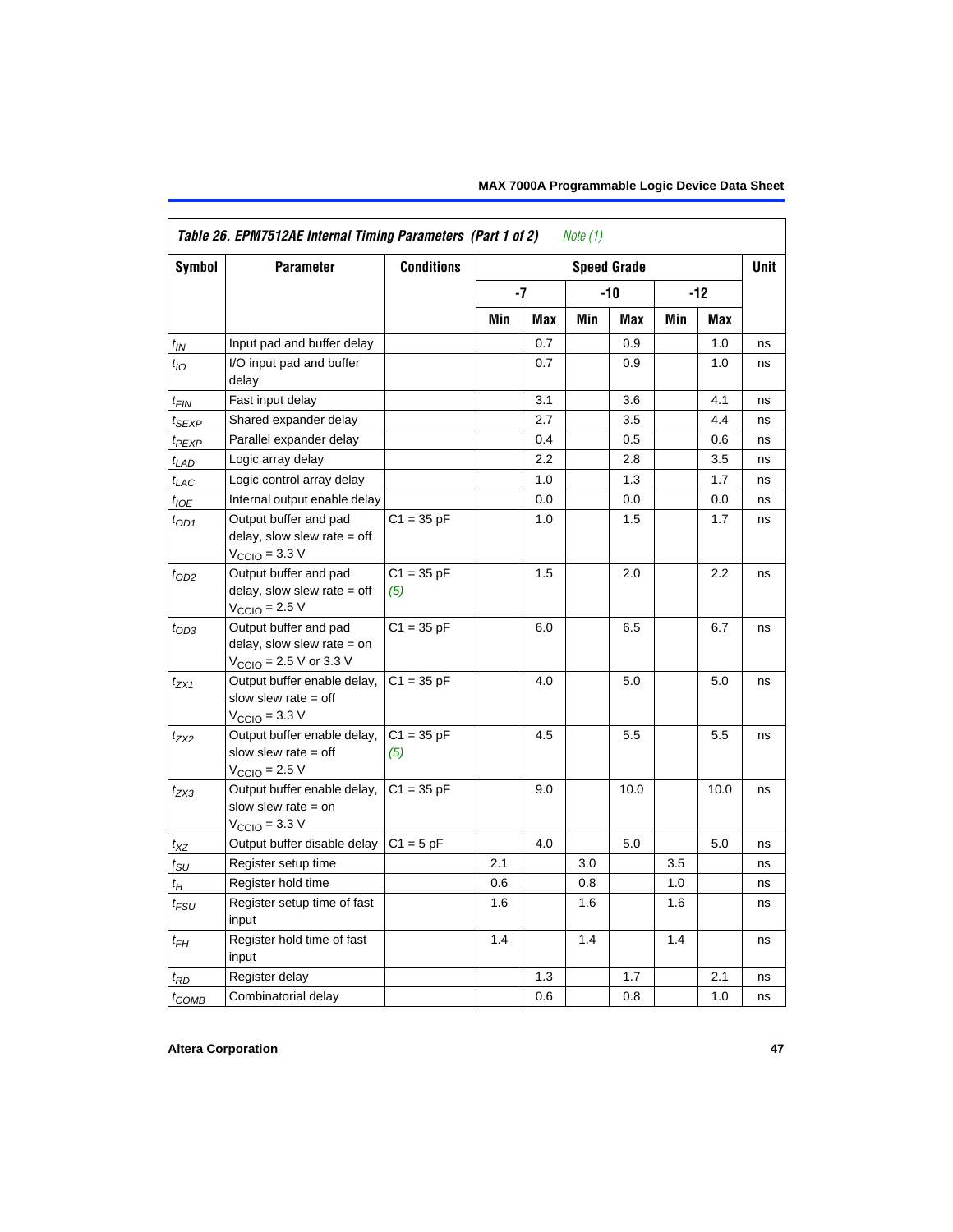|                   | Table 26. EPM7512AE Internal Timing Parameters (Part 2 of 2) |                   |     |            | Note (1) |                    |     |       |             |
|-------------------|--------------------------------------------------------------|-------------------|-----|------------|----------|--------------------|-----|-------|-------------|
| Symbol            | <b>Parameter</b>                                             | <b>Conditions</b> |     |            |          | <b>Speed Grade</b> |     |       | <b>Unit</b> |
|                   |                                                              |                   | -7  |            |          | $-10$              |     | $-12$ |             |
|                   |                                                              |                   | Min | <b>Max</b> | Min      | <b>Max</b>         | Min | Max   |             |
| $t_{IC}$          | Array clock delay                                            |                   |     | 1.8        |          | 2.3                |     | 2.9   | ns          |
| $t_{EN}$          | Register enable time                                         |                   |     | 1.0        |          | 1.3                |     | 1.7   | ns          |
| $t_{\text{GLOB}}$ | Global control delay                                         |                   |     | 1.7        |          | 2.2                |     | 2.7   | ns          |
| $t_{PRE}$         | Register preset time                                         |                   |     | 1.0        |          | 1.4                |     | 1.7   | ns          |
| $t_{CLR}$         | Register clear time                                          |                   |     | 1.0        |          | 1.4                |     | 1.7   | ns          |
| t <sub>PIA</sub>  | PIA delay                                                    | (2)               |     | 3.0        |          | 4.0                |     | 4.8   | ns          |
| $t_{LPA}$         | Low-power adder                                              | (6)               |     | 4.5        |          | 5.0                |     | 5.0   | ns          |

## **48 Altera Corporation**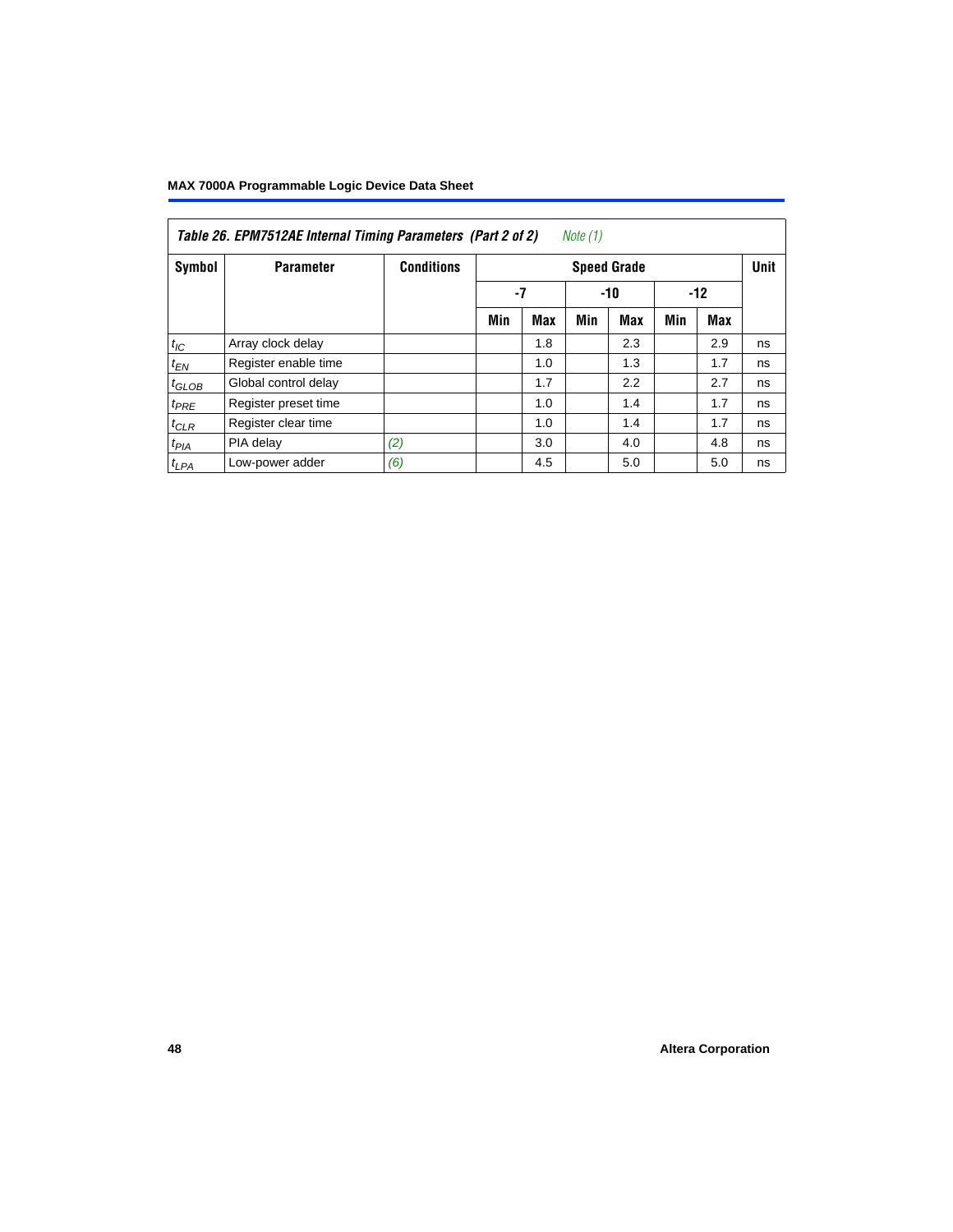|                   | <b>Table 27. EPM7128A External Timing Parameters</b> |                     |       | Note (1)   |       |            |                    |            |      |            |             |
|-------------------|------------------------------------------------------|---------------------|-------|------------|-------|------------|--------------------|------------|------|------------|-------------|
| Symbol            | <b>Parameter</b>                                     | <b>Conditions</b>   |       |            |       |            | <b>Speed Grade</b> |            |      |            | <b>Unit</b> |
|                   |                                                      |                     |       | -6         | $-7$  |            |                    | $-10$      |      | $-12$      |             |
|                   |                                                      |                     | Min   | <b>Max</b> | Min   | <b>Max</b> | Min                | <b>Max</b> | Min  | <b>Max</b> |             |
| t <sub>PD1</sub>  | Input to non-registered<br>output                    | $C1 = 35 pF$<br>(2) |       | 6.0        |       | 7.5        |                    | 10.0       |      | 12.0       | ns          |
| $t_{PD2}$         | I/O input to non-<br>registered output               | $C1 = 35 pF$<br>(2) |       | 6.0        |       | 7.5        |                    | 10.0       |      | 12.0       | ns          |
| t <sub>su</sub>   | Global clock setup time                              | (2)                 | 4.2   |            | 5.3   |            | 7.0                |            | 8.5  |            | ns          |
| t <sub>H</sub>    | Global clock hold time                               | (2)                 | 0.0   |            | 0.0   |            | 0.0                |            | 0.0  |            | ns          |
| t <sub>FSU</sub>  | Global clock setup time<br>of fast input             |                     | 2.5   |            | 3.0   |            | 3.0                |            | 3.0  |            | ns          |
| $t_{FH}$          | Global clock hold time of<br>fast input              |                     | 0.0   |            | 0.0   |            | 0.0                |            | 0.0  |            | ns          |
| $t_{CO1}$         | Global clock to output<br>delay                      | $C1 = 35 pF$        | 1.0   | 3.7        | 1.0   | 4.6        | 1.0                | 6.1        | 1.0  | 7.3        | ns          |
| $t_{\mathsf{CH}}$ | Global clock high time                               |                     | 3.0   |            | 3.0   |            | 4.0                |            | 5.0  |            | ns          |
| $t_{CL}$          | Global clock low time                                |                     | 3.0   |            | 3.0   |            | 4.0                |            | 5.0  |            | ns          |
| t <sub>ASU</sub>  | Array clock setup time                               | (2)                 | 1.9   |            | 2.4   |            | 3.1                |            | 3.8  |            | ns          |
| t <sub>АН</sub>   | Array clock hold time                                | (2)                 | 1.5   |            | 2.2   |            | 3.3                |            | 4.3  |            | ns          |
| t <sub>ACO1</sub> | Array clock to output<br>delay                       | $C1 = 35 pF$<br>(2) | 1.0   | 6.0        | 1.0   | 7.5        | 1.0                | 10.0       | 1.0  | 12.0       | ns          |
| $t_{ACH}$         | Array clock high time                                |                     | 3.0   |            | 3.0   |            | 4.0                |            | 5.0  |            | ns          |
| $t_{\sf ACL}$     | Array clock low time                                 |                     | 3.0   |            | 3.0   |            | 4.0                |            | 5.0  |            | ns          |
| t <sub>CPPW</sub> | Minimum pulse width for<br>clear and preset          | (3)                 | 3.0   |            | 3.0   |            | 4.0                |            | 5.0  |            | ns          |
| $t_{\text{CNT}}$  | Minimum global clock<br>period                       | (2)                 |       | 6.9        |       | 8.6        |                    | 11.5       |      | 13.8       | ns          |
| $f_{CNT}$         | Maximum internal global<br>clock frequency           | (2), (4)            | 144.9 |            | 116.3 |            | 87.0               |            | 72.5 |            | MHz.        |
| t <sub>ACNT</sub> | Minimum array clock<br>period                        | (2)                 |       | 6.9        |       | 8.6        |                    | 11.5       |      | 13.8       | ns          |
| f <sub>ACNT</sub> | Maximum internal array<br>clock frequency            | (2), (4)            | 144.9 |            | 116.3 |            | 87                 |            | 72.5 |            | <b>MHz</b>  |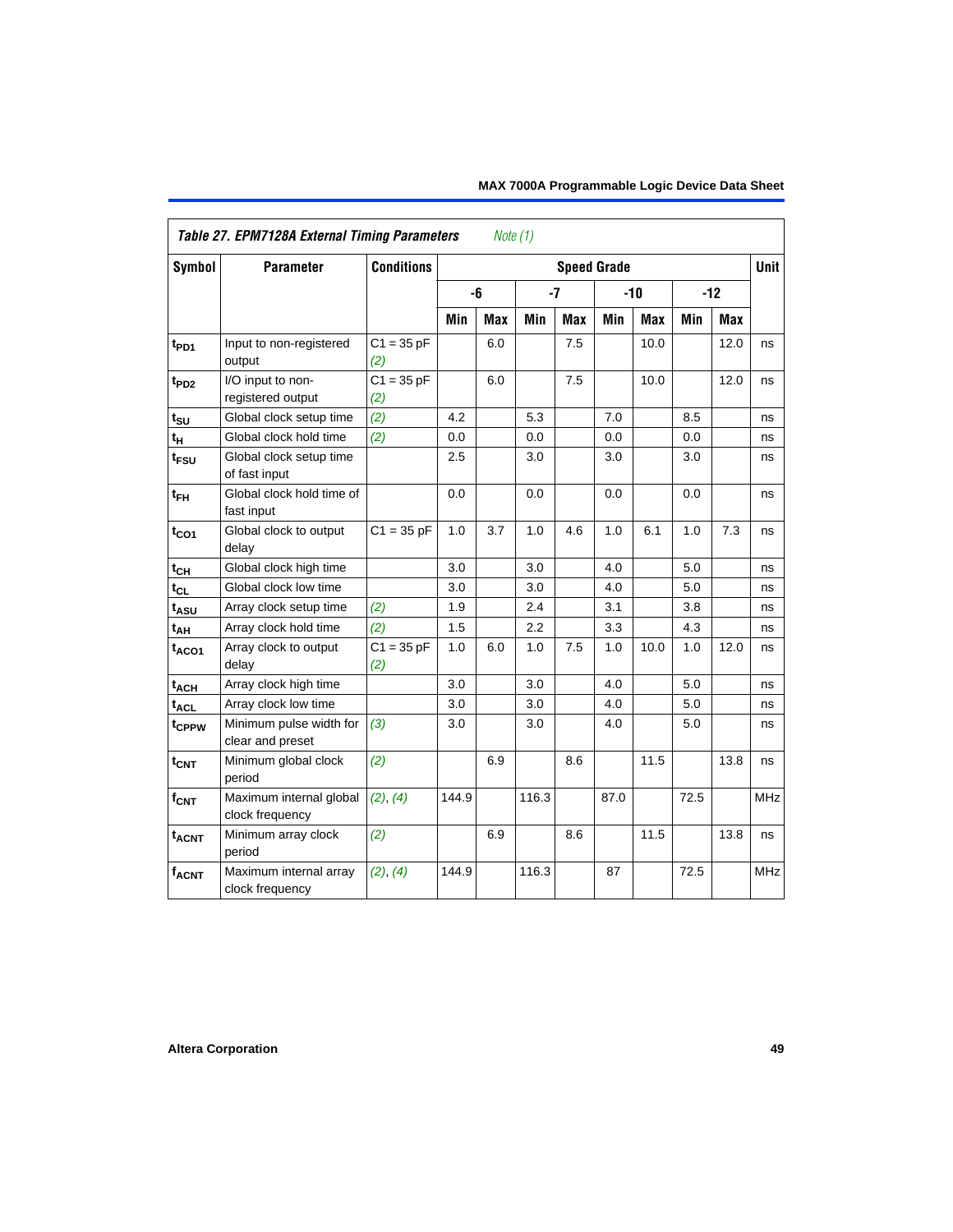|                   | Table 28. EPM7128A Internal Timing Parameters (Part 1 of 2)                                                  |                     |     |            |         | Note (1)   |                    |      |     |            |      |
|-------------------|--------------------------------------------------------------------------------------------------------------|---------------------|-----|------------|---------|------------|--------------------|------|-----|------------|------|
| <b>Symbol</b>     | <b>Parameter</b>                                                                                             | <b>Conditions</b>   |     |            |         |            | <b>Speed Grade</b> |      |     |            | Unit |
|                   |                                                                                                              |                     |     | -6         |         | $-7$       |                    | -10  |     | -12        |      |
|                   |                                                                                                              |                     | Min | <b>Max</b> | Min     | <b>Max</b> | Min                | Max  | Min | <b>Max</b> |      |
| $t_{IN}$          | Input pad and buffer delay                                                                                   |                     |     | 0.6        |         | 0.7        |                    | 0.9  |     | 1.1        | ns   |
| $t_{IO}$          | I/O input pad and buffer<br>delay                                                                            |                     |     | 0.6        |         | 0.7        |                    | 0.9  |     | 1.1        | ns   |
| t <sub>FIN</sub>  | Fast input delay                                                                                             |                     |     | 2.7        |         | 3.1        |                    | 3.6  |     | 3.9        | ns   |
| $t_{SEXP}$        | Shared expander delay                                                                                        |                     |     | 2.5        |         | 3.2        |                    | 4.3  |     | 5.1        | ns   |
| t <sub>PEXP</sub> | Parallel expander delay                                                                                      |                     |     | 0.7        |         | 0.8        |                    | 1.1  |     | 1.3        | ns   |
| $t_{LAD}$         | Logic array delay                                                                                            |                     |     | 2.4        |         | 3.0        |                    | 4.1  |     | 4.9        | ns   |
| $t_{LAC}$         | Logic control array delay                                                                                    |                     |     | 2.4        |         | 3.0        |                    | 4.1  |     | 4.9        | ns   |
| $t_{IOE}$         | Internal output enable<br>delay                                                                              |                     |     | 0.0        |         | 0.0        |                    | 0.0  |     | 0.0        | ns   |
| $t_{OD1}$         | Output buffer and pad<br>delay, slow slew rate $=$ off<br>$V_{\text{CCIO}} = 3.3 \text{ V}$                  | $C1 = 35 pF$        |     | 0.4        |         | 0.6        |                    | 0.7  |     | 0.9        | ns   |
| $t_{OD2}$         | Output buffer and pad<br>delay, slow slew rate = off $(5)$<br>$VCCIO = 2.5 V$                                | $C1 = 35 pF$        |     | 0.9        |         | 1.1        |                    | 1.2  |     | 1.4        | ns   |
| $t_{OD3}$         | Output buffer and pad<br>delay, slow slew rate $=$ on<br>$V_{\text{CCIO}} = 2.5 \text{ V or } 3.3 \text{ V}$ | $C1 = 35 pF$        |     | 5.4        |         | 5.6        |                    | 5.7  |     | 5.9        | ns   |
| $t_{ZX1}$         | Output buffer enable<br>$delay$ , slow slew rate = off<br>$V_{\text{CCIO}} = 3.3 \text{ V}$                  | $C1 = 35 pF$        |     | 4.0        |         | 4.0        |                    | 5.0  |     | 5.0        | ns   |
| $t_{ZX2}$         | Output buffer enable<br>$delay$ , slow slew rate = off<br>$V_{\text{CCIO}} = 2.5 V$                          | $C1 = 35 pF$<br>(5) |     | 4.5        |         | 4.5        |                    | 5.5  |     | 5.5        | ns   |
| $t_{ZX3}$         | Output buffer enable<br>delay, slow slew rate $=$ on<br>$V_{\text{CCIO}} = 3.3 \text{ V}$                    | $C1 = 35 pF$        |     | 9.0        |         | 9.0        |                    | 10.0 |     | 10.0       | ns   |
| $t_{XZ}$          | Output buffer disable<br>delay                                                                               | $C1 = 5 pF$         |     | 4.0        |         | 4.0        |                    | 5.0  |     | 5.0        | ns   |
| $t_{\text{SU}}$   | Register setup time                                                                                          |                     | 1.9 |            | 2.4     |            | 3.1                |      | 3.8 |            | ns   |
| $t_H$             | Register hold time                                                                                           |                     | 1.5 |            | $2.2\,$ |            | 3.3                |      | 4.3 |            | ns   |
| $t_{FSU}$         | Register setup time of fast<br>input                                                                         |                     | 0.8 |            | 1.1     |            | 1.1                |      | 1.1 |            | ns   |
| $t_{FH}$          | Register hold time of fast<br>input                                                                          |                     | 1.7 |            | 1.9     |            | 1.9                |      | 1.9 |            | ns   |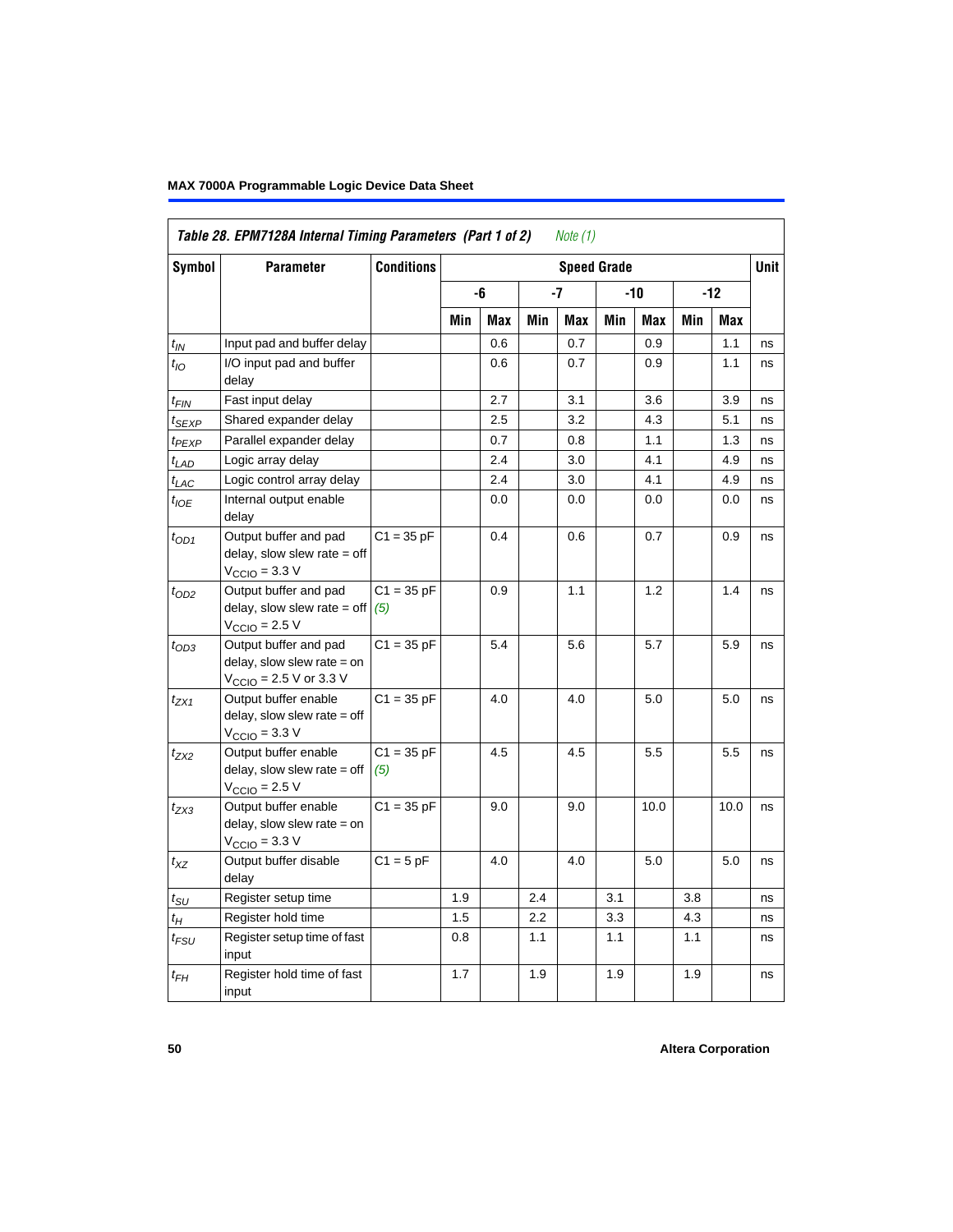| Symbol          | <b>Parameter</b>     | <b>Conditions</b> |     |            |     | <b>Speed Grade</b> |     |            |     |       | Unit |
|-----------------|----------------------|-------------------|-----|------------|-----|--------------------|-----|------------|-----|-------|------|
|                 |                      |                   |     | -6         |     | $-7$               |     | $-10$      |     | $-12$ |      |
|                 |                      |                   | Min | <b>Max</b> | Min | Max                | Min | <b>Max</b> | Min | Max   |      |
| $t_{RD}$        | Register delay       |                   |     | 1.7        |     | 2.1                |     | 2.8        |     | 3.3   | ns   |
| $t_{COMB}$      | Combinatorial delay  |                   |     | 1.7        |     | 2.1                |     | 2.8        |     | 3.3   | ns   |
| $t_{\text{IC}}$ | Array clock delay    |                   |     | 2.4        |     | 3.0                |     | 4.1        |     | 4.9   | ns   |
| $t_{EN}$        | Register enable time |                   |     | 2.4        |     | 3.0                |     | 4.1        |     | 4.9   | ns   |
| $t_{GLOB}$      | Global control delay |                   |     | 1.0        |     | 1.2                |     | 1.7        |     | 2.0   | ns   |
| $t_{PRE}$       | Register preset time |                   |     | 3.1        |     | 3.9                |     | 5.2        |     | 6.2   | ns   |
| $t_{CLR}$       | Register clear time  |                   |     | 3.1        |     | 3.9                |     | 5.2        |     | 6.2   | ns   |
| $t_{PIA}$       | PIA delay            | (2)               |     | 0.9        |     | 1.1                |     | 1.5        |     | 1.8   | ns   |
| $t_{LPA}$       | Low-power adder      | (6)               |     | 11.0       |     | 10.0               |     | 10.0       |     | 10.0  | ns   |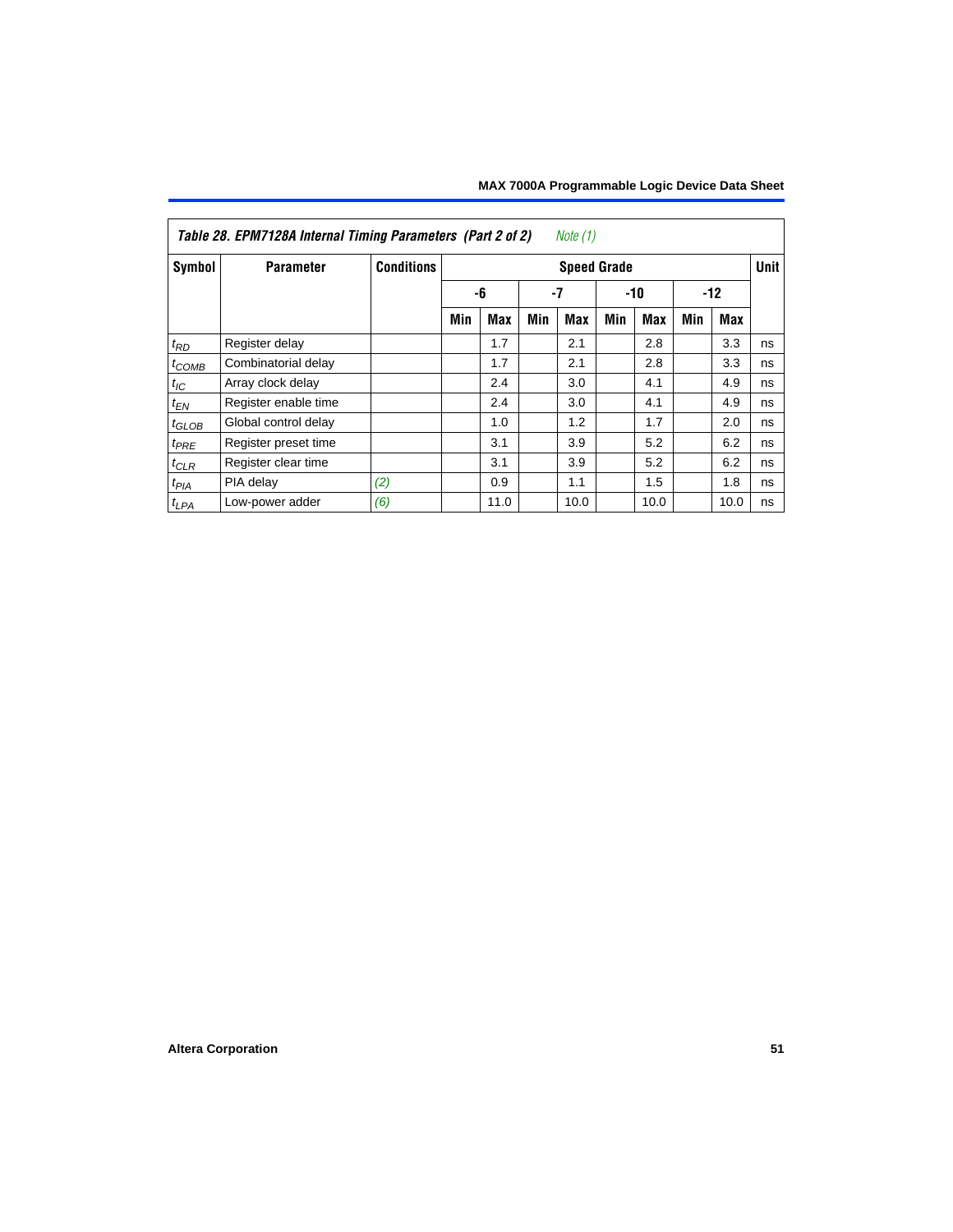| Table 29. EPM7256A External Timing Parameters<br>Note (1) |                                             |                     |                    |            |       |            |       |            |       |            |            |
|-----------------------------------------------------------|---------------------------------------------|---------------------|--------------------|------------|-------|------------|-------|------------|-------|------------|------------|
| <b>Symbol</b>                                             | <b>Parameter</b>                            | <b>Conditions</b>   | <b>Speed Grade</b> |            |       |            |       |            |       | Unit       |            |
|                                                           |                                             |                     |                    | -6         | $-7$  |            | $-10$ |            | $-12$ |            |            |
|                                                           |                                             |                     | Min                | <b>Max</b> | Min   | <b>Max</b> | Min   | <b>Max</b> | Min   | <b>Max</b> |            |
| $t_{PD1}$                                                 | Input to non-registered<br>output           | $C1 = 35 pF$<br>(2) |                    | 6.0        |       | 7.5        |       | 10.0       |       | 12.0       | ns         |
| $t_{PD2}$                                                 | I/O input to non-<br>registered output      | $C1 = 35 pF$<br>(2) |                    | 6.0        |       | 7.5        |       | 10.0       |       | 12.0       | ns         |
| $t_{SU}$                                                  | Global clock setup time                     | (2)                 | 3.7                |            | 4.6   |            | 6.2   |            | 7.4   |            | ns         |
| t <sub>Η</sub>                                            | Global clock hold time                      | (2)                 | 0.0                |            | 0.0   |            | 0.0   |            | 0.0   |            | ns         |
| $t_{\text{FSU}}$                                          | Global clock setup time<br>of fast input    |                     | 2.5                |            | 3.0   |            | 3.0   |            | 3.0   |            | ns         |
| $t_{FH}$                                                  | Global clock hold time of<br>fast input     |                     | 0.0                |            | 0.0   |            | 0.0   |            | 0.0   |            | ns         |
| $t_{CO1}$                                                 | Global clock to output<br>delay             | $C1 = 35 pF$        | 1.0                | 3.3        | 1.0   | 4.2        | 1.0   | 5.5        | 1.0   | 6.6        | ns         |
| $t_{CH}$                                                  | Global clock high time                      |                     | 3.0                |            | 3.0   |            | 4.0   |            | 4.0   |            | ns         |
| $t_{CL}$                                                  | Global clock low time                       |                     | 3.0                |            | 3.0   |            | 4.0   |            | 4.0   |            | ns         |
| t <sub>ASU</sub>                                          | Array clock setup time                      | (2)                 | 0.8                |            | 1.0   |            | 1.4   |            | 1.6   |            | ns         |
| t <sub>AH</sub>                                           | Array clock hold time                       | (2)                 | 1.9                |            | 2.7   |            | 4.0   |            | 5.1   |            | ns         |
| $t_{ACO1}$                                                | Array clock to output<br>delay              | $C1 = 35 pF$<br>(2) | 1.0                | 6.2        | 1.0   | 7.8        | 1.0   | 10.3       | 1.0   | 12.4       | ns         |
| $t_{ACH}$                                                 | Array clock high time                       |                     | 3.0                |            | 3.0   |            | 4.0   |            | 4.0   |            | ns         |
| t <sub>ACL</sub>                                          | Array clock low time                        |                     | 3.0                |            | 3.0   |            | 4.0   |            | 4.0   |            | ns         |
| t <sub>CPPW</sub>                                         | Minimum pulse width for<br>clear and preset | (3)                 | 3.0                |            | 3.0   |            | 4.0   |            | 4.0   |            | ns         |
| $t_{CNT}$                                                 | Minimum global clock<br>period              | (2)                 |                    | 6.4        |       | 8.0        |       | 10.7       |       | 12.8       | ns         |
| $f_{CNT}$                                                 | Maximum internal global<br>clock frequency  | (2), (4)            | 156.3              |            | 125.0 |            | 93.5  |            | 78.1  |            | <b>MHz</b> |
| t <sub>ACNT</sub>                                         | Minimum array clock<br>period               | (2)                 |                    | 6.4        |       | 8.0        |       | 10.7       |       | 12.8       | ns         |
| <b>fACNT</b>                                              | Maximum internal array<br>clock frequency   | (2), (4)            | 156.3              |            | 125.0 |            | 93.5  |            | 78.1  |            | <b>MHz</b> |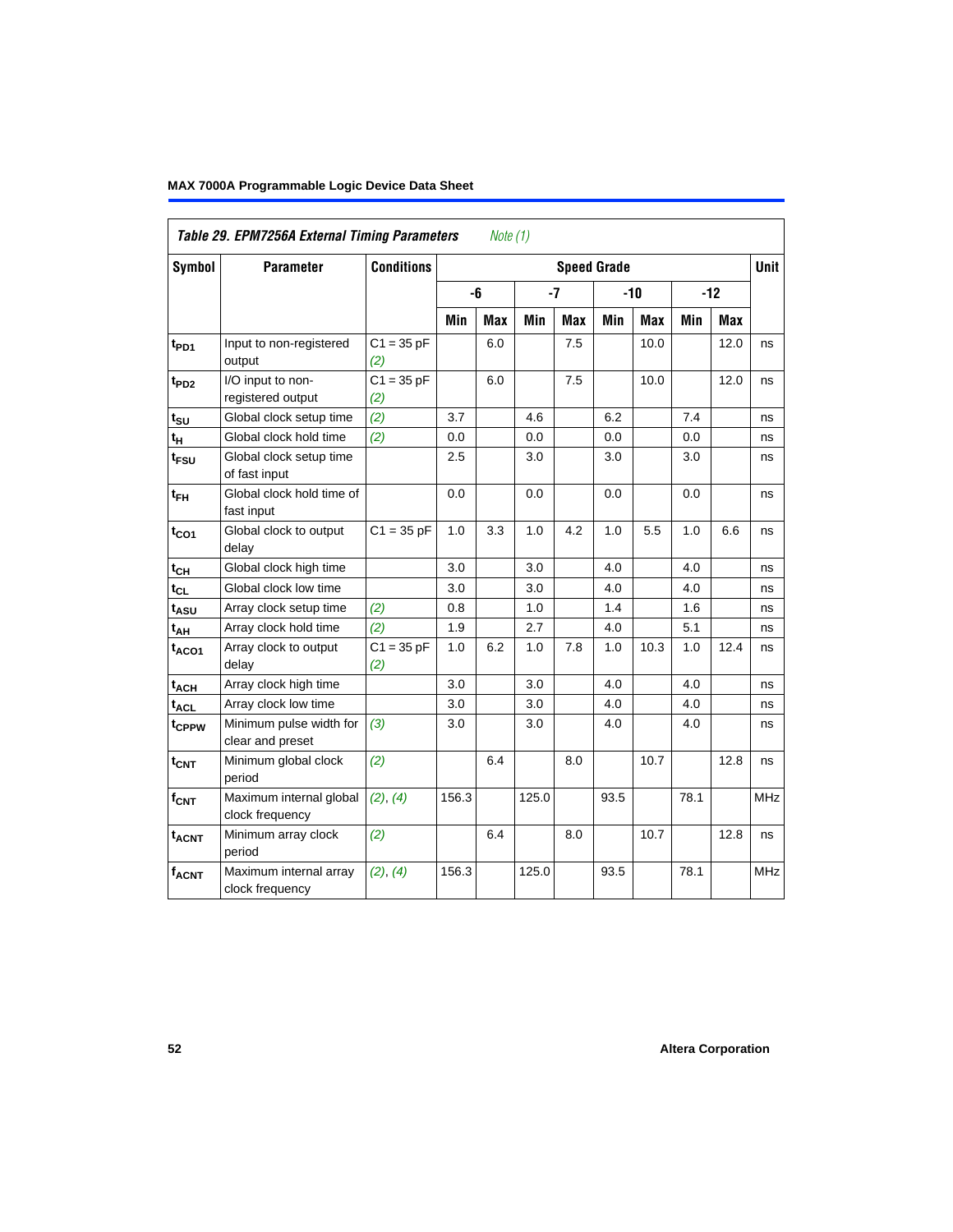<span id="page-52-0"></span>

| Table 30. EPM7256A Internal Timing Parameters (Part 1 of 2)<br>Note (1) |                                                                                                             |                     |                    |     |      |     |     |            |       |            |      |
|-------------------------------------------------------------------------|-------------------------------------------------------------------------------------------------------------|---------------------|--------------------|-----|------|-----|-----|------------|-------|------------|------|
| <b>Symbol</b>                                                           | <b>Parameter</b>                                                                                            | <b>Conditions</b>   | <b>Speed Grade</b> |     |      |     |     |            |       |            | Unit |
|                                                                         |                                                                                                             |                     |                    | -6  | $-7$ |     | -10 |            | $-12$ |            |      |
|                                                                         |                                                                                                             |                     | Min                | Max | Min  | Max | Min | <b>Max</b> | Min   | <b>Max</b> |      |
| $t_{IN}$                                                                | Input pad and buffer delay                                                                                  |                     |                    | 0.3 |      | 0.4 |     | 0.5        |       | 0.6        | ns   |
| $t_{IO}$                                                                | I/O input pad and buffer<br>delay                                                                           |                     |                    | 0.3 |      | 0.4 |     | 0.5        |       | 0.6        | ns   |
| t <sub>FIN</sub>                                                        | Fast input delay                                                                                            |                     |                    | 2.4 |      | 3.0 |     | 3.4        |       | 3.8        | ns   |
| $t_{SEXP}$                                                              | Shared expander delay                                                                                       |                     |                    | 2.8 |      | 3.5 |     | 4.7        |       | 5.6        | ns   |
| t <sub>PEXP</sub>                                                       | Parallel expander delay                                                                                     |                     |                    | 0.5 |      | 0.6 |     | 0.8        |       | 1.0        | ns   |
| $t_{LAD}$                                                               | Logic array delay                                                                                           |                     |                    | 2.5 |      | 3.1 |     | 4.2        |       | 5.0        | ns   |
| $t_{LAC}$                                                               | Logic control array delay                                                                                   |                     |                    | 2.5 |      | 3.1 |     | 4.2        |       | 5.0        | ns   |
| $t_{\mathit{IOE}}$                                                      | Internal output enable<br>delay                                                                             |                     |                    | 0.2 |      | 0.3 |     | 0.4        |       | 0.5        | ns   |
| $t_{OD1}$                                                               | Output buffer and pad<br>$delay$ , slow slew rate = off<br>$V_{\text{CCIO}} = 3.3 \text{ V}$                | $C1 = 35 pF$        |                    | 0.3 |      | 0.4 |     | 0.5        |       | 0.6        | ns   |
| $t_{OD2}$                                                               | Output buffer and pad<br>$delay$ , slow slew rate = off<br>$VCCIO = 2.5 V$                                  | $C1 = 35 pF$<br>(5) |                    | 0.8 |      | 0.9 |     | 1.0        |       | 1.1        | ns   |
| $t_{OD3}$                                                               | Output buffer and pad<br>delay slow slew rate $=$ on<br>$V_{\text{CCIO}} = 2.5 \text{ V or } 3.3 \text{ V}$ | $C1 = 35 pF$        |                    | 5.3 |      | 5.4 |     | 5.5        |       | 5.6        | ns   |
| tzx1                                                                    | Output buffer enable<br>delay slow slew rate $=$ off<br>$VCCIO = 3.3 V$                                     | $C1 = 35 pF$        |                    | 4.0 |      | 4.0 |     | 5.0        |       | 5.0        | ns   |
| $t_{ZX2}$                                                               | Output buffer enable<br>delay slow slew rate $=$ off<br>$VCCIO = 2.5 V$                                     | $C1 = 35 pF$<br>(5) |                    | 4.5 |      | 4.5 |     | 5.5        |       | 5.5        | ns   |
| $t_{ZX3}$                                                               | Output buffer enable<br>delay slow slew rate $=$ on<br>$V_{\text{CCIO}} = 2.5 \text{ V or } 3.3 \text{ V}$  | $C1 = 35 pF$        |                    | 9.0 |      | 9.0 |     | 10.0       |       | 10.0       | ns   |
| $t_{XZ}$                                                                | Output buffer disable<br>delay                                                                              | $C1 = 5pF$          |                    | 4.0 |      | 4.0 |     | $5.0\,$    |       | $5.0\,$    | ns   |
| $t_{\text{SU}}$                                                         | Register setup time                                                                                         |                     | 1.0                |     | 1.3  |     | 1.7 |            | 2.0   |            | ns   |
| $t_{H}$                                                                 | Register hold time                                                                                          |                     | 1.7                |     | 2.4  |     | 3.7 |            | 4.7   |            | ns   |
| $t_{\mathsf{FSU}}$                                                      | Register setup time of fast<br>input                                                                        |                     | 1.2                |     | 1.4  |     | 1.4 |            | 1.4   |            | ns   |
| $t_{FH}$                                                                | Register hold time of fast<br>input                                                                         |                     | 1.3                |     | 1.6  |     | 1.6 |            | 1.6   |            | ns   |
| $t_{RD}$                                                                | Register delay                                                                                              |                     |                    | 1.6 |      | 2.0 |     | 2.7        |       | 3.2        | ns   |

## **Altera Corporation 53**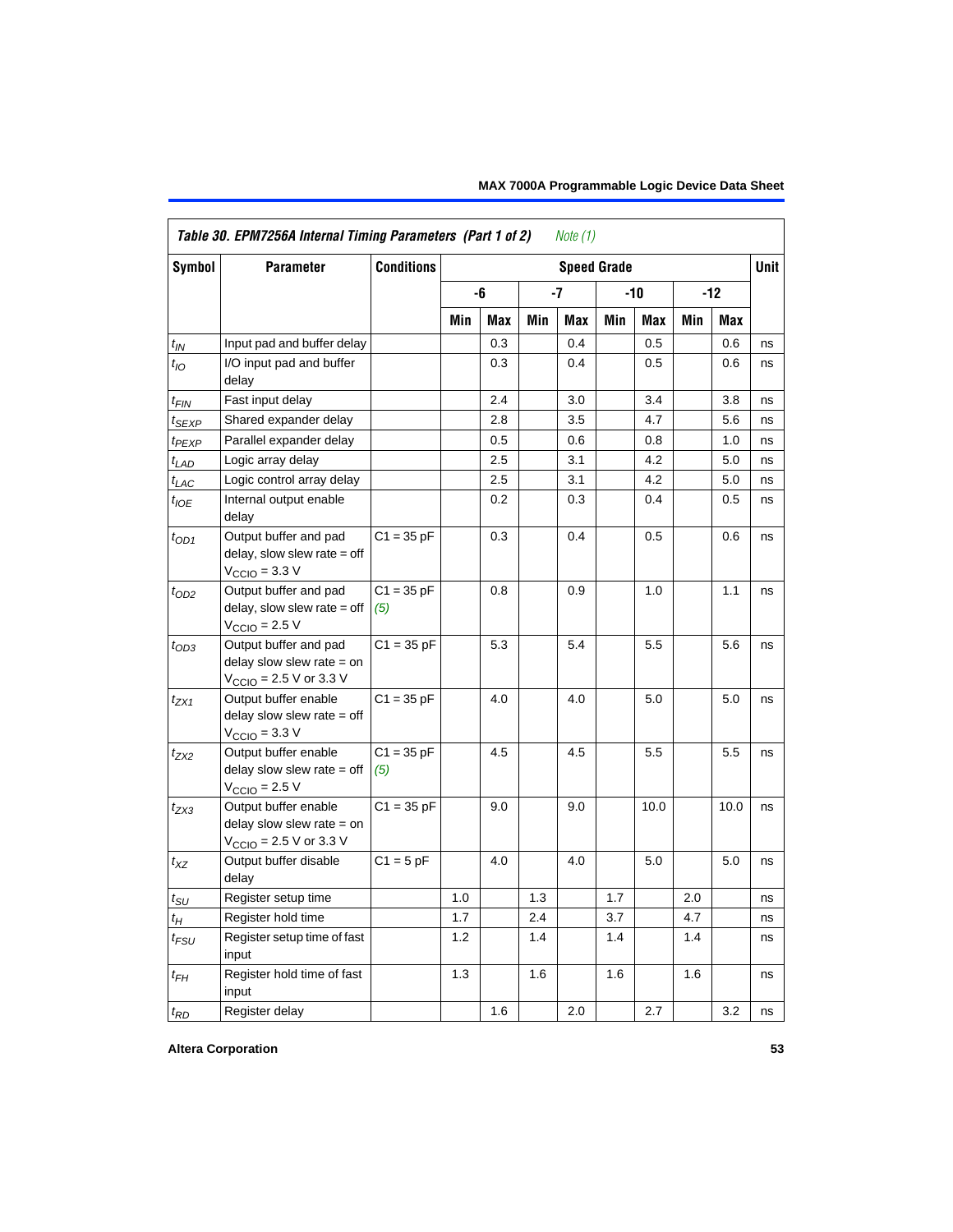| Table 30. EFTNTZ30A MICHIAI THIMIY FAIAMELETS (FAILZ 01 Z)<br>$IVUUU + I$ |                      |                   |                    |            |     |            |     |            |       |      |             |
|---------------------------------------------------------------------------|----------------------|-------------------|--------------------|------------|-----|------------|-----|------------|-------|------|-------------|
| Symbol                                                                    | <b>Parameter</b>     | <b>Conditions</b> | <b>Speed Grade</b> |            |     |            |     |            |       |      | <b>Unit</b> |
|                                                                           |                      |                   |                    | -6         | -7  |            | -10 |            | $-12$ |      |             |
|                                                                           |                      |                   | Min                | <b>Max</b> | Min | <b>Max</b> | Min | <b>Max</b> | Min   | Max  |             |
| $t_{COMB}$                                                                | Combinatorial delay  |                   |                    | 1.6        |     | 2.0        |     | 2.7        |       | 3.2  | ns          |
| $t_{IC}$                                                                  | Array clock delay    |                   |                    | 2.7        |     | 3.4        |     | 4.5        |       | 5.4  | ns          |
| $t_{EN}$                                                                  | Register enable time |                   |                    | 2.5        |     | 3.1        |     | 4.2        |       | 5.0  | ns          |
| $t_{GLOB}$                                                                | Global control delay |                   |                    | 1.1        |     | 1.4        |     | 1.8        |       | 2.2  | ns          |
| $t_{PRE}$                                                                 | Register preset time |                   |                    | 2.3        |     | 2.9        |     | 3.8        |       | 4.6  | ns          |
| $t_{CLR}$                                                                 | Register clear time  |                   |                    | 2.3        |     | 2.9        |     | 3.8        |       | 4.6  | ns          |
| $t_{PIA}$                                                                 | PIA delay            | (2)               |                    | 1.3        |     | 1.6        |     | 2.1        |       | 2.6  | ns          |
| $t_{LPA}$                                                                 | Low-power adder      | (6)               |                    | 11.0       |     | 10.0       |     | 10.0       |       | 10.0 | ns          |

# *Table 30. EPM7256A Internal Timing Parameters (Part 2 of 2) Note (1)*

#### *Notes to tables:*

<span id="page-53-3"></span>(1) These values are specified under the recommended operating conditions shown in [Table 14 on page 28](#page-27-0). See [Figure 12](#page-32-0) for more information on switching waveforms.

- <span id="page-53-0"></span>(2) These values are specified for a PIA fan-out of one LAB (16 macrocells). For each additional LAB fan-out in these devices, add an additional 0.1 ns to the PIA timing value.
- <span id="page-53-1"></span>(3) This minimum pulse width for preset and clear applies for both global clear and array controls. The  $t_{LPA}$  parameter must be added to this minimum width if the clear or reset signal incorporates the  $t_{LAD}$  parameter into the signal path.
- <span id="page-53-2"></span>(4) This parameter is measured with a 16-bit loadable, enabled, up/down counter programmed into each LAB.
- <span id="page-53-4"></span>(5) Operating conditions:  $V_{\text{CCIO}} = 2.5 \pm 0.2 \text{ V}$  for commercial and industrial use.<br>(6) The  $t_{I}$  parameter must be added to the  $t_{I}$  AD,  $t_{I}$  ac,  $t_{\text{IC}}$ ,  $t_{\text{EN}}$ ,  $t_{\text{SVP}}$ ,  $t_{\text{ACI}}$ , and
- <span id="page-53-5"></span>The  $t_{LPA}$  parameter must be added to the  $t_{LAD}$ ,  $t_{LAC}$ ,  $t_{IC}$ ,  $t_{EN}$ ,  $t_{SEXP}$ ,  $t_{ACL}$  and  $t_{CPPW}$  parameters for macrocells running in low-power mode.

# **Power Consumption**

Supply power (P) versus frequency  $(f_{MAX}$ , in MHz) for MAX 7000A devices is calculated with the following equation:

 $P = P_{INT} + P_{IO} = I_{CCINT} \times V_{CC} + P_{IO}$ 

The  $P_{IO}$  value, which depends on the device output load characteristics and switching frequency, can be calculated using the guidelines given in *[Application Note 74 \(Evaluating Power for Altera Devices\)](#page-0-0)*.

The  $I_{CUNT}$  value depends on the switching frequency and the application logic. The  $I_{\text{CCINT}}$  value is calculated with the following equation:

 $I_{\text{CCTNT}} =$ 

 $(A \times MC_{TON}) + [B \times (MC_{DEV} - MC_{TON})] + (C \times MC_{USED} \times f_{MAX} \times tog_{LC})$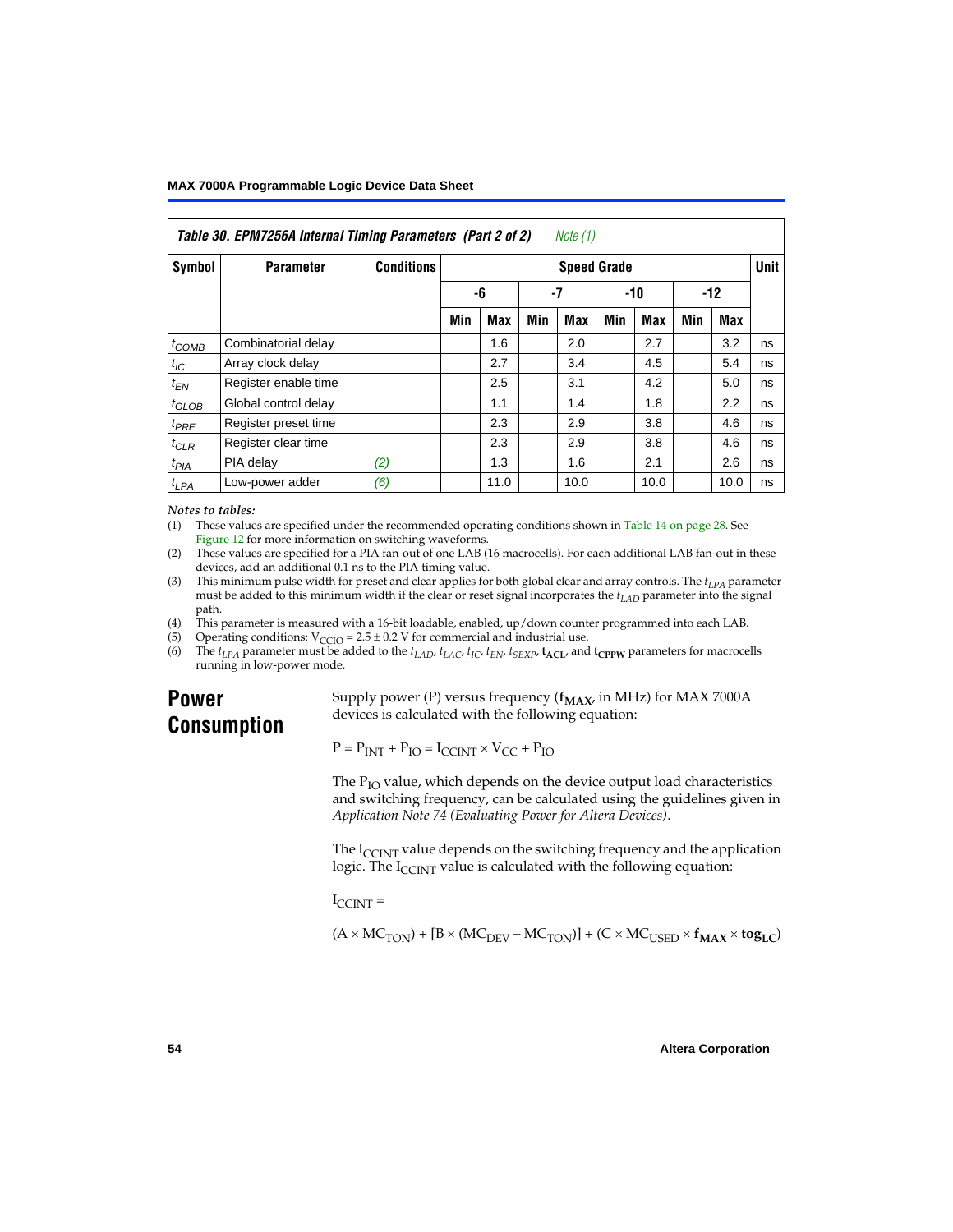The parameters in this equation are:

| = Number of macrocells with the Turbo Bit option turned    |
|------------------------------------------------------------|
| on, as reported in the MAX+PLUS II Report File (.rpt)      |
| = Number of macrocells in the device                       |
| Total number of macrocells in the design, as reported in   |
| the Report File                                            |
| = Highest clock frequency to the device                    |
| = Average percentage of logic cells toggling at each clock |
| (typically 12.5%)                                          |
| = Constants, shown in Table 31                             |
| $=$                                                        |

<span id="page-54-0"></span>

| Table 31. MAX 7000A I <sub>CC</sub> Equation Constants |      |      |       |  |  |  |  |  |  |
|--------------------------------------------------------|------|------|-------|--|--|--|--|--|--|
| <b>Device</b>                                          | A    | B    | C     |  |  |  |  |  |  |
| EPM7032AE                                              | 0.71 | 0.30 | 0.014 |  |  |  |  |  |  |
| EPM7064AE                                              | 0.71 | 0.30 | 0.014 |  |  |  |  |  |  |
| <b>EPM7128A</b>                                        | 0.71 | 0.30 | 0.014 |  |  |  |  |  |  |
| EPM7128AE                                              | 0.71 | 0.30 | 0.014 |  |  |  |  |  |  |
| <b>EPM7256A</b>                                        | 0.71 | 0.30 | 0.014 |  |  |  |  |  |  |
| EPM7256AE                                              | 0.71 | 0.30 | 0.014 |  |  |  |  |  |  |
| EPM7512AE                                              | 0.71 | 0.30 | 0.014 |  |  |  |  |  |  |

This calculation provides an  $I_{CC}$  estimate based on typical conditions using a pattern of a 16-bit, loadable, enabled, up/down counter in each LAB with no output load. Actual  $I_{CC}$  should be verified during operation because this measurement is sensitive to the actual pattern in the device and the environmental operating conditions.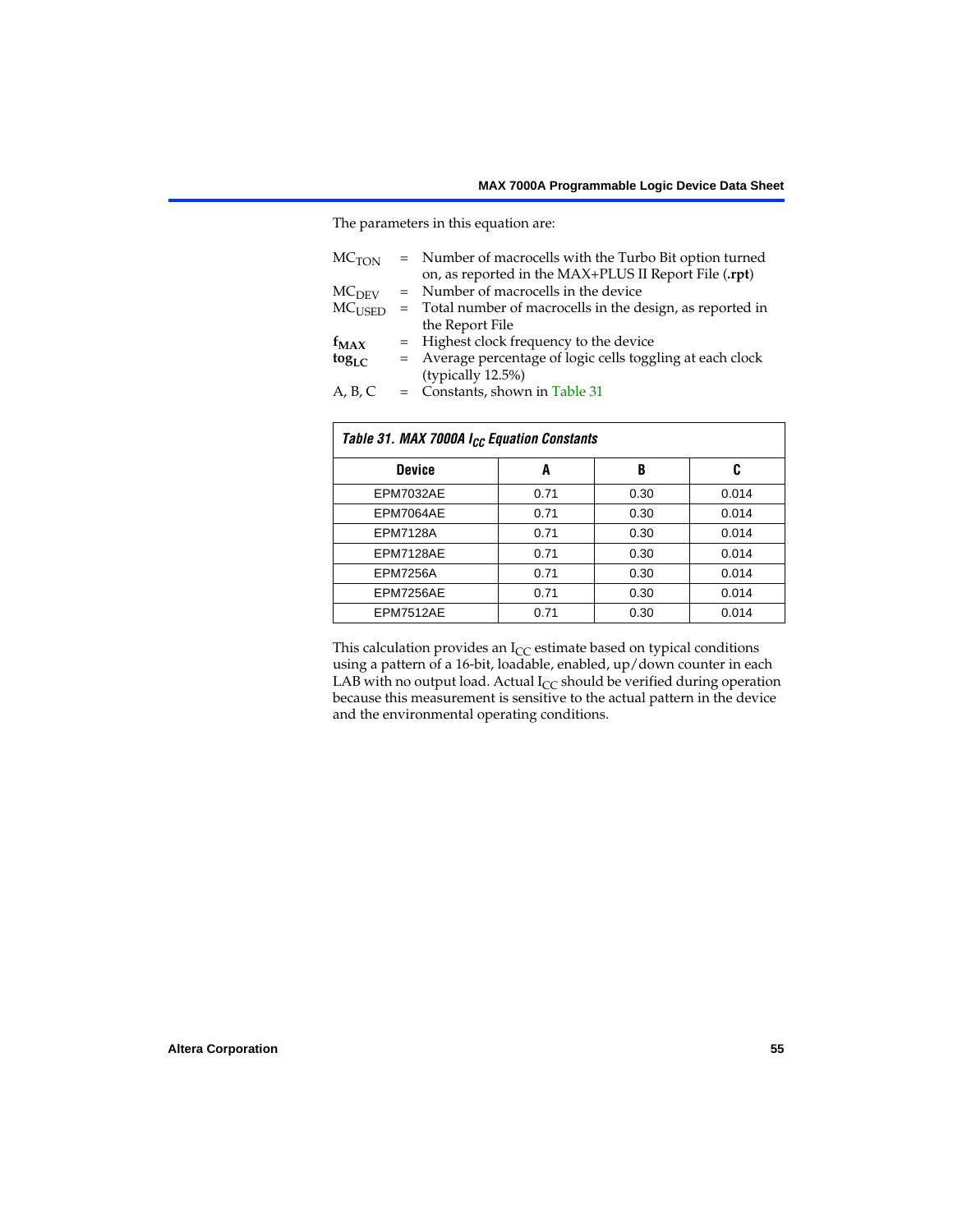[Figure 13](#page-55-0) shows the typical supply current versus frequency for MAX 7000A devices.

<span id="page-55-0"></span>



#### **EPM7128A & EPM7128AE**

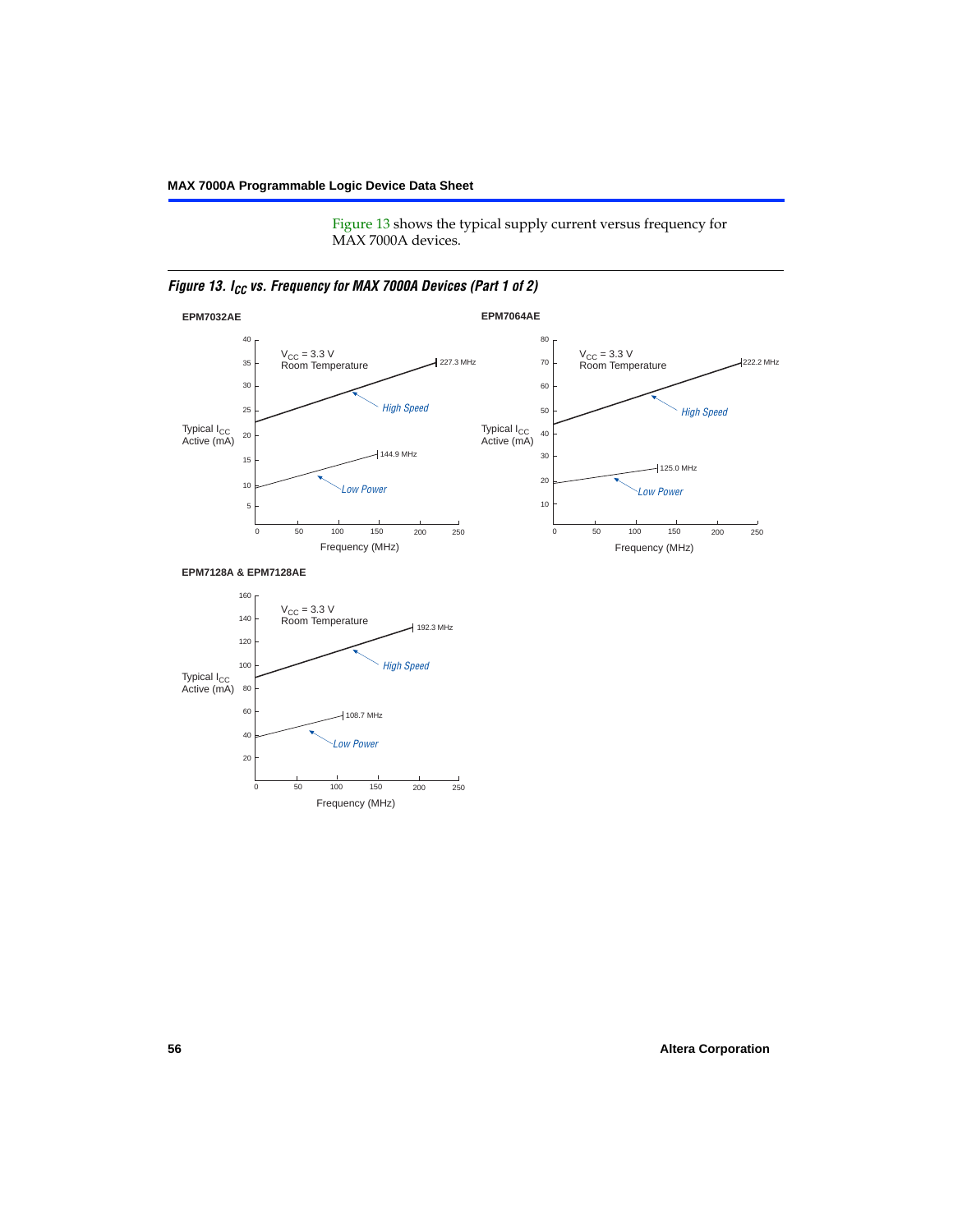

## *Figure 13. I<sub>CC</sub> vs. Frequency for MAX 7000A Devices (Part 2 of 2)*

# **Device Pin-Outs**

See the Altera web site (**http://www.altera.com**) or the *Altera Digital Library* for pin-out information.

[Figures 14](#page-56-0) through [23](#page-62-0) show the package pin-out diagrams for MAX 7000A devices.

## <span id="page-56-0"></span>*Figure 14. 44-Pin PLCC/TQFP Package Pin-Out Diagram*

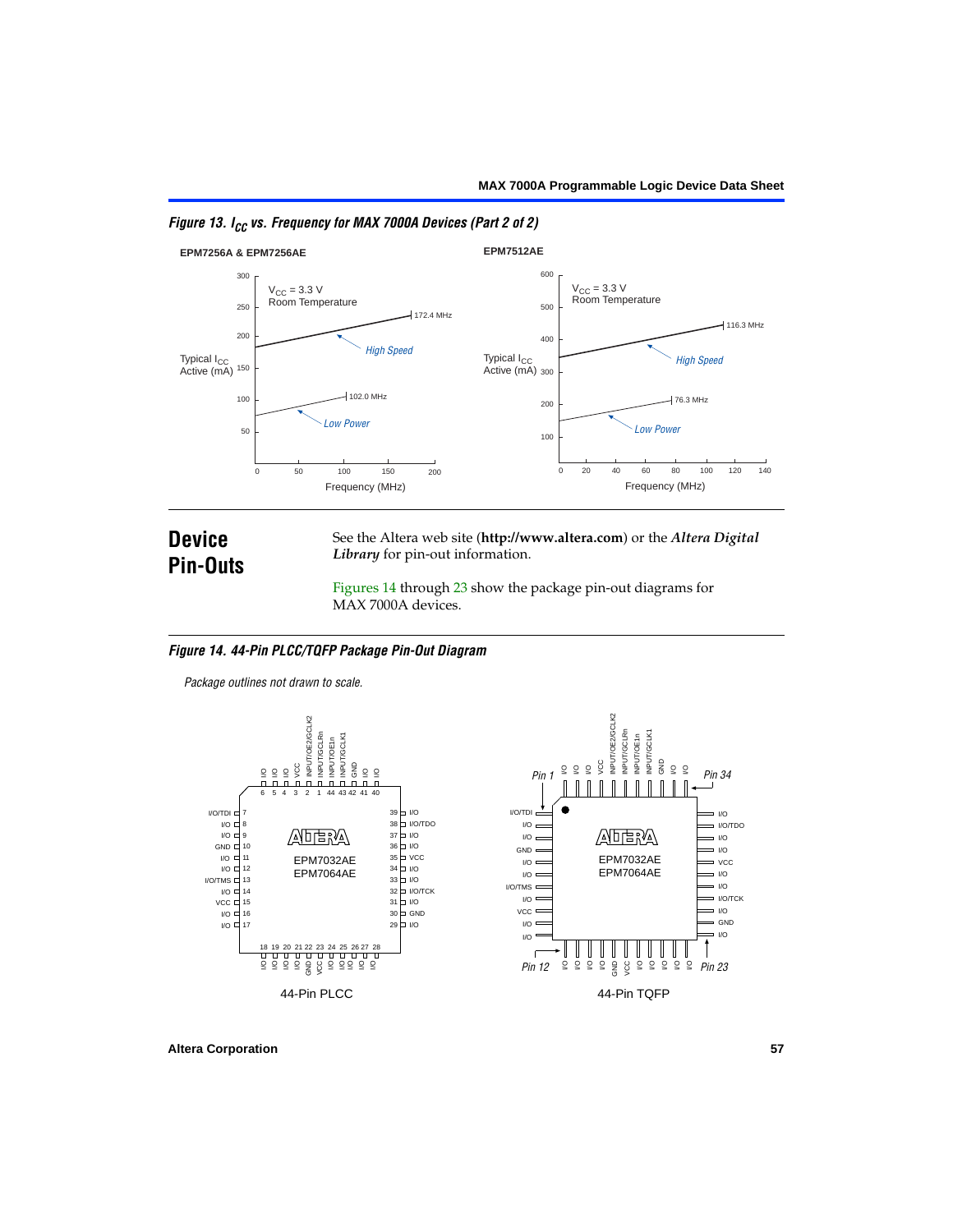## *Figure 15. 49-Pin Ultra FineLine BGA Package Pin-Out Diagram*

*Package outlines not drawn to scale.*



#### *Figure 16. 84-Pin PLCC Package Pin-Out Diagram*

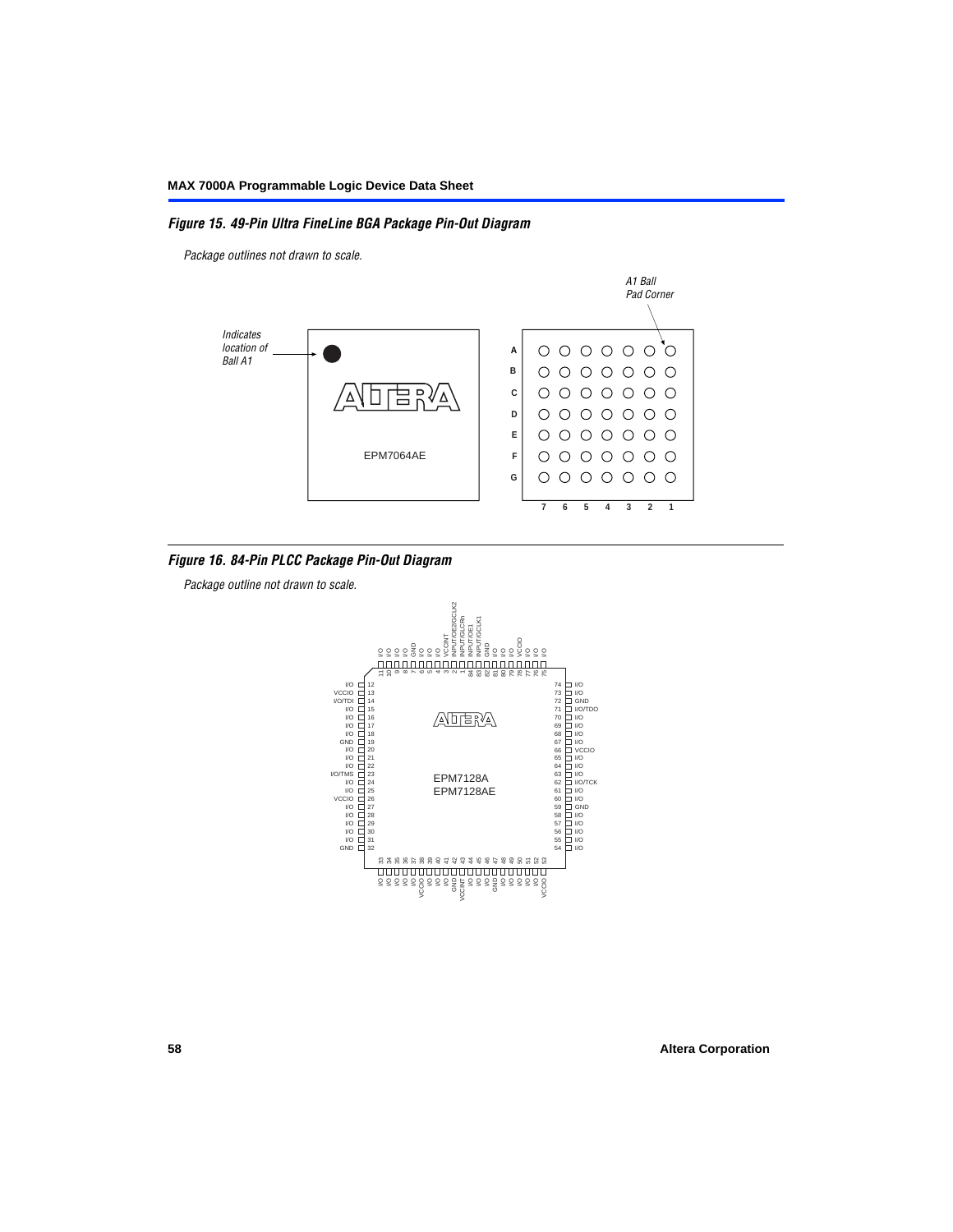*Figure 17. 100-Pin TQFP Package Pin-Out Diagram*



*Figure 18. 100-Pin FineLine BGA Package Pin-Out Diagram*

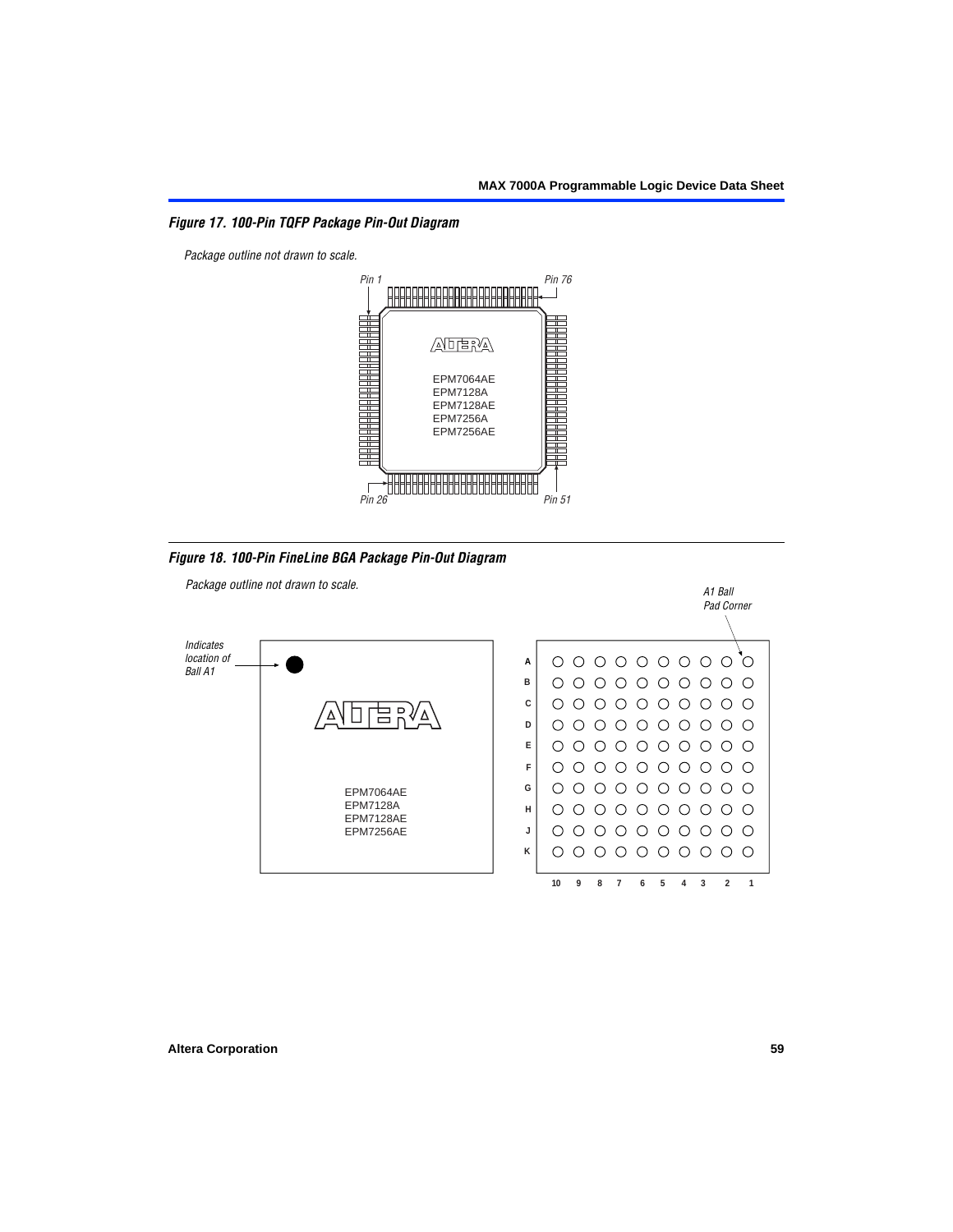## *Figure 19. 144-Pin TQFP Package Pin-Out Diagram*

*Package outline not drawn to scale*.



*Figure 20. 169-Pin Ultra FineLine BGA Package Pin-Out Diagram*

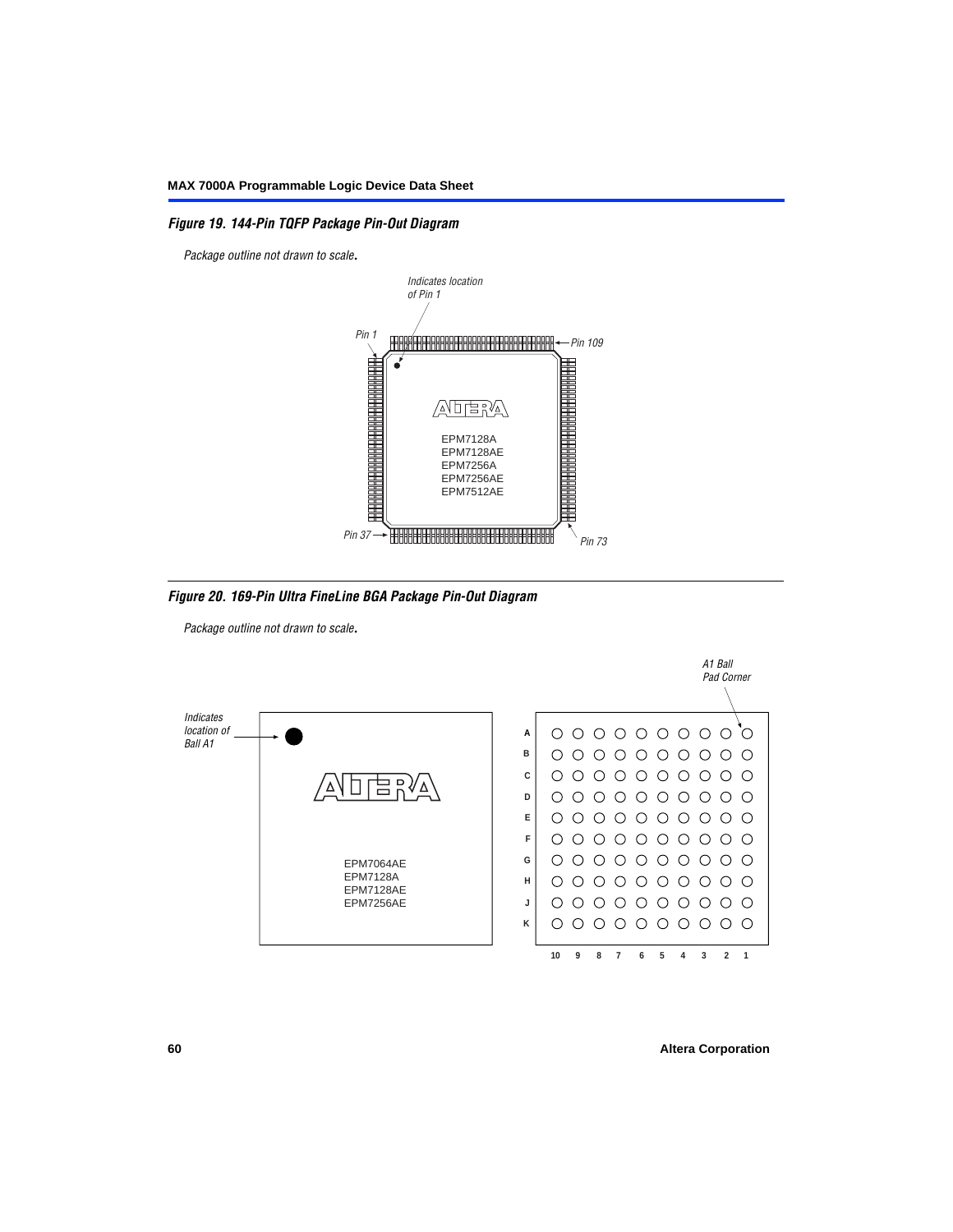# *Figure 21. 208-Pin PQFP Package Pin-Out Diagram*

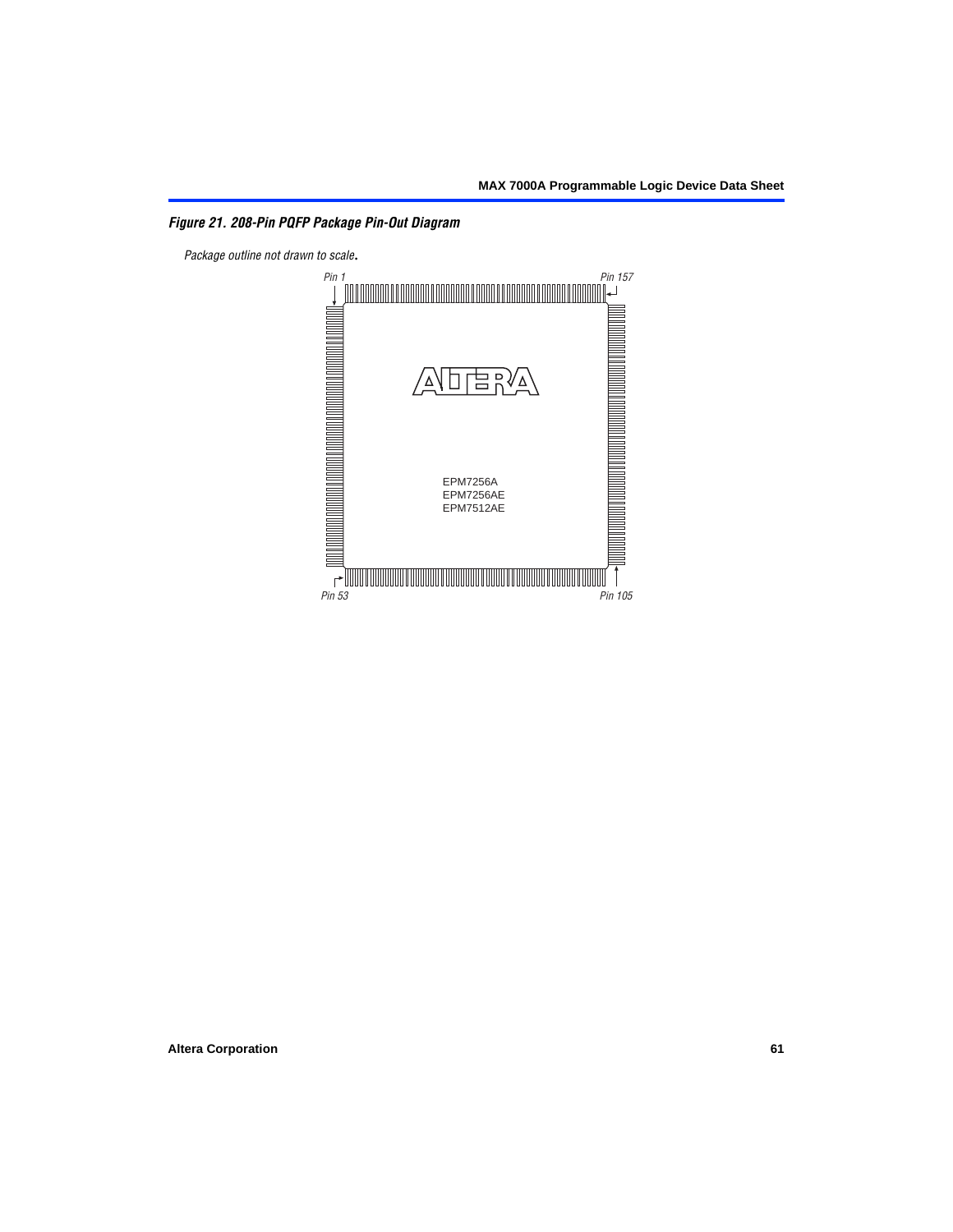## *Figure 22. 256-Pin BGA Package Pin-Out Diagram*

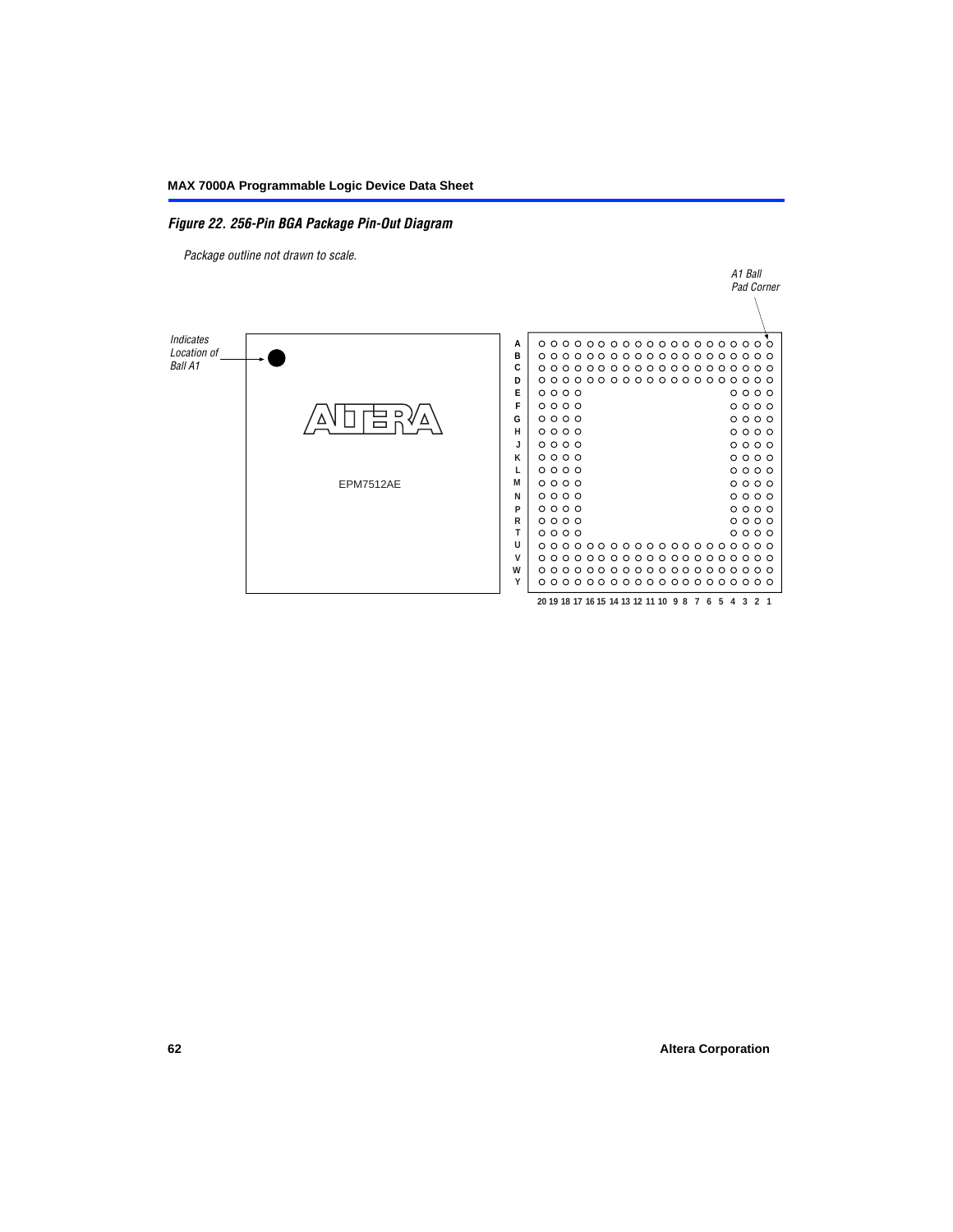<span id="page-62-0"></span>*Figure 23. 256-Pin FineLine BGA Package Pin-Out Diagram*

*Package outline not drawn to scale*.



# **Revision History**

The information contained in the *MAX 7000A Programmable Logic Device Data Sheet* version 4.5 supersedes information published in previous versions.

# **Version 4.5**

The following changes were made in the *MAX 7000A Programmable Logic Device Data Sheet* version 4.5:

Updated text in the ["Power Sequencing & Hot-Socketing"](#page-25-0) section.

# **Version 4.4**

The following changes were made in the *MAX 7000A Programmable Logic Device Data Sheet* version 4.4:

- Added [Tables 5](#page-18-0) through [7.](#page-19-0)
	- Added ["Programming Sequence" on page 17](#page-16-0) and "Programming [Times" on page 18.](#page-17-0)